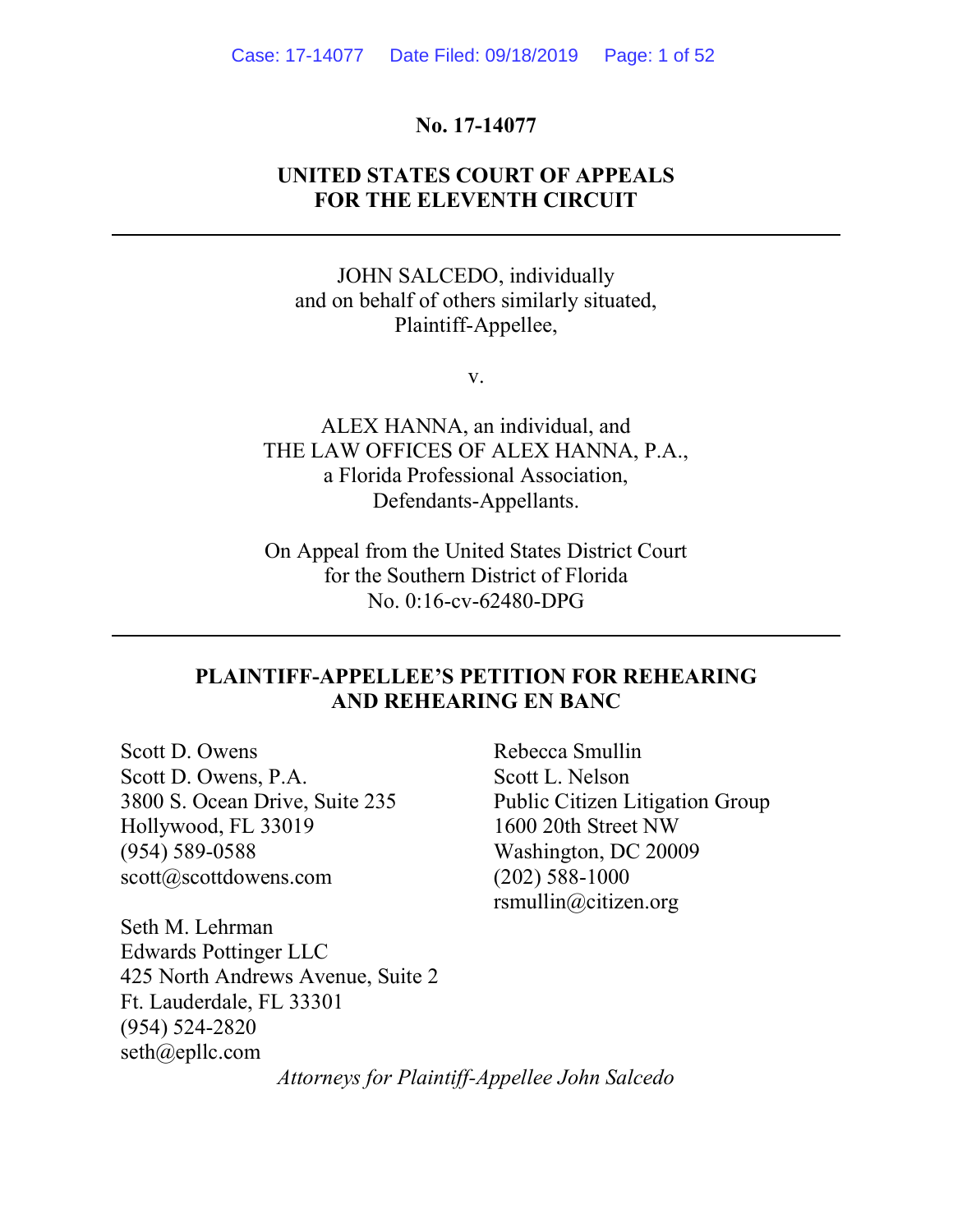

### CERTIFICATE OF INTERESTED PERSONS AND CORPORATE DISCLOSURE STATEMENT

Pursuant to 11th Circuit Rule 26.1-1 through 26.1-3, plaintiff-appellee John

Salcedo provides the following list of the persons and entities that have or may have

an interest in the outcome of this case.

- 1. Blickensderfer, Steven
- 2. Blonsky, Daniel F.
- 3. Carlton Fields, P.A.
- 4. Coffey Burlington, P.L.
- 5. Crotty, Patrick C.
- 6. Edwards Pottinger LLC
- 7. Gayles, The Honorable Darrin P. (U.S.D.J.)
- 8. Hanna, Alex A.
- 9. Holas, Sean M.
- 10. Jaffe, Steven
- 11. Law Offices of Alex A. Hanna, P.A.
- 12. Lehrman, Seth M.
- 13. Nelson, Scott L.
- 14. Ovelmen, Richard J.
- 15. Owens, Scott D.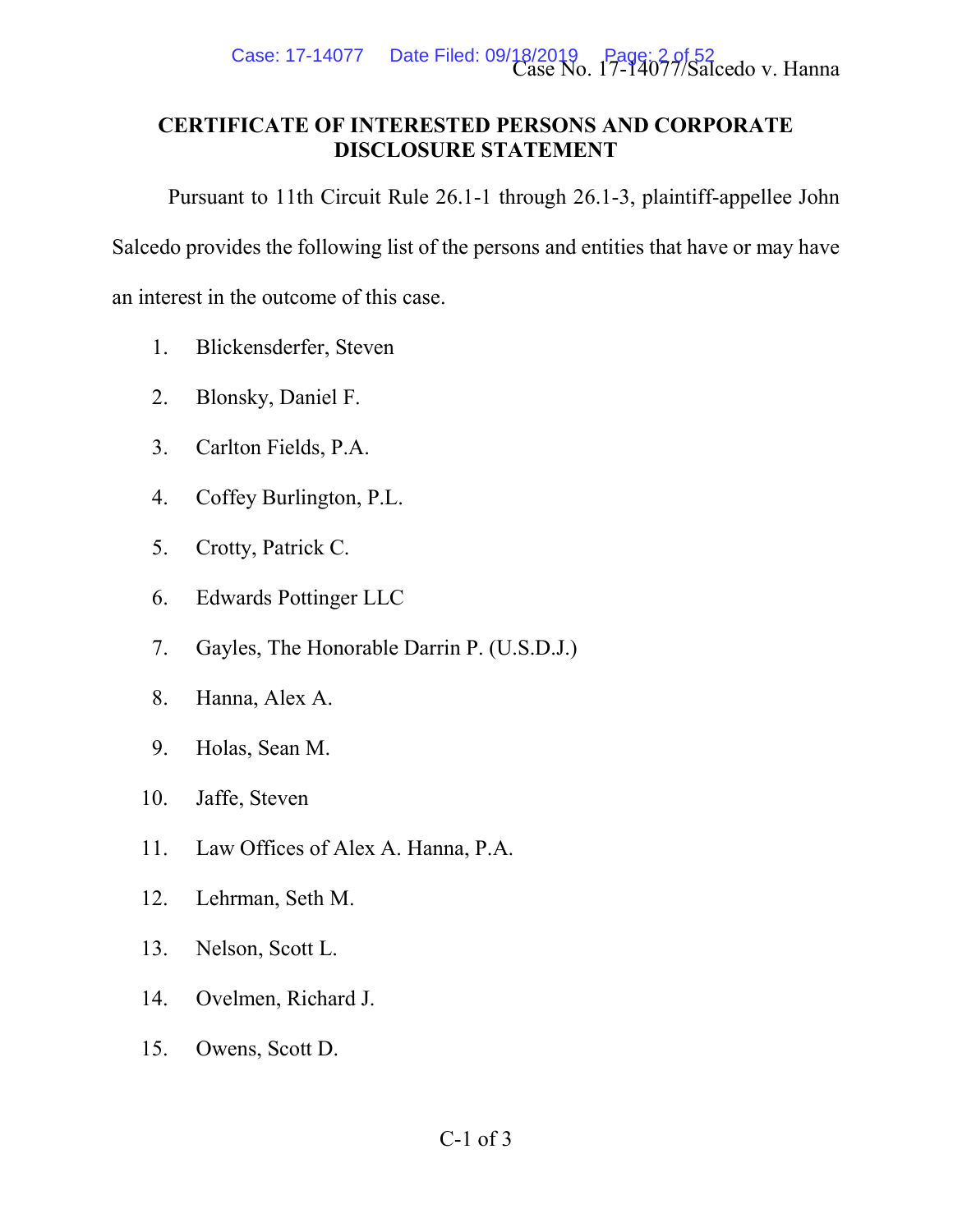- 16. Public Citizen Foundation, Inc. (which includes Public Citizen Litigation Group)
- 17. Public Citizen, Inc.
- 18. Raffanello, Susan E.
- 19. Salcedo, John
- 20. Scott D. Owens, P.A.
- 21. Smullin, Rebecca
- 22. Turnoff, The Honorable William C. (U.S.M.J.)

Plaintiff-appellee certifies that there is no publicly traded company or corporation that has an interest in the outcome of this case or appeal.

Pursuant to 11th Circuit Rule 26.1-2(d), plaintiff-appellee provides the following list of all persons and entities listed on all certificates of interested persons previously filed in the appeal prior to the date of filing of this petition.

- 1. Blickensderfer, Steven
- 2. Blonsky, Daniel F.
- 3. Carlton Fields, P.A.
- 4. Coffey Burlington, P.L.
- 5. Crotty, Patrick C.
- 6. Edwards Pottinger LLC
- 7. Farmer, Jaffe, Weissing, Edwards, Fistos & Lehrman, P.L.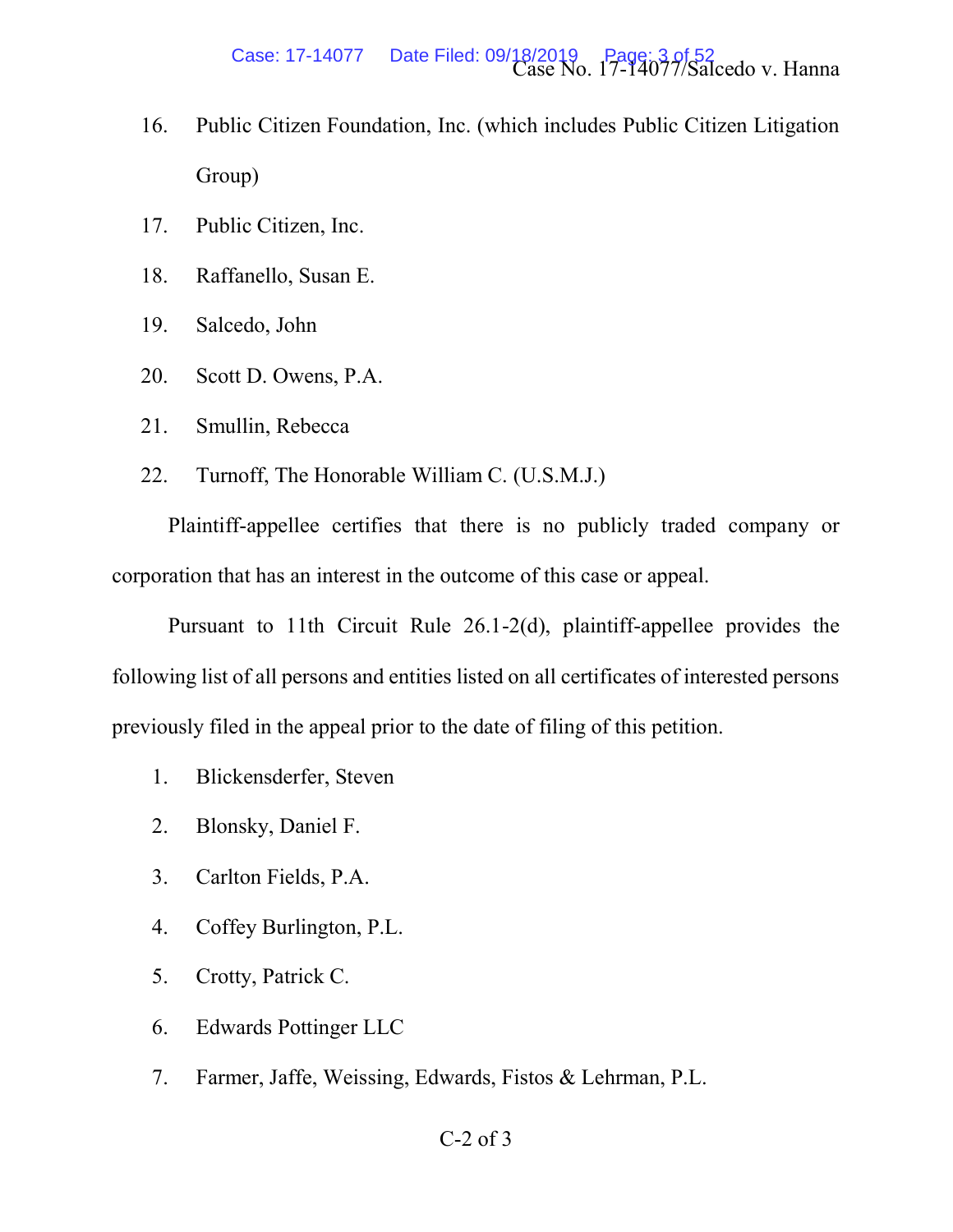# Case: 17-14077 Date Filed: 09/18/2019 Page: 4 of 52<br>Case No. 17-14077/Salcedo v. Hanna

- 8. Gayles, The Honorable Darrin P. (U.S.D.J.)
- 9. Hanna, Alex A.
- 10. Holas, Sean M.
- 11. Jaffe, Steven
- 12. Law Offices of Alex A. Hanna, P.A.
- 13. Lehrman, Seth M.
- 14. Nelson, Scott L.
- 15. Ovelmen, Richard J.
- 16. Owens, Scott D.
- 17. Public Citizen Foundation, Inc.
- 18. Public Citizen, Inc.
- 19. Public Citizen Litigation Group
- 20. Raffanello, Susan E.
- 21. Salcedo, John
- 22. Scott D. Owens, P.A.
- 23. Smullin, Rebecca
- 24. Turnoff, The Honorable William C. (U.S.M.J.)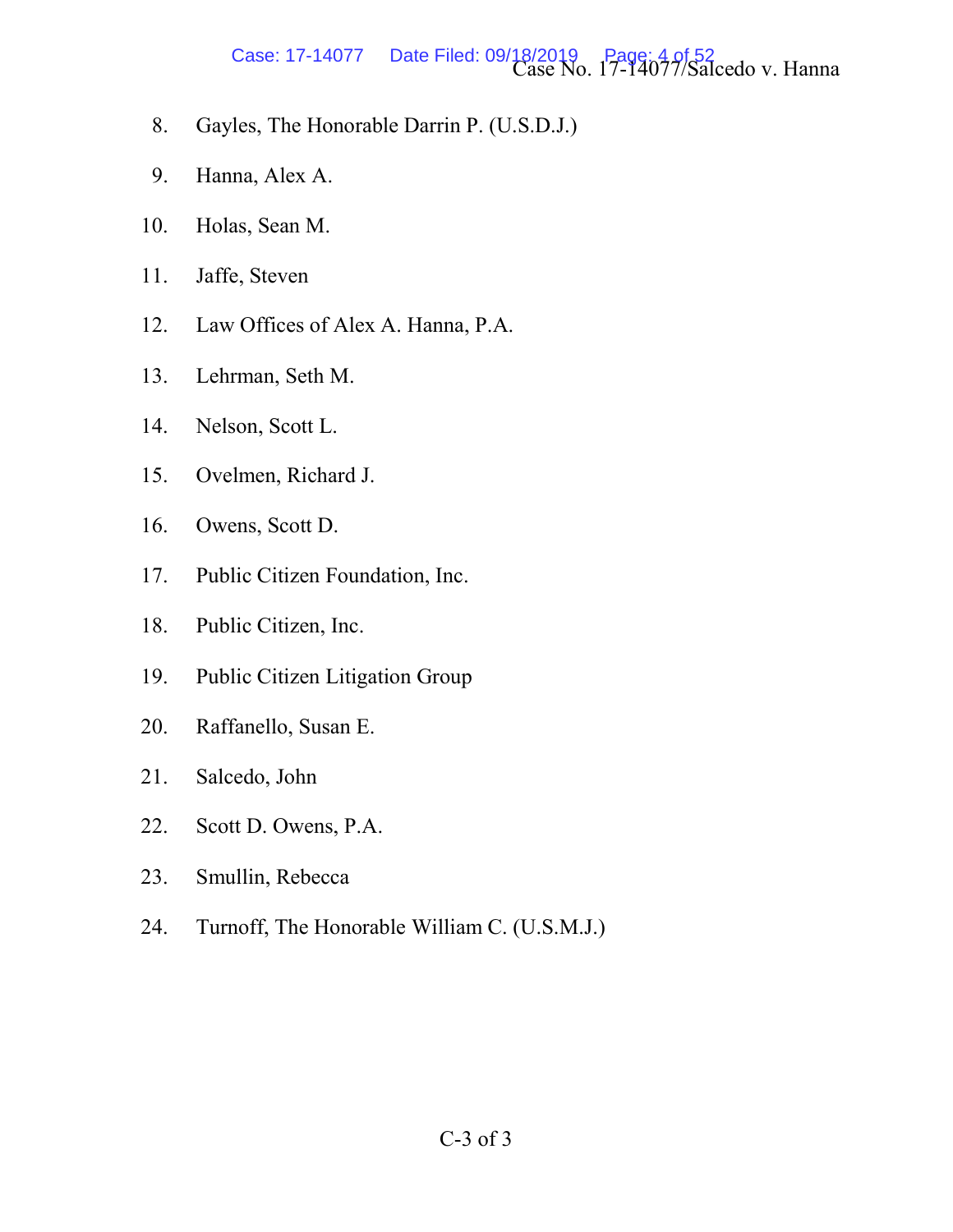#### STATEMENTS OF COUNSEL

I express a belief, based on a reasoned and studied professional judgment, that the panel decision is contrary to the following decisions of the Supreme Court of the United States or the precedents of this Circuit and that consideration by the full Court is necessary to secure and maintain uniformity of decisions in this Court: Muransky v. Godiva Chocolatier, Inc., 922 F.3d 1175 (11th Cir. 2019); Perry v. Cable News Network, Inc., 854 F.3d 1336 (11th Cir. 2017); Palm Beach Golf Ctr.-Boca, Inc. v. John G. Sarris, D.D.S., P.A., 781 F.3d 1245 (11th Cir. 2015).

Additionally, I express a belief, based on a reasoned and studied professional judgment, that this appeal involves one or more questions of exceptional importance:

Whether a person who receives a text message sent to a cell phone in violation of the Telephone Consumer Protection Act (TCPA) prohibition on unconsented-to, auto-dialer calls to cell phones, 47 U.S.C.  $\S$  227(b)(1)(A)(iii), suffers concrete injuries providing standing to sue under the TCPA's right of action for the remedies provided by the Act.

> /s/ Rebecca Smullin Rebecca Smullin

Attorney of Record for Plaintiff-Appellee John Salcedo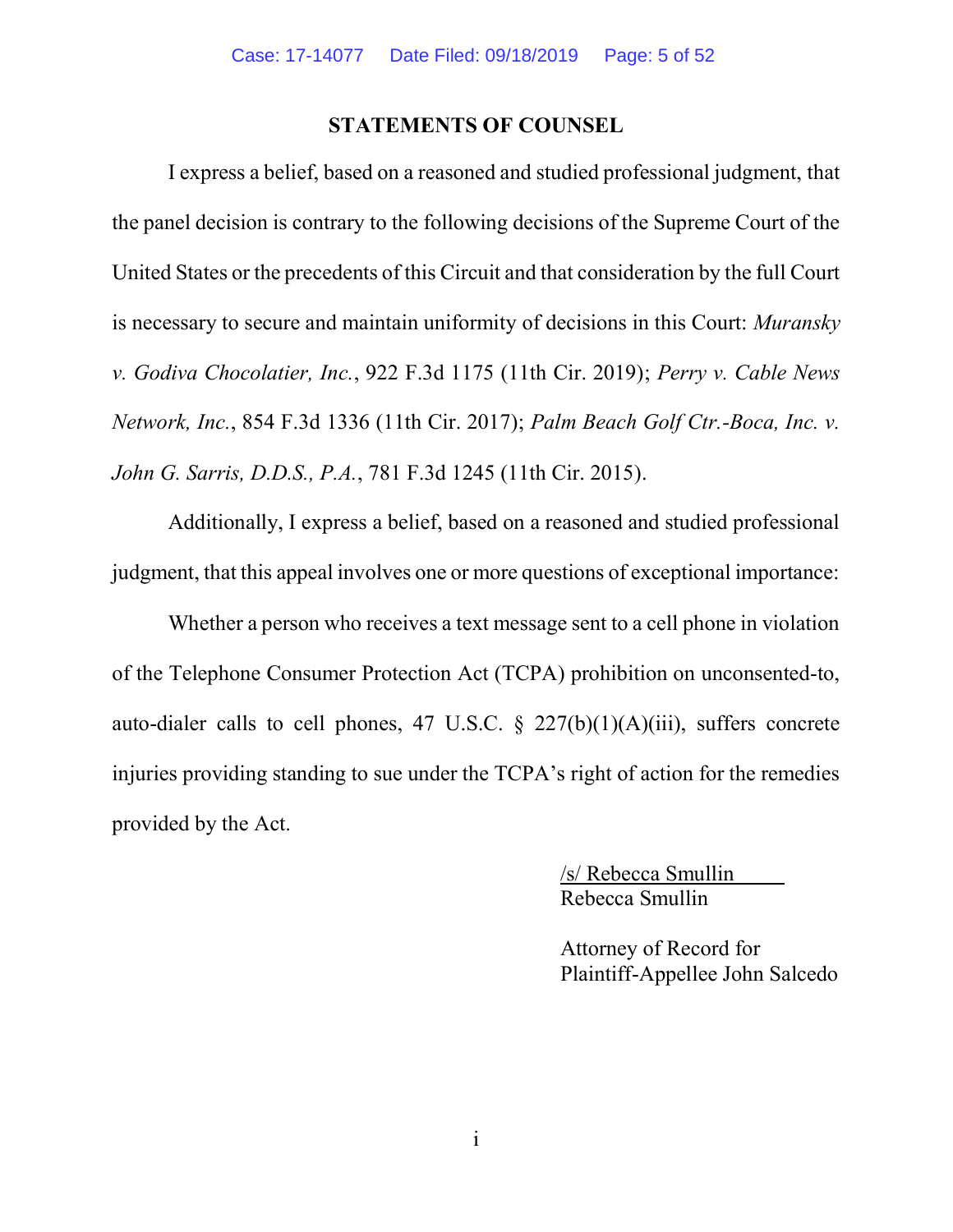# TABLE OF CONTENTS

| CERTIFICATE OF INTERESTED PERSONS AND                                            |
|----------------------------------------------------------------------------------|
|                                                                                  |
|                                                                                  |
|                                                                                  |
|                                                                                  |
| COURSE OF PROCEEDINGS AND DISPOSITION OF CASE 1                                  |
|                                                                                  |
|                                                                                  |
| $\mathbf{I}$ .                                                                   |
| II.                                                                              |
| The decision is at odds with precedent on the sufficiency of small harms<br>III. |
|                                                                                  |
| The decision would foster violations and create uncertainty about<br>IV.         |
|                                                                                  |
|                                                                                  |
|                                                                                  |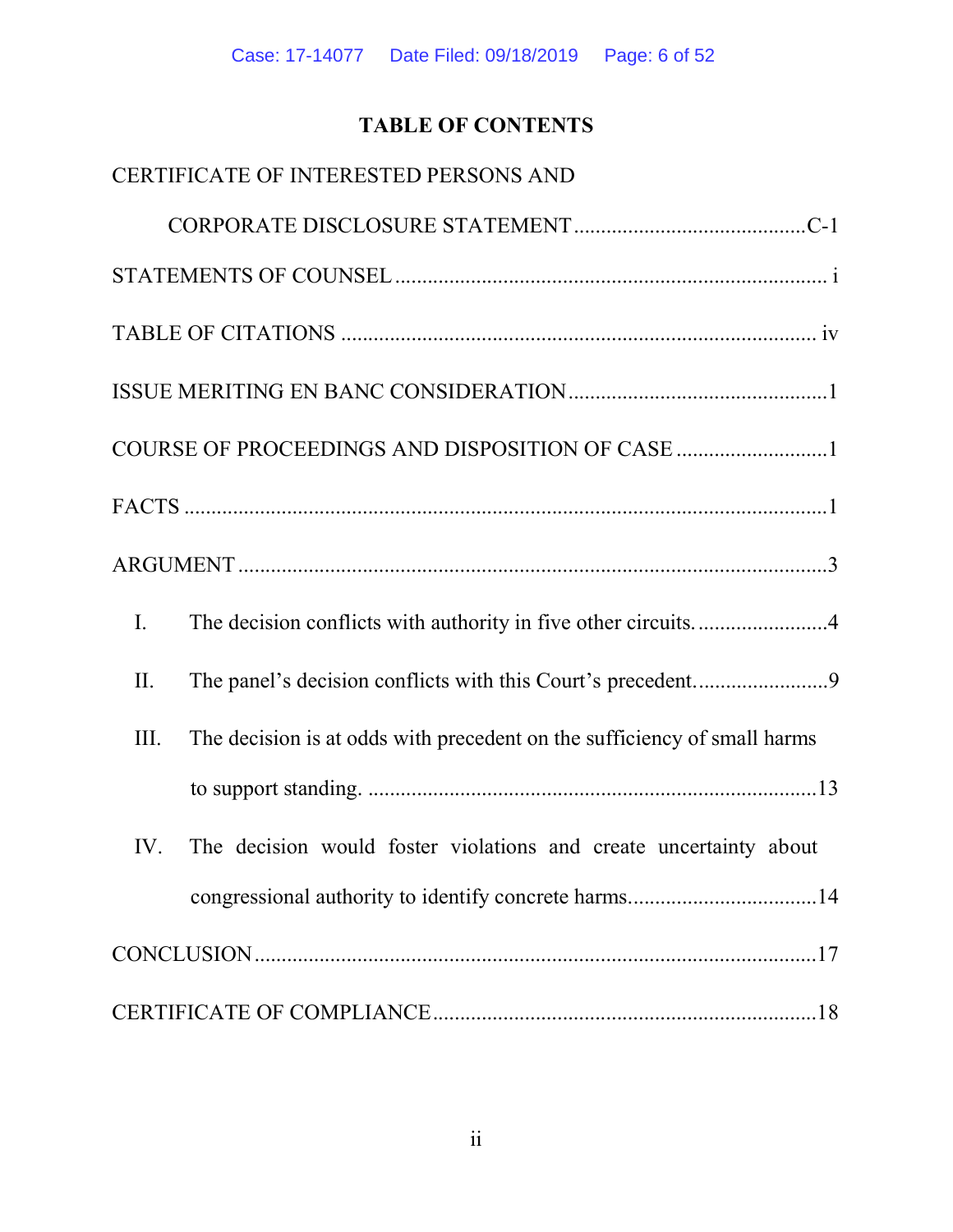|--|--|

ADDENDUM: PANEL OPINION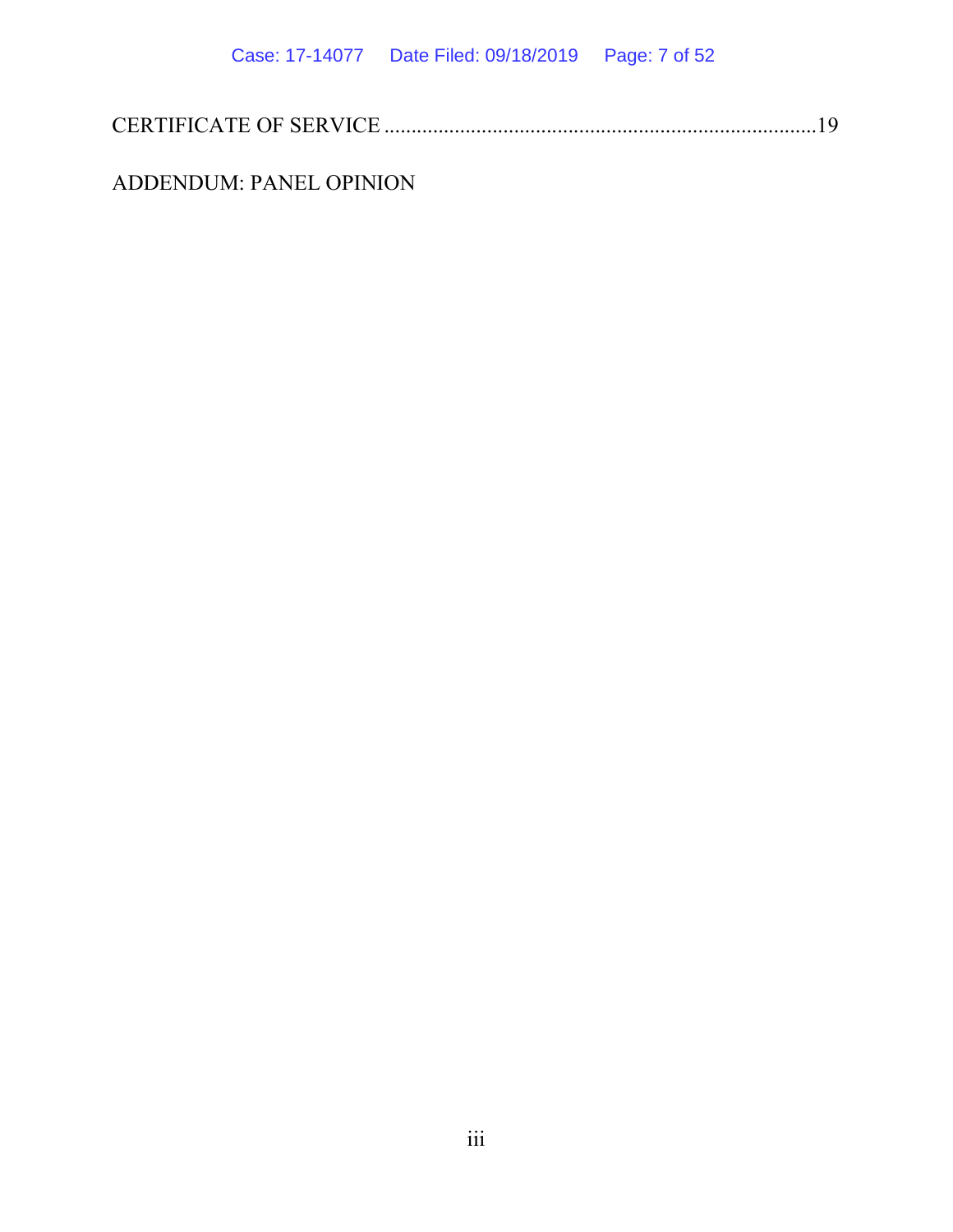# TABLE OF CITATIONS

| <b>CASES</b><br>Page(s)                                    |
|------------------------------------------------------------|
| ACLU of Georgia v. Rabun County Chamber of Commerce, Inc., |
|                                                            |
| Campbell-Ewald Co. v. Gomez,                               |
|                                                            |
| Common Cause/Ga. v. Billups,                               |
|                                                            |
| Florence Endocrine Clinic, PLLC v. Arriva Medical, LLC,    |
|                                                            |
| *Golan v. FreeEats.com, Inc.,                              |
|                                                            |
| * Krakauer v. Dish Network, LLC,                           |
|                                                            |
| *Melito v. Experian Marketing Solutions, Inc.,             |
|                                                            |
| Mims v. Arrow Financial Services, LLC,                     |
|                                                            |
| * Muransky v. Godiva Chocolatier, Inc.,                    |
|                                                            |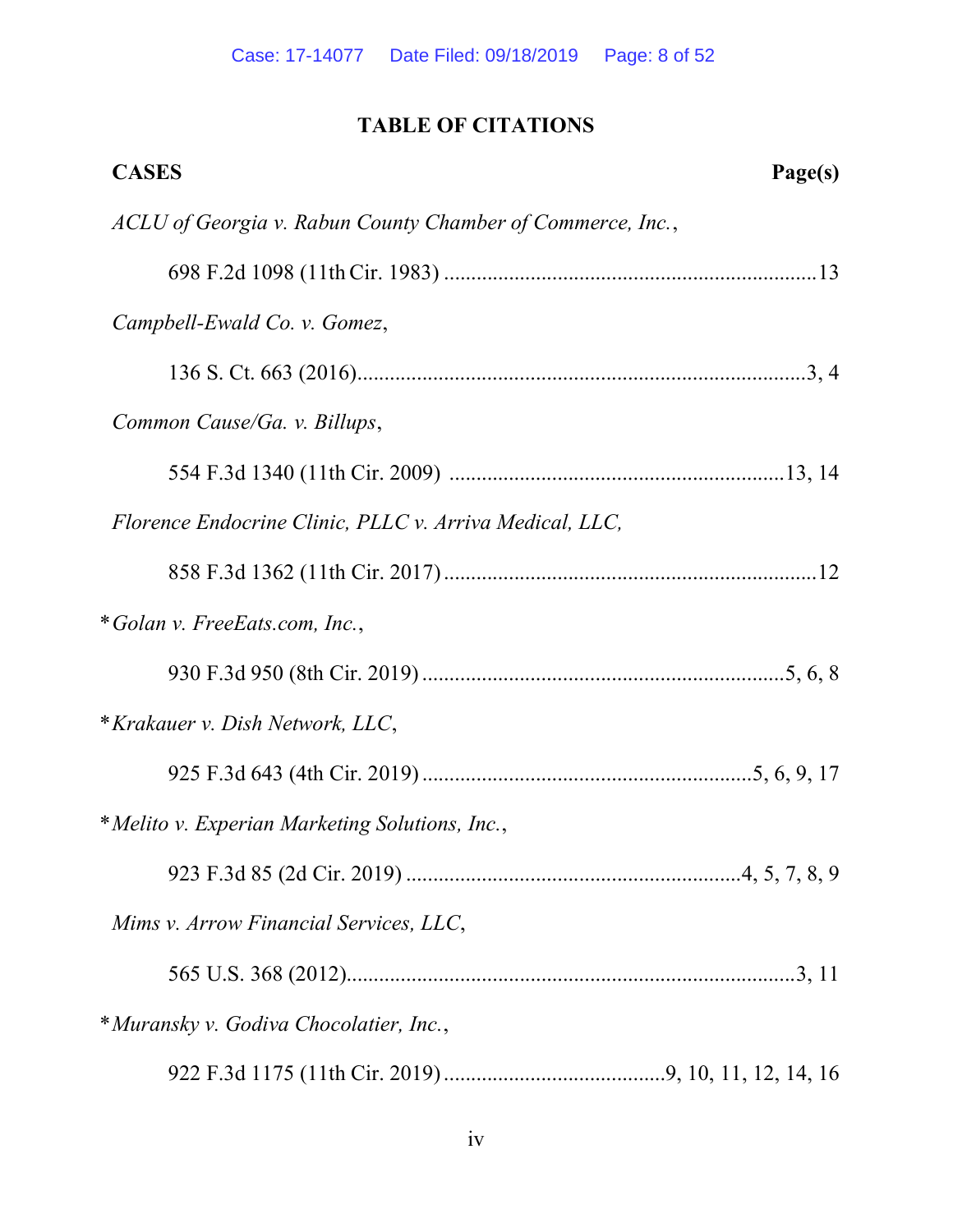| Palm Beach Golf Center-Boca, Inc. v. John G. Sarris, D.D.S., P.A., |
|--------------------------------------------------------------------|
|                                                                    |
| Pedro v. Equifax, Inc.,                                            |
|                                                                    |
| *Perry v. Cable News Network, Inc.,                                |
|                                                                    |
| Saladin v. City of Milledgeville,                                  |
|                                                                    |
| Spokeo, Inc. v. Robins,                                            |
|                                                                    |
| * Susinno v. Work Out World Inc.,                                  |
|                                                                    |
| * United States v. Students Challenging Regulatory Agency          |
|                                                                    |
| *Van Patten v. Vertical Fitness Group, LLC,                        |
|                                                                    |
| <b>STATUTES</b>                                                    |
| Telephone Consumer Protection Act of 1991,                         |
|                                                                    |
|                                                                    |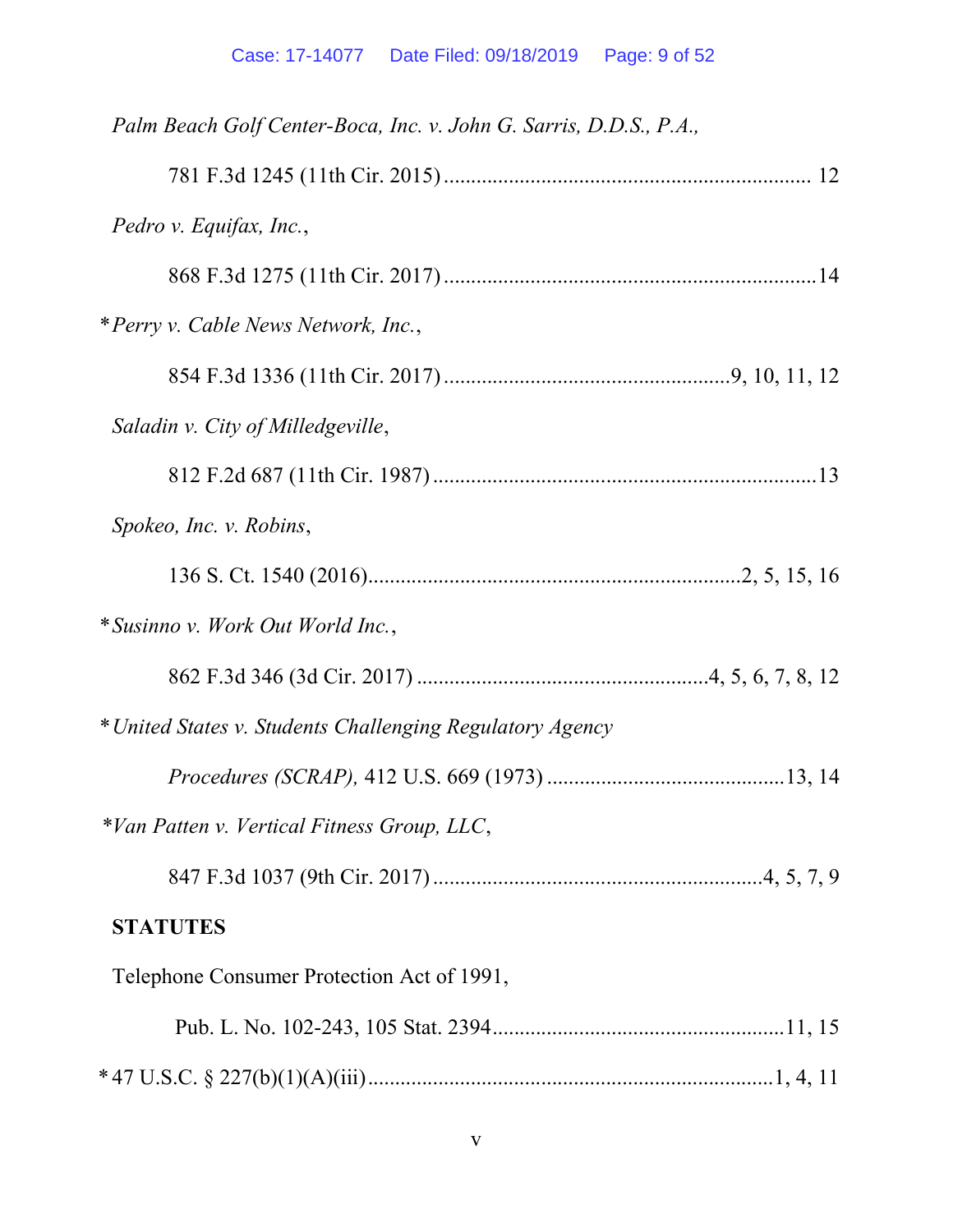## Case: 17-14077 Date Filed: 09/18/2019 Page: 10 of 52

| <b>OTHER AUTHORITIES</b> |  |
|--------------------------|--|
|                          |  |
|                          |  |
|                          |  |
|                          |  |
|                          |  |

| Rules and Regulations Implementing the Telephone Consumer Protection Act |  |
|--------------------------------------------------------------------------|--|
|                                                                          |  |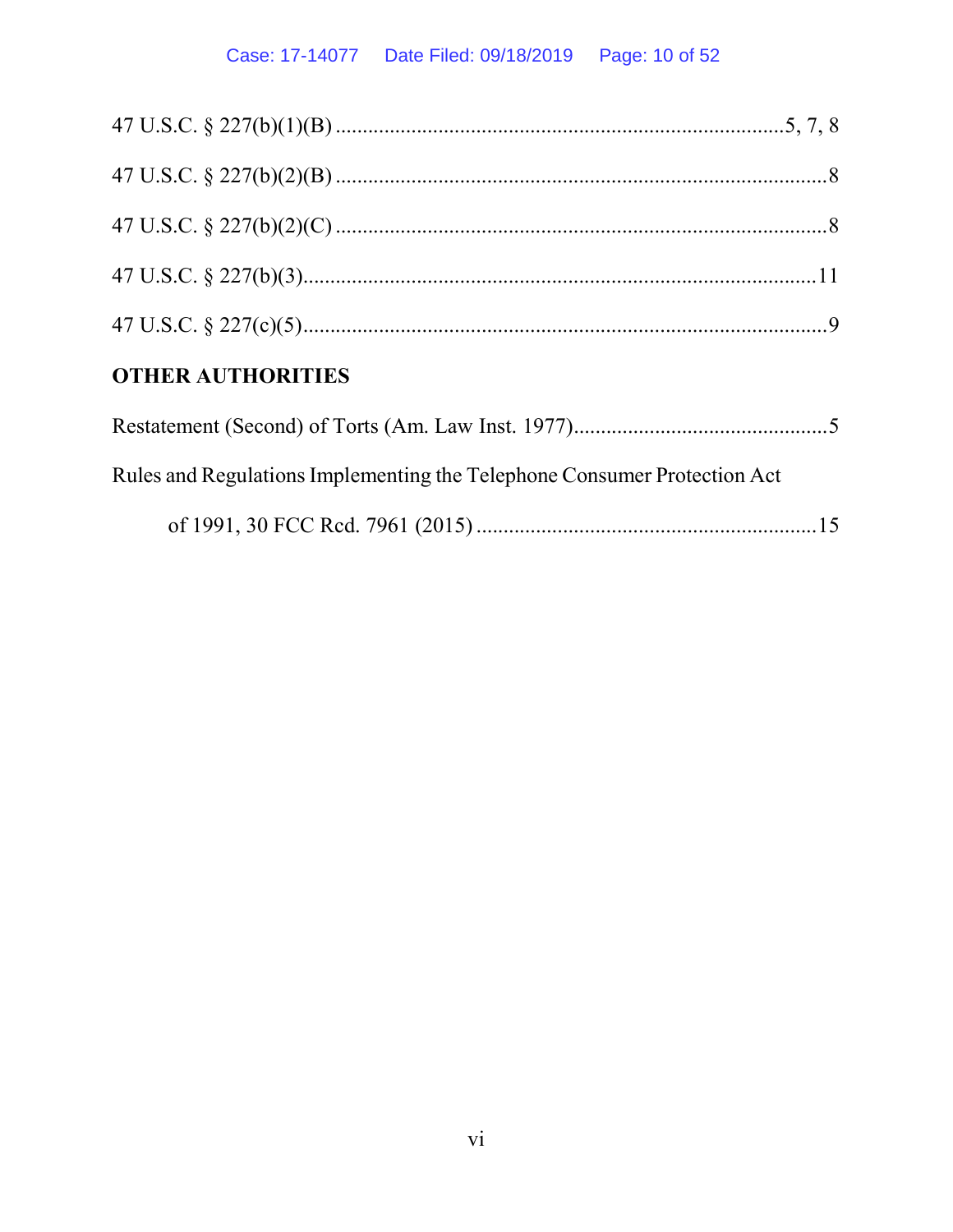### ISSUE MERITING EN BANC CONSIDERATION

Whether a person who receives a text message sent to a cell phone in violation of the Telephone Consumer Protection Act (TCPA) prohibition on unconsented-to, auto-dialer calls to cell phones, 47 U.S.C.  $\S$  227(b)(1)(A)(iii), suffers concrete injuries providing standing to sue under the TCPA's right of action for the remedies provided by the Act.

### COURSE OF PROCEEDINGS AND DISPOSITION OF CASE

Plaintiff John Salcedo filed a class-action complaint against defendants for violating the TCPA by sending text-message advertisements in violation of 47 U.S.C.  $\S 227(b)(1)(A)(iii)$ , which bans calls made without consent to cellular phone numbers using an auto-dialer or artificial or prerecorded voice. App. Tabs 1, 11. Defendants moved to dismiss the complaint on standing grounds. The district court held Mr. Salcedo had standing. App. Tab. 43. A panel of this Court reversed, concluding Mr. Salcedo had not alleged injury in fact and remanding with instructions to dismiss without prejudice.

#### **FACTS**

Mr. Salcedo alleges that he received from defendants a three-part, unwanted text-message that violated the TCPA, and that the message caused him to waste his time and made his phone unavailable for other pursuits when he was attending to it. See App. Tab 11 ¶ 34, 35, 55.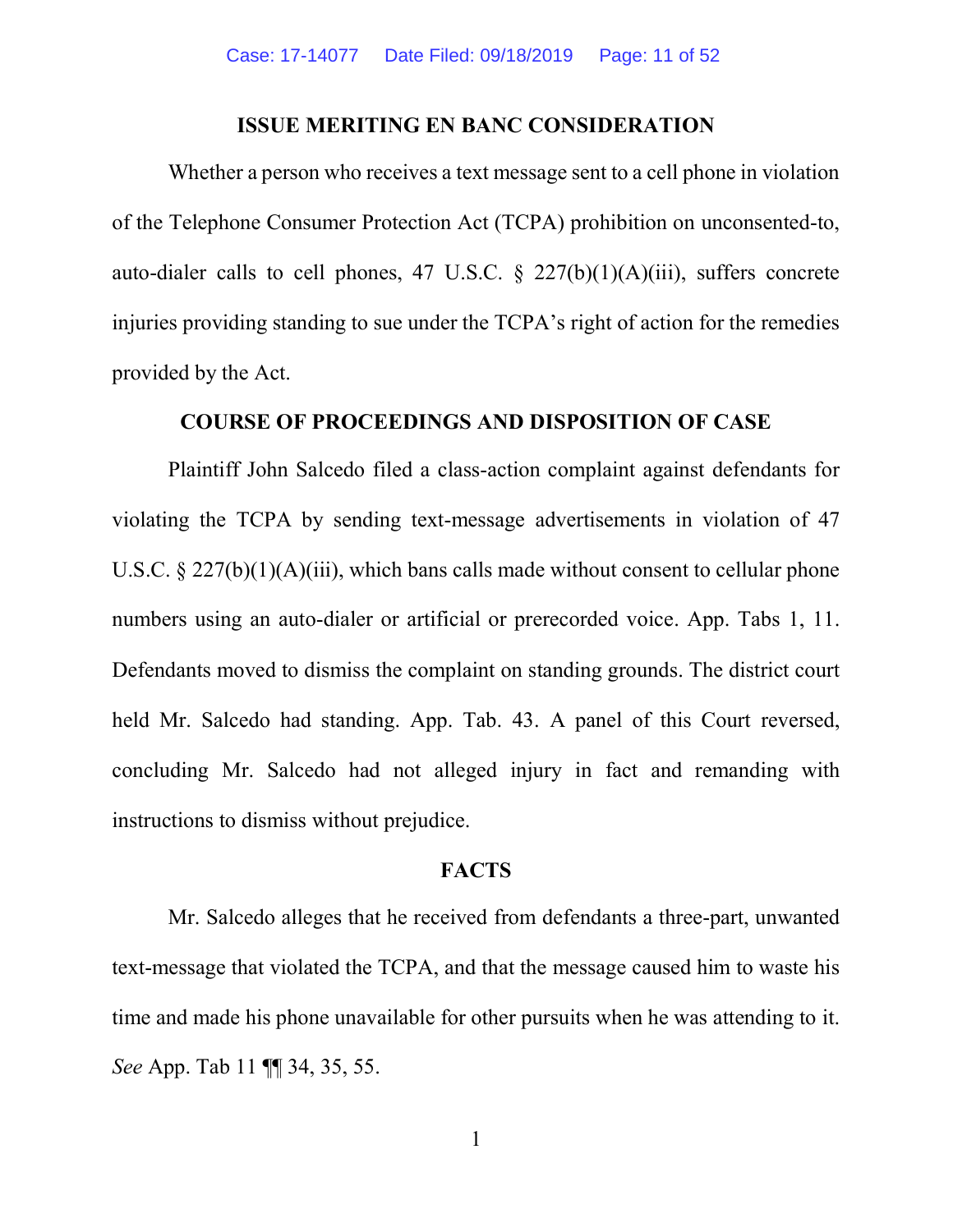Before the panel, Mr. Salcedo argued he suffered concrete harm from defendants' unlawful message, which intruded on his privacy. See Appellee Br. 21-40. Additionally, he argued that the lost time and interference with use of his phone were separate concrete harms. See id. at 41-45. Invoking history and Congress's judgment, and citing decisions of this and other circuits finding standing in TCPA cases, Mr. Salcedo argued that these injuries establish standing under Spokeo, Inc. v. Robins, 136 S. Ct. 1540 (2016).

Acknowledging the standing question is a "close" one, Slip Op.  $7$  n.4, the panel majority held that "history and the judgment of Congress do not support finding concrete injury in Salcedo's allegations," id. at 18. Assessing Congress's judgment, it concluded that the privacy injury Congress identified in the TCPA was limited to "intrusion into the privacy of the home," despite the statute's express ban on unwanted robocalls to cellular phones (which are commonly used outside the home). *Id.* at 13. Discussing history, the majority concluded the harm of an unwanted text-call was not "closely related to" a common-law privacy tort.  $Id$ . at 15-16.

The majority also concluded that Mr. Salcedo's other asserted injuries do not establish standing. It rejected his arguments that the unavailability of his phone bears a close relationship to torts regarding interference with possessions (trespass, nuisance, conversion, or trespass to chattels). See id. at 16-18. It also indicated that more lost time would be required for standing. See id. at 20.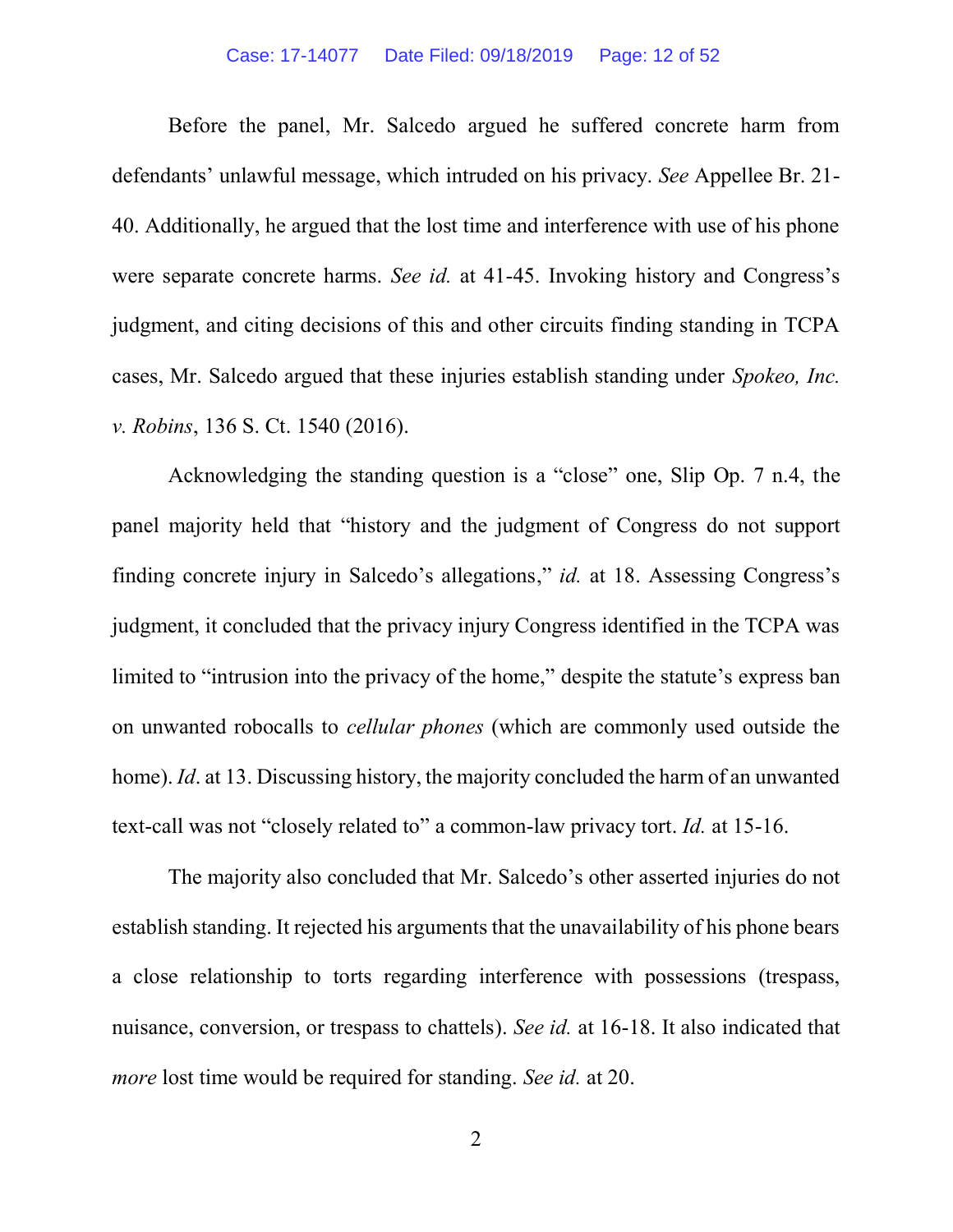Judge Jill Pryor concurred in the judgment and noted that the panel did not resolve "whether a plaintiff who alleged that he had received multiple unwanted and unsolicited text messages may have standing to sue under the  $TCPA."$  *Id.* at 22.

#### ARGUMENT

The junk text that defendants sent Mr. Salcedo violated a central, substantive provision of the TCPA, a statute Congress enacted to protect individuals' privacy. See generally Mims v. Arrow Fin. Servs., LLC, 565 U.S. 368, 371, 373 (2012). Mr. Salcedo explained in his brief that history and congressional judgment, combined with this Court's precedent, show that this message and Mr. Salcedo's other injuries are concrete. This appeal raises a question of exceptional importance on which the panel's decision conflicts with the precedents of this circuit and others.

Campbell-Ewald Co. v. Gomez, 136 S. Ct. 663 (2016), where the Supreme Court found an Article III case or controversy in a TCPA case that, like this one, involved a single text-message, highlights the panel's error. Although the majority decision explicitly addressed only mootness, Chief Justice Roberts's dissent from the mootness holding acknowledged that "[a]ll agree that at the time Gomez filed suit, he had a personal stake in the litigation. In his complaint, Gomez alleged that he suffered an injury in fact when he received unauthorized text messages from Campbell. ... (It was later determined that he received only one text message.)"  $Id$ . at 679.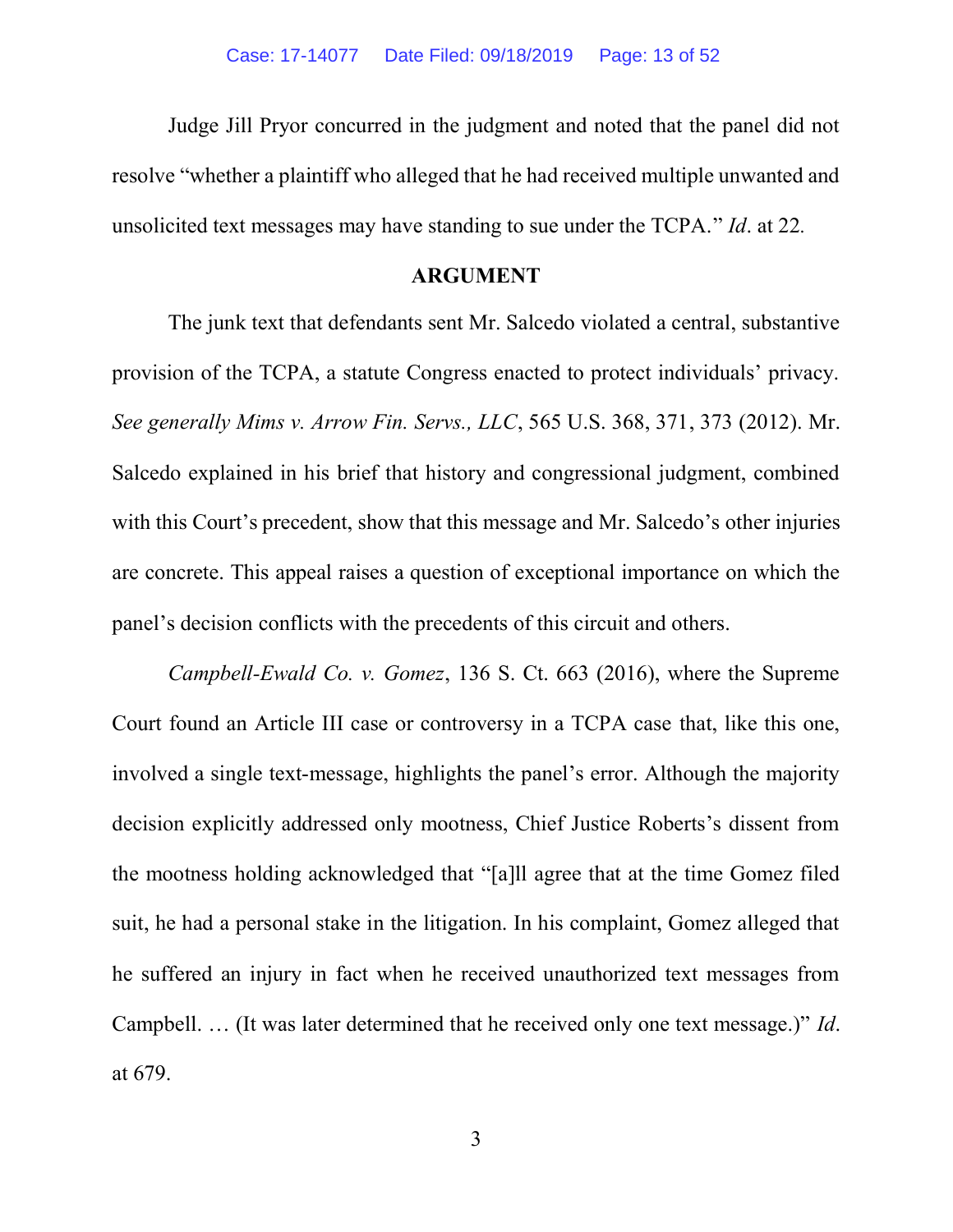### I. The decision conflicts with authority in five other circuits.

En banc rehearing should be granted because the panel's decision conflicts with authoritative decisions of every other circuit that has applied *Spokeo*'s analysis to cases involving texts or other calls violating the TCPA's prohibitions. The Second, Third, Fourth, Eighth, and Ninth Circuits have uniformly held that receiving such calls is concrete harm.

In Melito v. Experian Marketing Solutions, Inc., 923 F.3d 85 (2d Cir. 2019), the Second Circuit concluded that plaintiffs established standing for their TCPA claim because they received "unsolicited spam text messages" in violation of the cell-robocall ban,  $\S 227(b)(1)(A)(iii)$ . *Id.* at 88. *Melito* explains:

First, the nuisance and privacy invasion attendant on spam texts are the very harms with which Congress was concerned when enacting the TCPA. Second, history confirms that causes of action to remedy such injuries were traditionally regarded as providing bases for lawsuits in English or American courts. Plaintiffs were therefore not required to demonstrate any additional harm.

Id.

Similarly, Susinno v. Work Out World Inc., 862 F.3d 346, 350-52 (3d Cir. 2017), and Van Patten v. Vertical Fitness Group, LLC, 847 F.3d 1037, 1043 (9th Cir. 2017), concluded that violations of the cell-robocall ban are concrete harms. In Van Patten, the plaintiff had received two unlawful text messages, see 847 F.3d at 1041, and in Susinno, the plaintiff had received one unlawful pre-recorded voice call that went to voicemail, see 862 F.3d at 348. Likewise, the Fourth and Eighth Circuits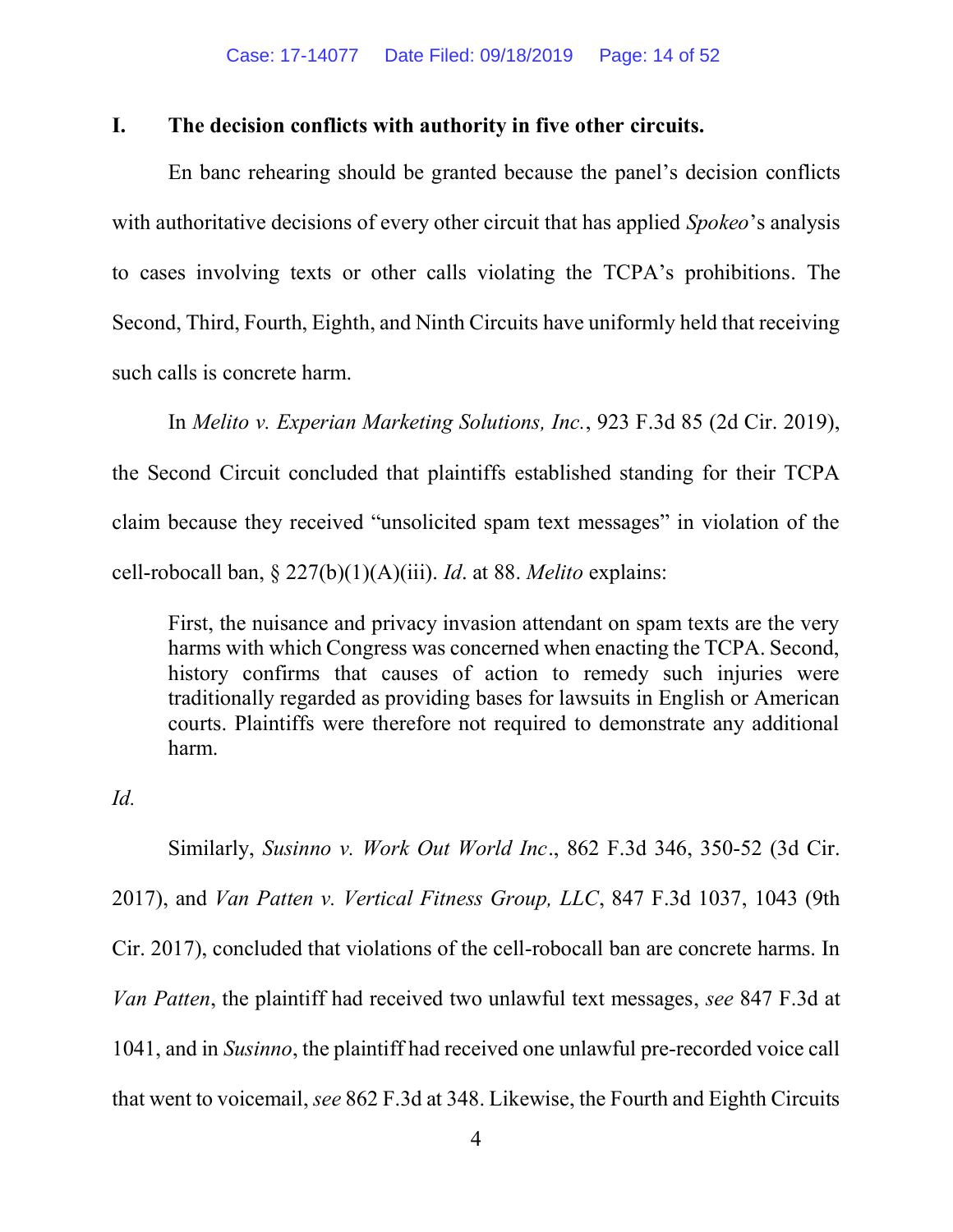held that individuals receiving calls in violation of other TCPA restrictions have standing. See Golan v. FreeEats.com, Inc., 930 F.3d 950, 958-59 (8th Cir. 2019) (finding standing based on two violations of the TCPA's restrictions on calls to residential lines, § 227(b)(1)(B)); Krakauer v. Dish Network, LLC, 925 F.3d 643, 653-54 (4th Cir. 2019) (finding standing based on violations of TCPA do-not-call regulations).

The panel's decision conflicts with these decisions in several ways. First, its holding on standing directly conflicts with *Melito* and *Van Patten*, despite materially identical facts.

Second, it conflicts with the five other circuits' examination of history. All five concluded that violation of a TCPA call-ban "has a close relationship to" a common-law tort, confirming the injury's concreteness, *Spokeo*, 136 S. Ct. at 1549. The Second, Third, Fourth, and Ninth Circuits identified close relationships between unlawful calls and intrusion upon seclusion, a privacy tort. Their decisions cite the Restatement (Second) of Torts § 652B (Am. Law Inst. 1977), which identifies telephone calls as one example of an actionable intrusion, when they "amount to ... hounding," id. cmt. d. See Krakauer, 925 F.3d at 653; Melito, 923 F.3d at 93; Susinno, 862 F.3d at 351-52; Van Patten, 847 F.3d at 1043 (also referencing nuisance). Similarly, regarding violative calls to answering machines, the Eighth Circuit held: "These harms bear a close relationship to the types of harms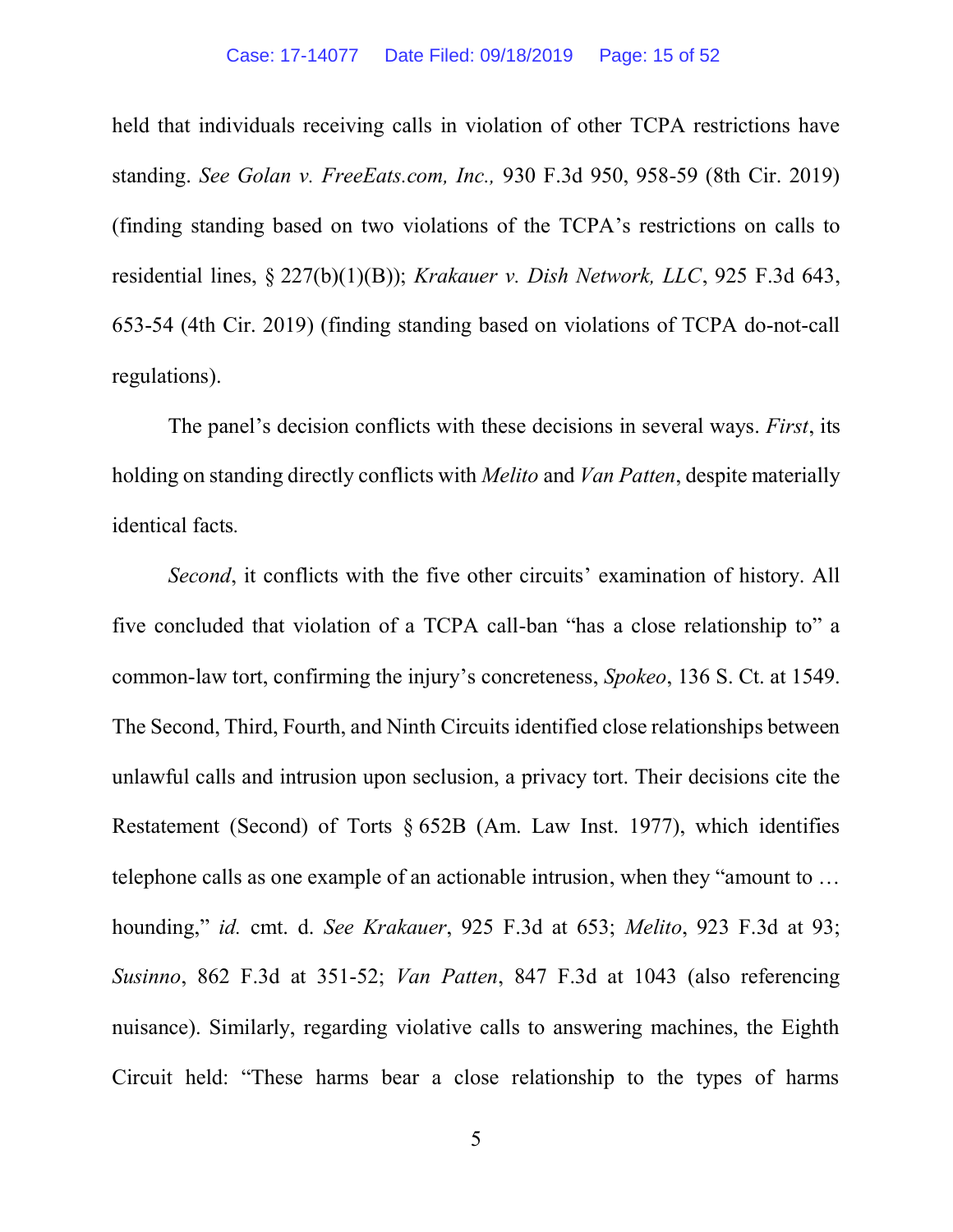traditionally remedied by tort law, particularly the law of nuisance." *Golan*, 930 F.3d at 959.

Acknowledging that one call traditionally "would provide no cause of action," Susinno holds that history shows a single TCPA violation to be concrete harm because Congress "sought to protect the same interests implicated in" tort law. 862 F.3d at 352. "Put differently, Congress ... elevated a harm that, while 'previously inadequate in law,' was of the same character of previously existing 'legally cognizable injuries." *Id.* (quoting *Spokeo*, 136 S. Ct. at 1549); see also Golan, 930 F.3d at 959 (similar); *Krakauer*, 925 F.3d at 654 ("Our inquiry is focused on types of harms protected at common law, not the precise point at which those harms become actionable.").

In contrast, the panel rejected the analogy between TCPA-banned calls and intrusions upon seclusion. Rather than focusing on the similarity of the protected interests involved, the panel focused on distinctions irrelevant to other circuits: that a single text-message "fall[s] short of [the] degree of harm" required at common law, Slip Op. 15, and is unlike three of the Restatement's examples *other than* the phone example, see id. at 16.

Third, the panel's decision contradicts the other circuits' analysis of Congress's judgment. While the other circuits concluded that Congress's judgment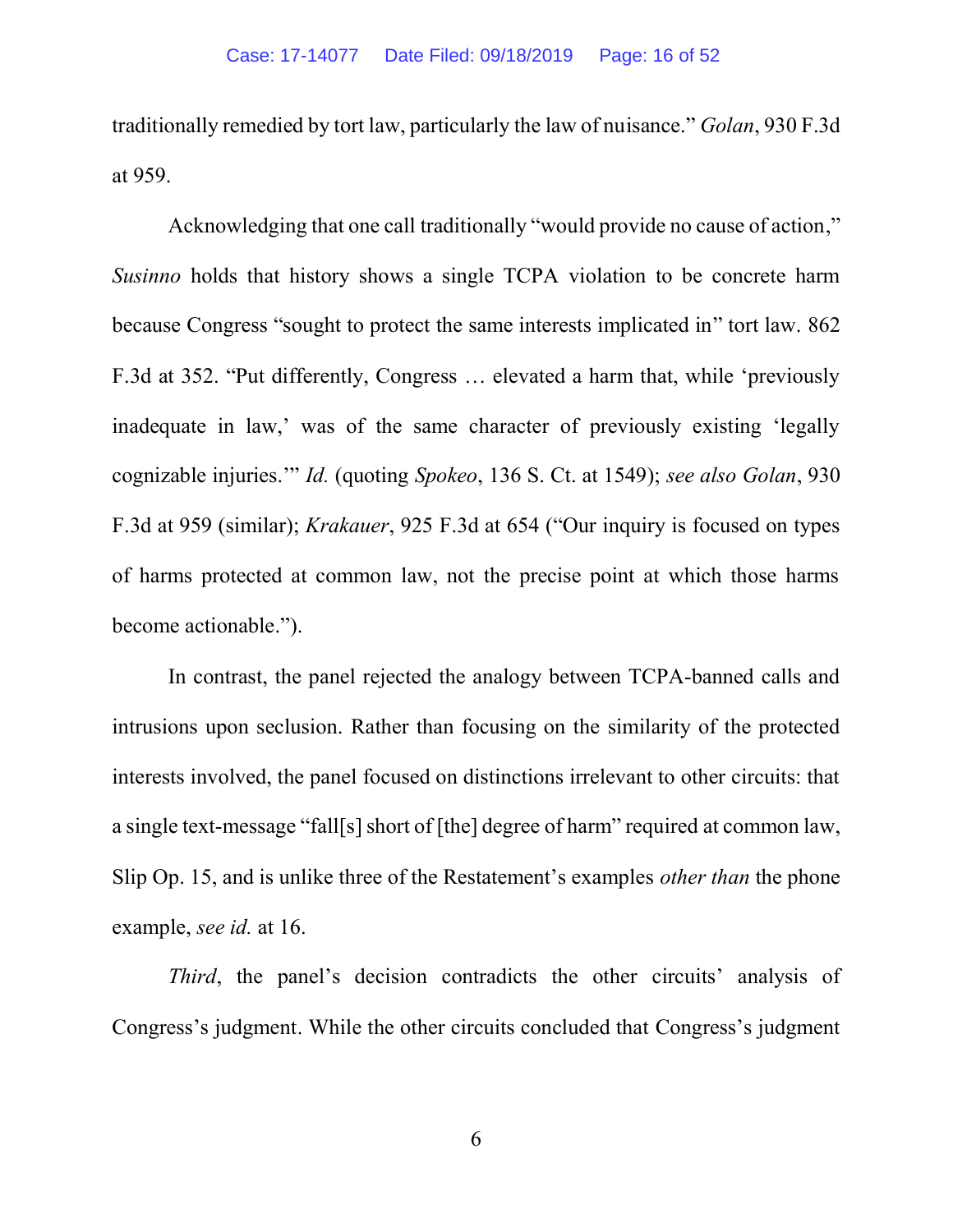establishes that violations of the TCPA's call-bans constitute concrete harm, the panel reached the opposite conclusion, based on irreconcilable analysis.

For example, the panel's decision departs from other circuits' rulings by centering on the panel's assessment that in the TCPA, Congress was principally concerned about invasions of privacy in the home. See Slip Op. 12, 13. The other circuits addressing cell-robocall violations understood that Congress's privacyprotective purpose extends more broadly and that unwanted cell very injury [the TCPA] is intended to prevent." *Melito*, 923 F.3d at 93 (brackets in original, citation omitted); see also Susinno, 862 F.3d at 351 ("Congress squarely identified [the] injury" of robocalls to cell phones); Van Patten, 847 F.3d at 1043 (stating that "telemarketing text messages ... present the precise harm" Congress targeted). These courts found no need to compare Congress's concern about cellrobocalls with its concern about calls to residential lines, which Congress addressed in a separate provision,  $\S 227(b)(1)(B)$ . Cf. Susinno, 862 F.3d at 349 ("The statute's expression of particular concern for residential calls does not limit  $\ldots$  [its] application to cell phone calls.").

The panel's analysis of Congress's judgment also diverges from the other circuits by focusing on the role of the Federal Communication Commission (FCC) in implementing the cell-robocall ban. The opinion describes Congress's judgment as "ambivalent at best," Slip Op. 12, partly because of FCC authority to create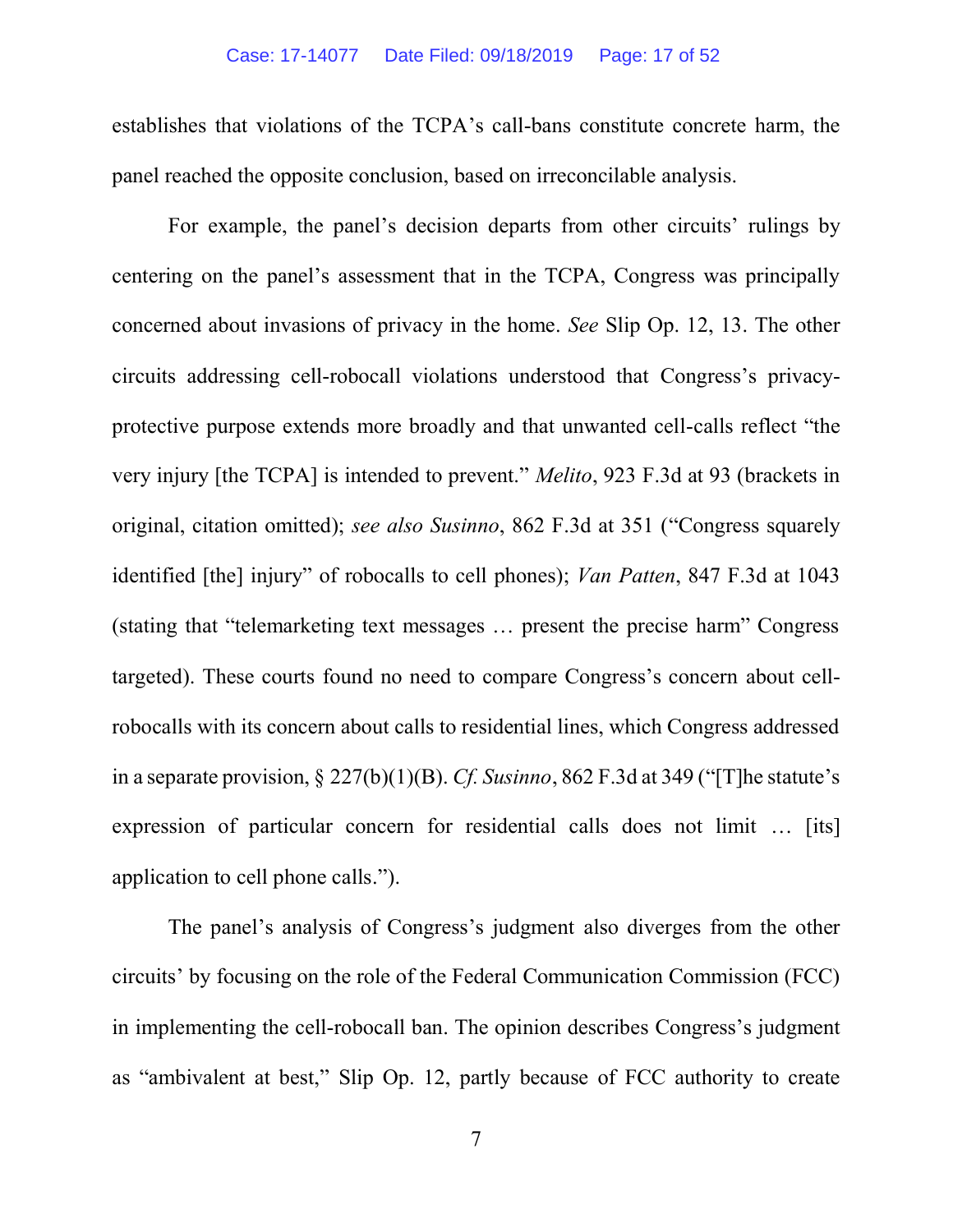exemptions and partly because it was the FCC that made explicit that the cellrobocall ban applies to text messages, see id. at 10-12. This analysis cannot be reconciled with the other circuits' applications of *Spokeo* to violations of TCPA callbans. All five concluded that such violations establish standing, without suggesting that the FCC's implementation role obscures Congress's judgment that violations are concrete harm.

Susinno, for example, cites the exemption provision discussed by the panel, § 227(b)(2)(C), but focuses on an aspect the panel overlooked, and reads it to emphasize, rather than diminish, Congress's privacy-protective purpose. See 862 F.3d at 351. Similarly, Golan holds that plaintiffs have standing to sue over violations of a different TCPA prohibition for which the FCC also has exemption authority, see  $\S 227(b)(1)(B)$ ,  $(b)(2)(B)$ , without suggesting that such authority dilutes Congress's judgment. See 930 F.3d at 959.

Likewise, the Second and Ninth Circuit attributed no significance to the fact that it was the FCC that construed the TCPA to apply to text messages. See Melito, 923 F.3d at 93 & n.5 (stating that it is "irrelevant" that "it was the FCC, not Congress, that interpreted the TCPA to cover text messages"). As *Melito* recognized, "text messages, while different in some respects from the receipt of calls or faxes specifically mentioned in the TCPA, present the same 'nuisance and privacy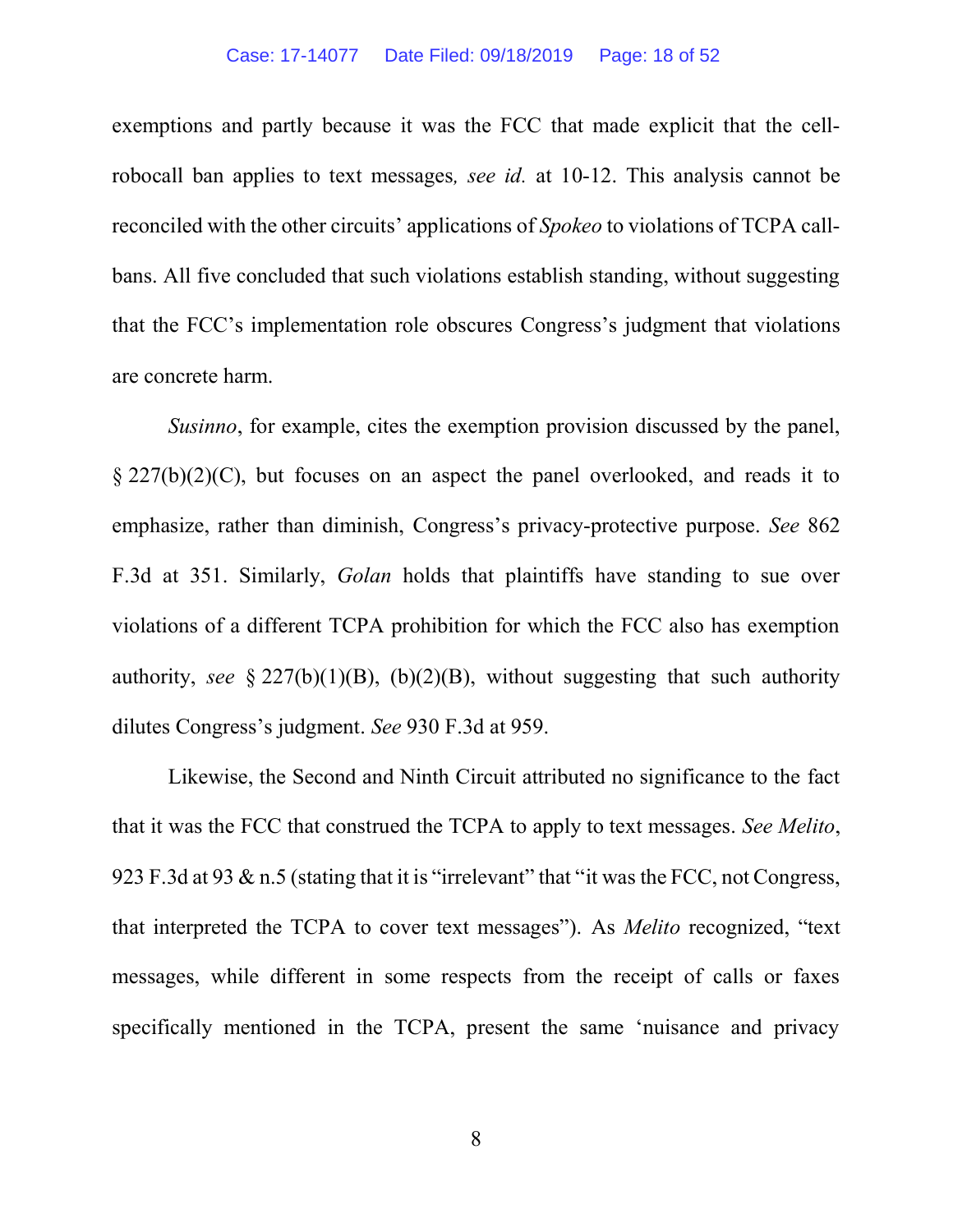invasion' envisioned by Congress when it enacted the TCPA." 923 F.3d at 93; see also Van Patten, 847 F.3d at 1043 (similar).

Additionally, in *Krakauer*, the Fourth Circuit applied Congress's judgment to TCPA violations that would not exist but for an FCC regulation. See  $\S 227(c)(5)$ . That court concluded that a "straightforward application of *Spokeo* ... neatly resolves" that the violations constitute concrete injury. 925 F.3d at 653.

#### II. The panel's decision conflicts with this Court's precedent.

Rehearing en banc is also necessary to secure uniformity of this Court's decisions. Applying Spokeo in Perry v. Cable News Network, Inc., 854 F.3d 1336 (11th Cir. 2017), and Muransky v. Godiva Chocolatier, Inc., 922 F.3d 1175 (11th Cir. 2019), this Court took an approach completely different from the panel's.

Perry addresses a claim that CNN violated the Video Privacy Protection Act (VPPA) when its mobile application shared information with a data-analytics company. See 854 F.3d at 1338-39. The plaintiff asserted no injury other than violation of the statute, which was passed in 1988 in response to publication of a Supreme Court nominee's video rentals. See id. at 1340. In holding that Congress's judgment showed the violation to be concrete, *Perry* does not compare newspaper publication of video-rental records to application-based datasharing. Instead, *Perry* holds that "[t] he structure and purpose of the VPPA" are sufficient to "support[] the conclusion that it provides actionable rights." *Id.* Thus,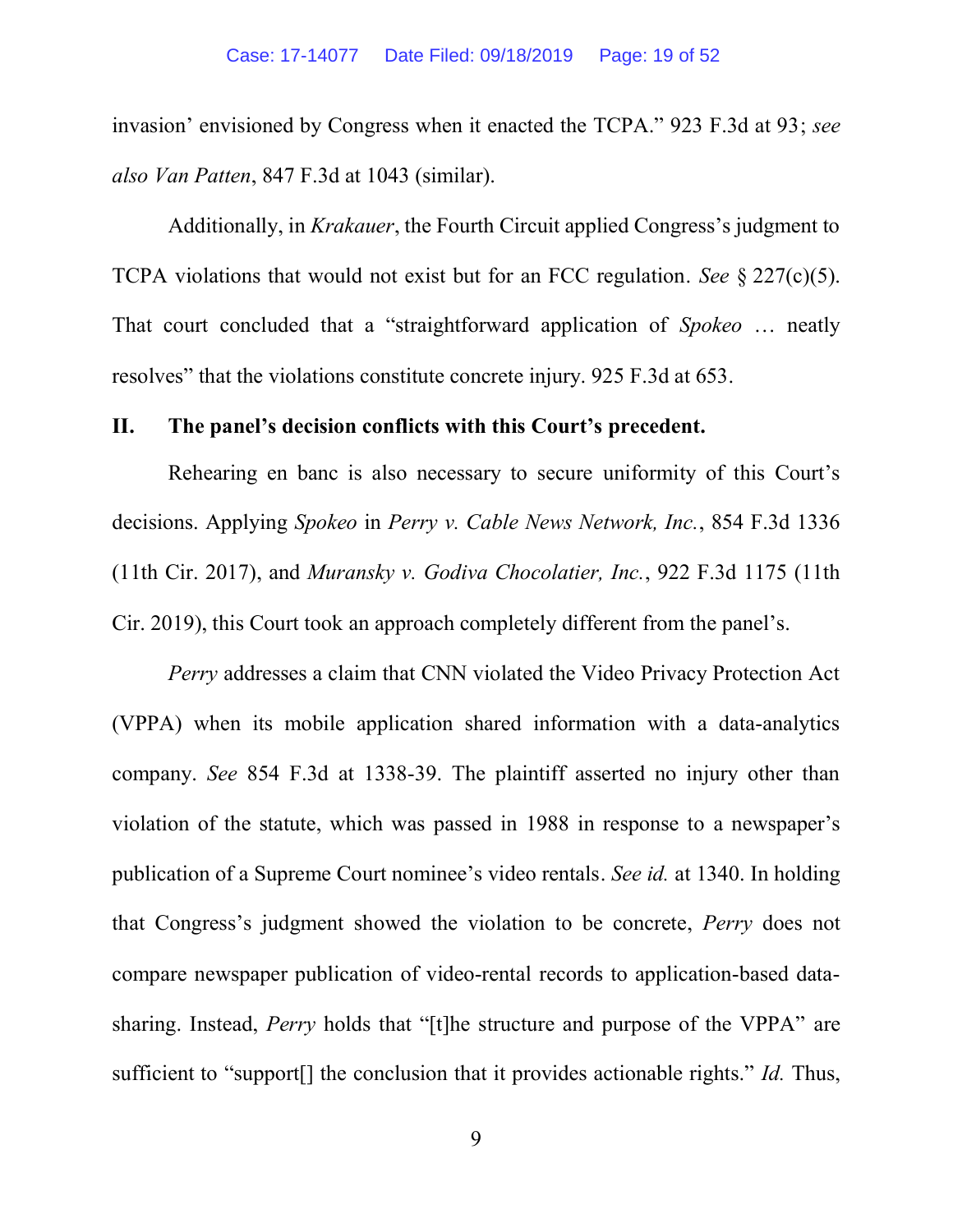the statute's prohibition, cause of action, and purpose of preserving privacy together confirm that the plaintiff suffered the harm Congress identified. See id. Perry therefore establishes that when a statute's language extends to a modern-day version of the harm that motivated Congress, Congress's judgment in identifying the injury and crafting language to address it supports recognition of a concrete injury.

In *Muransky*, this Court provided more explicit instruction about evaluating Congress's judgment, establishing that courts owe deference to statutory language in identifying which harms are concrete. Muransky involved a receipt printed with 10 digits of a credit-card number, in violation of a statutory requirement to truncate such numbers to five digits. See 922 F.3d at 1180-81. In holding that the plaintiff alleged concrete injury, this Court "declin[ed] to substitute [its] judgment for Congress's" when deciding where "to draw the line between a concrete injury and non-actionable risk." *Id.* at 1188. Instead, it "deduc[ed] that Congress intended to draw the line" where it was drawn, *id.* at 1190, and cautioned that *Spokeo* should not be "read ... as giving courts a license to reject the standard set by Congress in favor of judge-found facts at odds with that standard," *id.* at 1189.

The panel's analysis of Congress's judgment is squarely at odds with *Perry* and *Muransky*.<sup>1</sup> Much like the VPPA, the TCPA includes a substantive prohibition,

 $\overline{a}$ 

<sup>&</sup>lt;sup>1</sup> The opinion references *Perry* but does not explain its departure from *Perry*'s mode of analysis. See Slip Op. 18 n.11.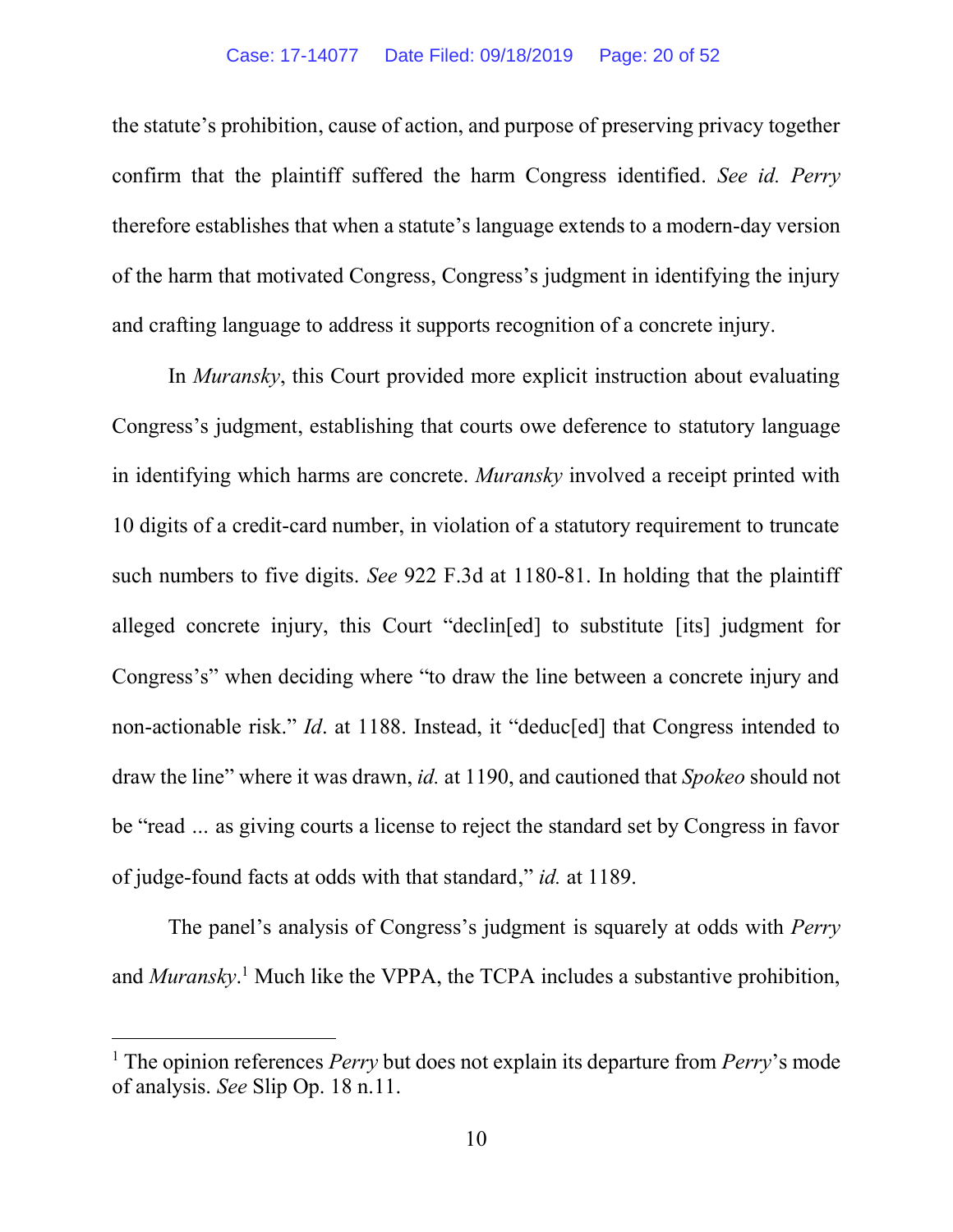$\S 227(b)(1)(A)(iii)$ , and a cause of action for violations,  $\S 227(b)(3)$ , and is accompanied by legislative history emphasizing that unwanted calls are the harm Congress aimed to prevent, see generally Pub. L. No.  $102-243$ ,  $\S 2$ ,  $105$  Stat. 2394, 2394-95 (1991) (congressional findings); Mims, 565 U.S. at 370-71. Under Perry, these factors would be enough to demonstrate Congress's judgment that prohibited calls are concrete harm—even though the prohibition applies to calls involving technology (text messaging) Congress did not contemplate. But the panel failed to give effect to these indications of Congress's intent. The opinion discounts the statute's language because it does not use the term "text message" and predates this technology. Further, the opinion elevates the congressional findings *residential* privacy over the statute's express attention to calls to *cellular* phones. See Slip Op. 10-12.

Additionally, the opinion engages in the type of second-guessing that *Muransky* rejects. Instead of "deduc[ing] that Congress intended to draw the line" where it drew it, *Muransky*, 922 F.3d at 1190, the panel "substitute [d] [its] judgments," *id.* at 1188, assessing a prohibited call as an "inconsequential" annoyance," Slip Op. 19, and suggesting that calls are less harmful if they are received on a cell phone or outside the home—despite Congress's explicit targeting of calls to cell phones as well as calls to residential ones. See id. at 11, 13.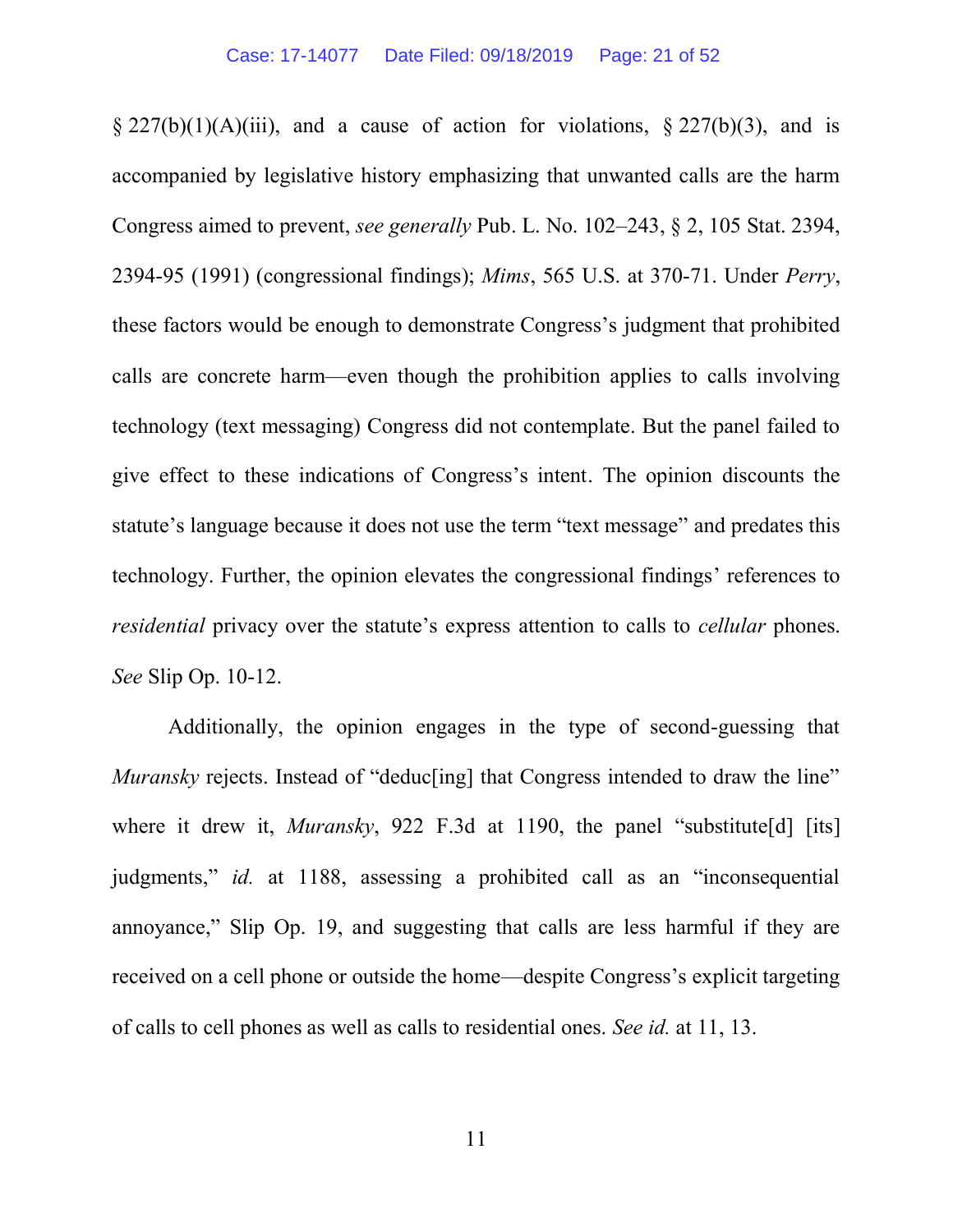The panel's historical analysis also departs from *Perry* and *Muransky* in parsing the differences between Mr. Salcedo's allegations and the elements of analogous torts. See Slip Op. 15-18. *Muransky* confirms that, under Spokeo, a "close" relationship" does not require an "exact" match between "newly proscribed conduct" and "a cause of action under common law." 922 F.3d at 1191 (citation omitted). And, similar to Susinno, 862 F.3d at 352, Perry indicates that for a "close" relationship," it is enough that a statute aims to protect the same interests as the common law: *Perry* cites privacy rights in general terms, finding a "close" relationship" between traditionally actionable harm and a VPPA violation, without discussing whether the violation would constitute a tort. See 854 F.3d at 1340-41.

The panel decision also conflicts with *Palm Beach Golf Center-Boca, Inc. v.* John G. Sarris, D.D.S., P.A., 781 F.3d 1245 (11th Cir. 2015), whose holding was affirmed, following Spokeo, in Florence Endocrine Clinic, PLLC v. Arriva Medical, LLC, 858 F.3d 1362 (11th Cir. 2017). In *Palm Beach*, this Circuit concluded that the recipient of a single TCPA-prohibited fax suffered concrete injury from "occupation" of its fax machine" for the one minute "required for the electronic transmission of the data." Id. at 1251. Here too, Mr. Salcedo alleges that a device—his cell phone was made unavailable. The panel opinion speculates about how cell phones' operations may differ from fax machines'. See Slip Op. 9. But that information is not in the complaint, and there is no constitutional distinction between briefly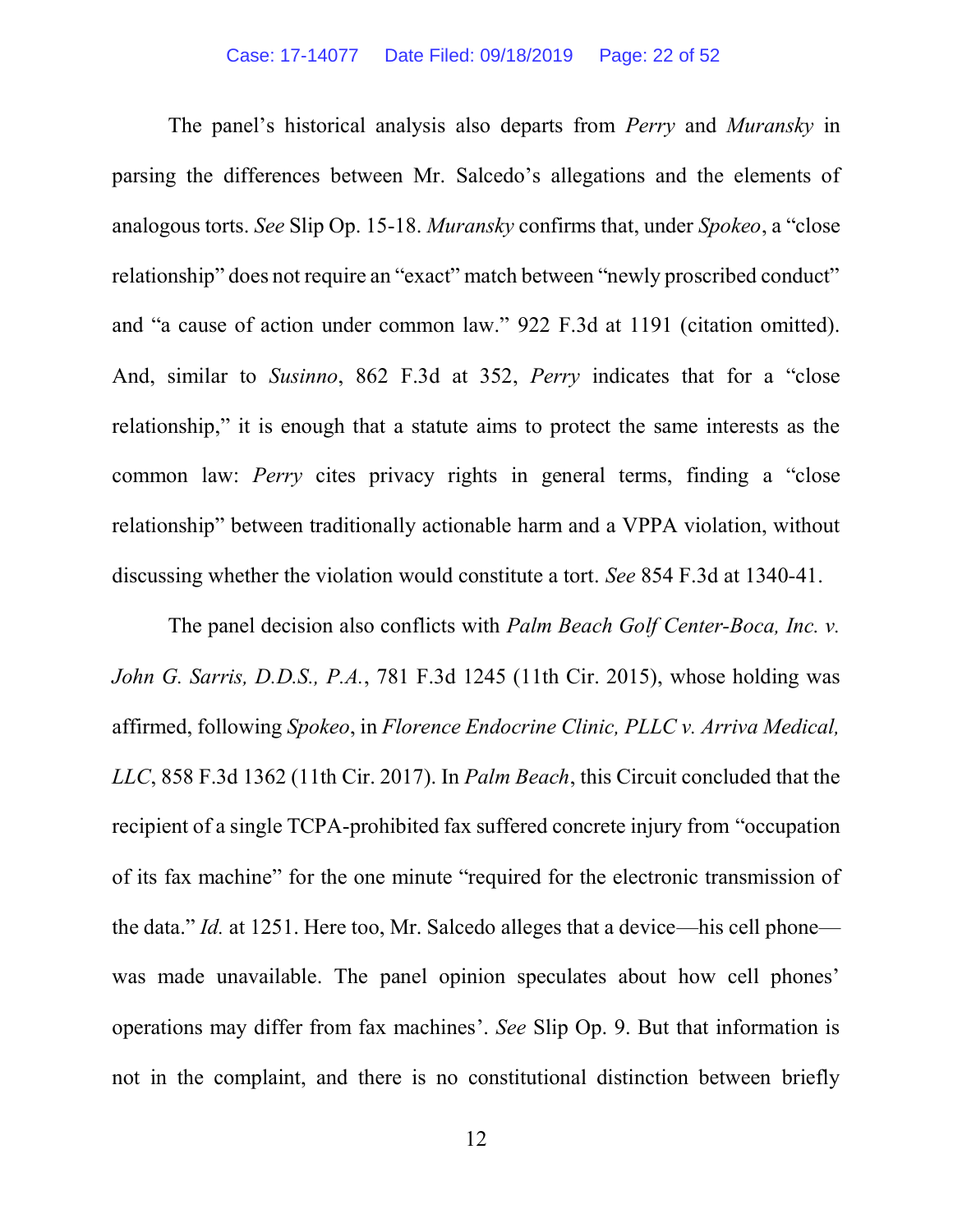occupying a fax machine and briefly making a phone unavailable, whatever the precise mechanism for such unavailability.

### III. The decision is at odds with precedent on the sufficiency of small harms to support standing.

The way the panel's decision evaluates small harms reinforces the exceptional importance of the question presented here. The Supreme Court and this Court have firmly established that the size of an injury is irrelevant to whether it is concrete. The panel's reasoning is inconsistent with this doctrine.

Even "an identifiable trifle" is sufficient for standing. United States  $v$ . Students Challenging Regulatory Agency Procedures (SCRAP), 412 U.S. 669, 689 n.14 (1973) (citation omitted); see also Common Cause/Ga. v. Billups, 554 F.3d 1340, 1351 (11th Cir. 2009) ("The Supreme Court has rejected the argument that an injury must be 'significant.'"); Saladin v. City of Milledgeville, 812 F.2d 687, 691 (11th Cir. 1987) ("There is no minimum quantitative limit required to show injury."). Thus, "degree of injury" does not matter when deciding whether a harm is concrete. ACLU of Ga. v. Rabun County Chamber of Commerce, Inc., 698 F.2d 1098, 1108 (11th Cir. 1983) (per curiam).

The panel acknowledged this rule, see Slip Op. 19-20, but its analysis does not square with it. At bottom, the opinion indicates that an unlawful text-message is not "concrete" because it is not harmful enough. It dismisses Mr. Salcedo's allegations of harm in terms referring to the *magnitude* of injury: "a brief,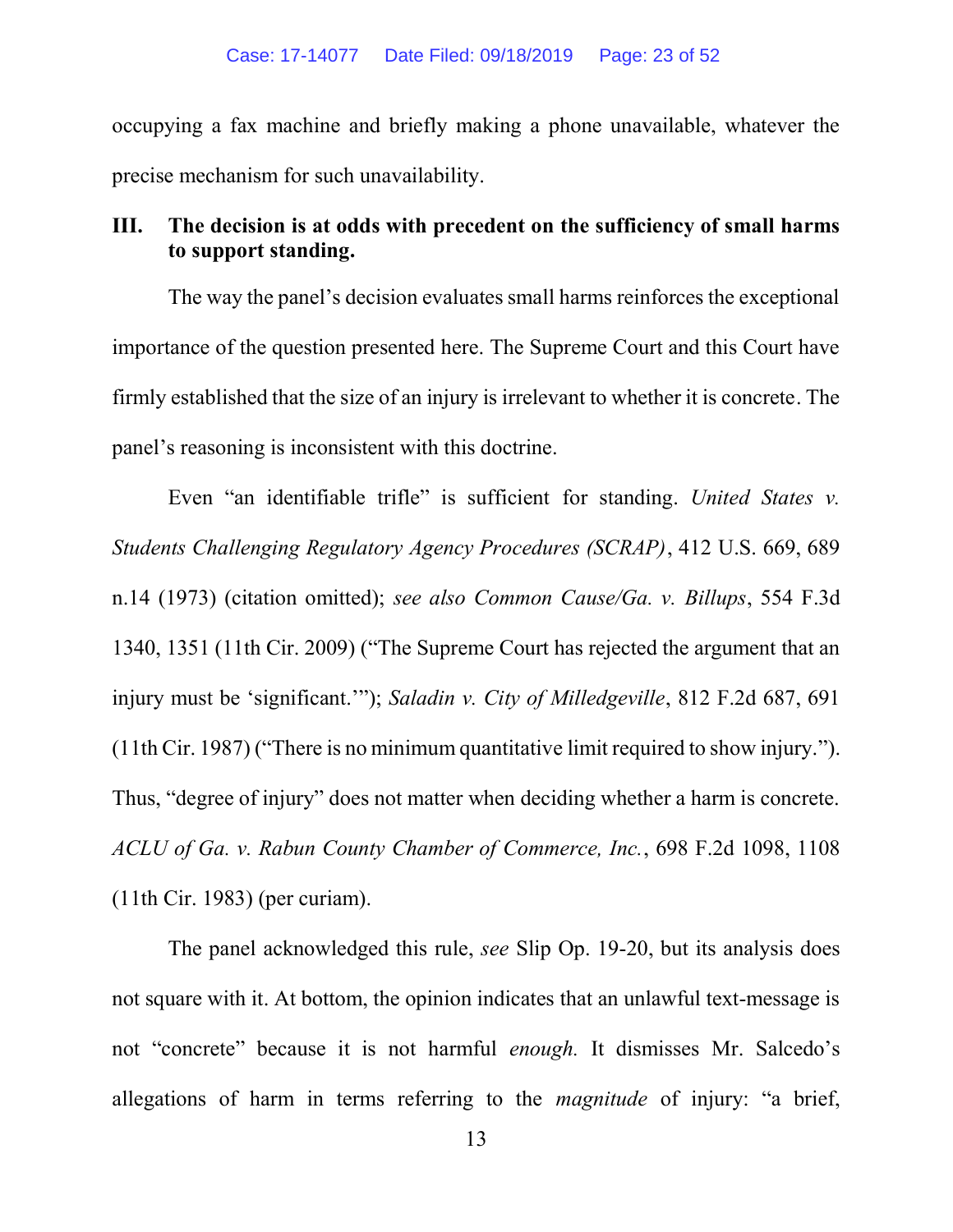inconsequential annoyance," id. at 19. Further, in analyzing history, it distinguishes defendants' violation from common-law torts largely based on the "degree" of harm, *id.* at 15, 17. Similarly, it distinguishes cell-phone calls from "calls to a home phone," finding Congress's judgment inapposite, based on the assessment that the former "may involve less of an intrusion," id. at 13 (emphasis added).

Additionally, the panel recognizes that a waste of time is a concrete injury, but then dismisses Mr. Salcedo's allegation of lost time as insufficient to establish standing by focusing on the *amount* of time. Lost time, the opinion suggests, must be "more than a few seconds" to be concrete or more than "five seconds" to constitute a "serious intrusion." *Id.* at 20. This is quantitative analysis on its face, and although an injury must "exist" to establish standing, *Spokeo*, 136 U.S. at 1548, under *SCRAP*, this Court may not disregard an injury because it is not "serious" enough. Moreover, this Circuit's holdings on waste-of-time injury do not set a minimum, despite the panel's statement that they might, see Slip Op. 20. See Pedro v. Equifax, Inc., 868 F.3d 1275, 1280 (11th Cir. 2017); Common Cause/Ga., 554 F.3d at 1351. Indeed, Muransky recognizes that the minimal time and effort spent "doing away with" a paper receipt "would suffice for standing." 922 F.3d at 1192.

### IV. The decision would foster violations and create uncertainty about congressional authority to identify concrete harms.

If left in place, the panel's decision would have significant and adverse consequences. It would encourage TCPA-prohibited spam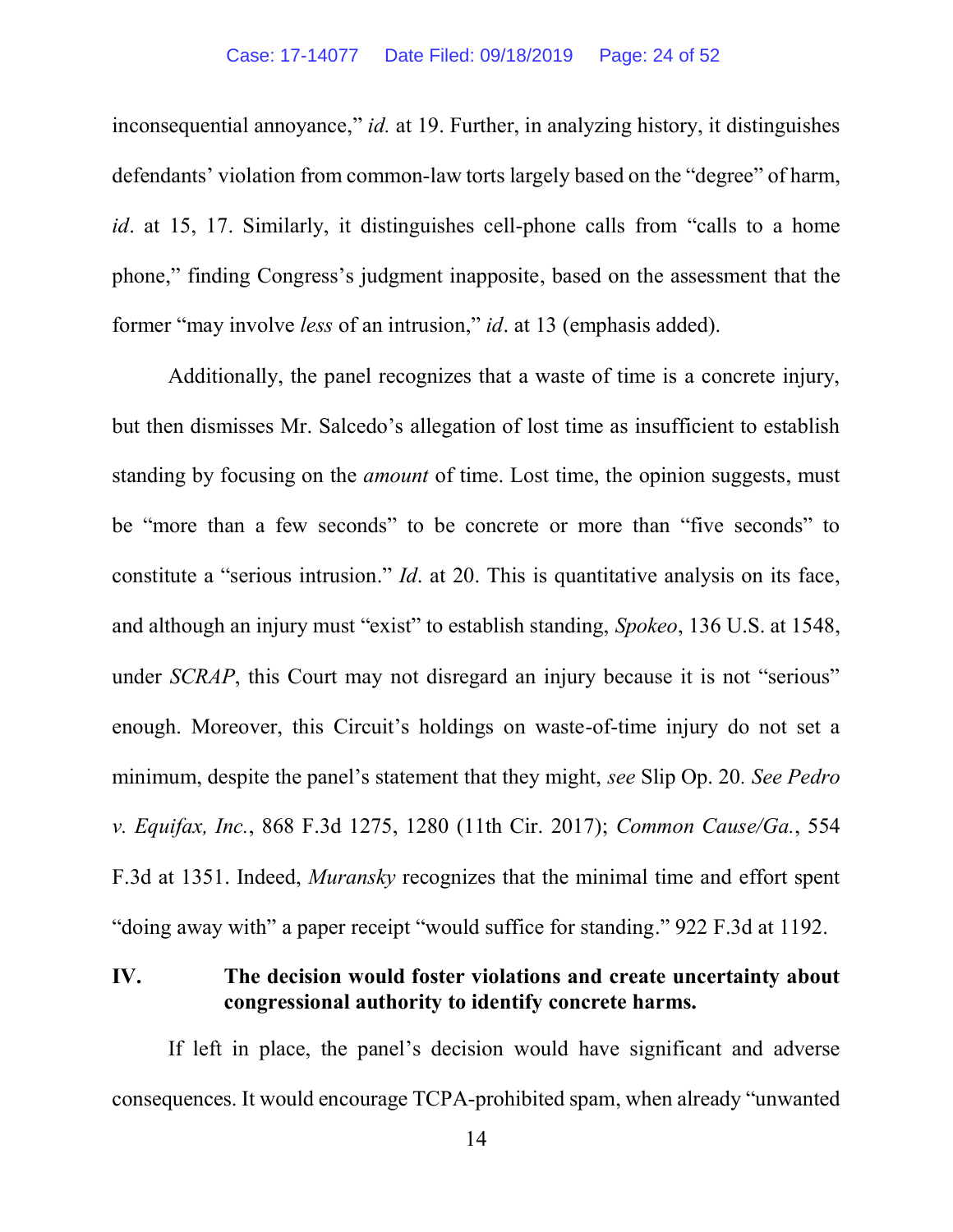robocalls and texts ... top the list of consumer complaints received by the [FCC]," Rules and Regulations Implementing the Telephone Consumer Protection Act of 1991, 30 FCC Rcd. 7961, 7964 (2015) (footnote omitted). As the FCC has explained, the intrusiveness of such calls may be heightened—not diminished, as the panel thought—"where the calls are received on a phone that the consumer may carry at all times." *Id.* at 8023. Here, contrary to the agency's judgment as well as that of Congress, the panel describes defendants' violation as "inconsequential," Slip. Op. 19, in part because it is "isolated," id. at 15.

If not corrected, the opinion could leave consumers inundated with more unwanted calls and texts that, combined, are far from isolated or inconsequential. Marketers and others would almost certainly interpret the opinion as license to send one or two prohibited robocalls to innumerable cell phones, with little threat of private enforcement. For consumers, the distinction between receiving such calls from *many* senders rather than *one* is a distinction without a difference.

The panel decision also throws into question how Congress can "elevate to" the status of legally cognizable ... injuries that were previously inadequate at law," Spokeo, 136 S. Ct at 1549 (alteration adopted, citation omitted). Here, Congress banned cell-robocalls, created a right of action, and expanded upon its intent in findings that refer to "[u]nrestricted telemarketing" and "automated or prerecorded calls" generally as an "invasion of privacy," Pub. L. No.  $102-243$ ,  $\S 2$  ¶ 5, 13.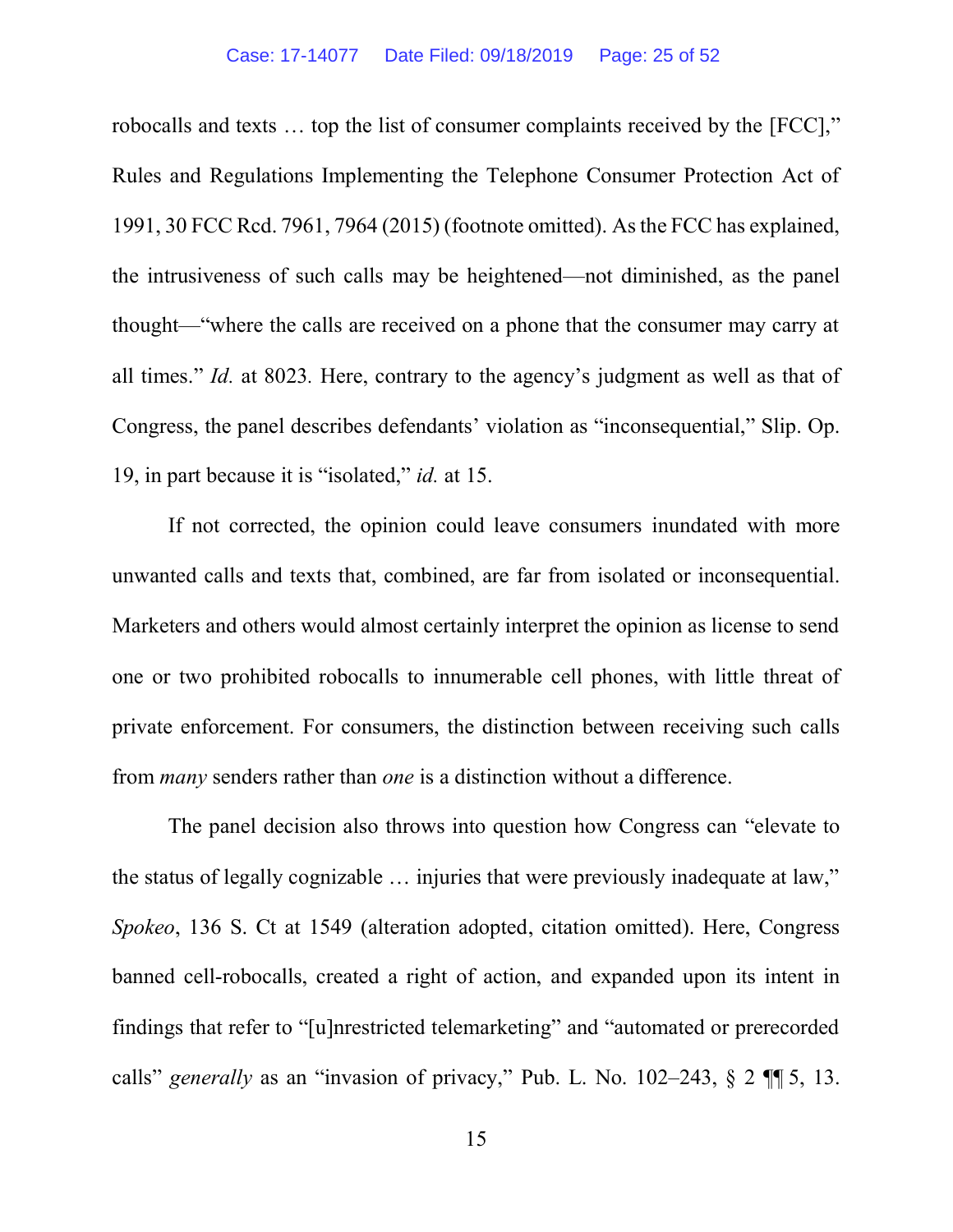Further, Congress has not disagreed with the FCC's interpretation of the term "call" to include text messages. As the panel recognized, such silence could be taken "as tacit approval of that agency action." Slip Op. 11. Although the panel faults this record for being "ambivalent" on text messaging, *id.* at 12, the opinion does not indicate any practical way for Congress to do more to express its judgment that an unwanted cell-robocall—including one using new technology—is a privacy harm.

Theoretically, Congress could modify the TCPA and its findings to name each new technology the statute's plain terms reach, leaving nothing to the FCC. But requiring such amendments to give life to the statutory right of action is at odds with the practicalities of lawmaking. Such a rule would eviscerate the benefits of using inclusive statutory terms that courts or agencies can apply to new manifestations of a problem. Lawmakers would be overwhelmed with questions about existing statutes' scope, hampering their ability to address truly new harms. Moreover, it is utterly impractical to expect Congress to annotate each statutory provision with findings that emphasize its importance and reiterate that Congress the line" where it drew it, *Muransky*, 922 F.3d at 1190.

The panel's approach—looking behind statutory terms to make its own assessment of a text-message's intrusiveness—also threatens to change the nature of litigation. Spokeo directs courts to look to Congress because it "is well positioned to identify intangible harms that meet minimum Article III requirements." 136 S. Ct.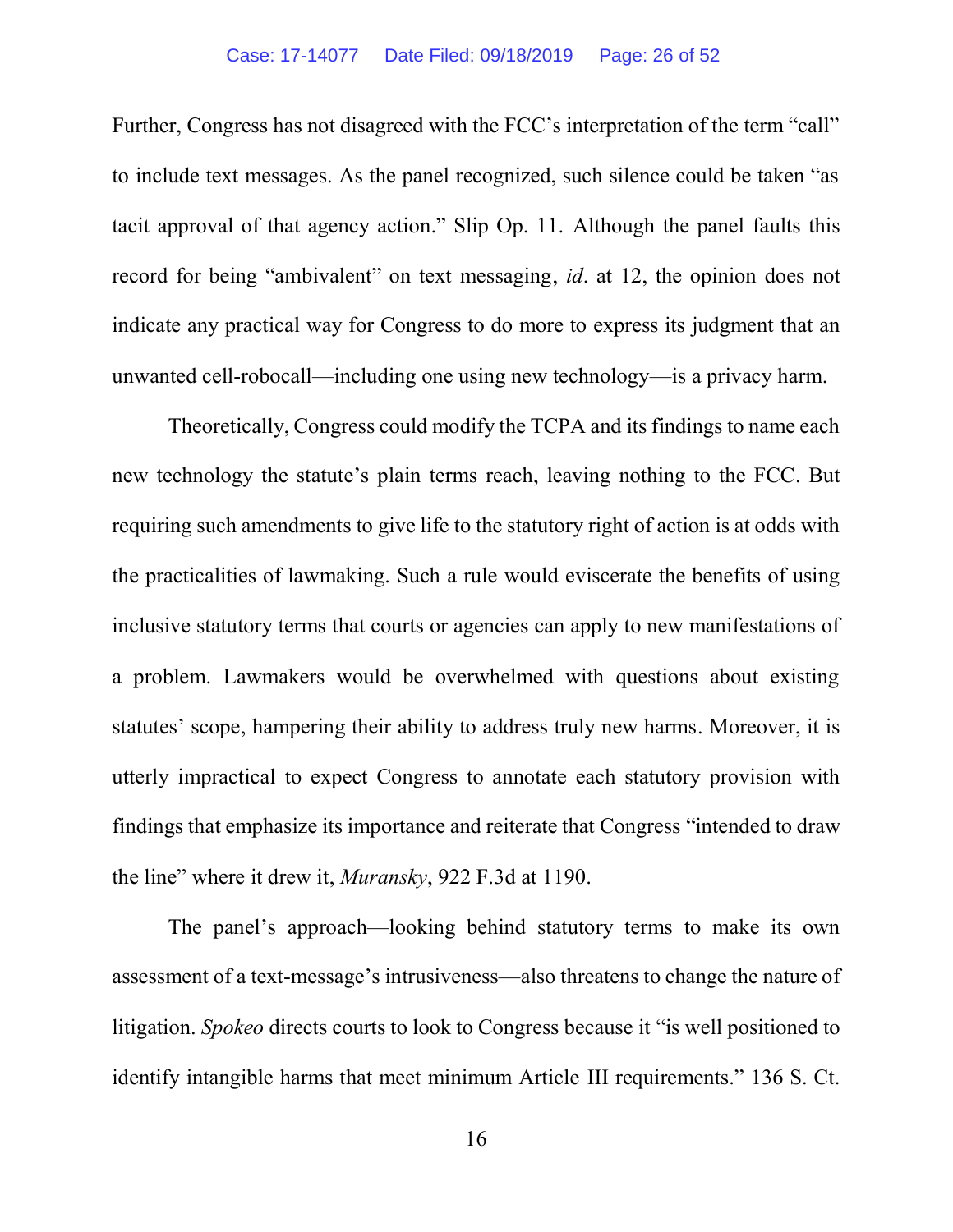at 1549. If courts must instead make their own case-by-case assessment of each violation's harmfulness, that would "convert[] a simple remedial scheme into a factintensive quarrel over how long a party was on the line or how irritated it felt when the phone rang," *Krakauer*, 925 F.3d at 654. As the Fourth Circuit explained about another TCPA provision, "[o]bviously, Congress could have created such a cumbersome scheme if it wanted to. It instead opted for a more straightforward and manageable way of protecting personal privacy, and the Constitution in no way bars it from doing so."  $Id$ .

### **CONCLUSION**

For the foregoing reasons, this Court should grant panel rehearing or rehearing en banc.

Dated: September 18, 2019

Respectfully submitted,

Scott D. Owens Scott D. Owens, P.A. 3800 S. Ocean Drive, Suite 235 Hollywood, FL 33019 (954) 589-0588 scott@scottdowens.com

Seth M. Lehrman Edwards Pottinger LLC 425 North Andrews Avenue, Suite 2 Ft. Lauderdale, FL 33301 (954) 524-2820 seth@epllc.com

/s/Rebecca Smullin Rebecca Smullin Scott L. Nelson Public Citizen Litigation Group 1600 20th Street NW Washington, DC 20009 (202) 588-1000 rsmullin@citizen.org

Attorneys for Plaintiff-Appellee John Salcedo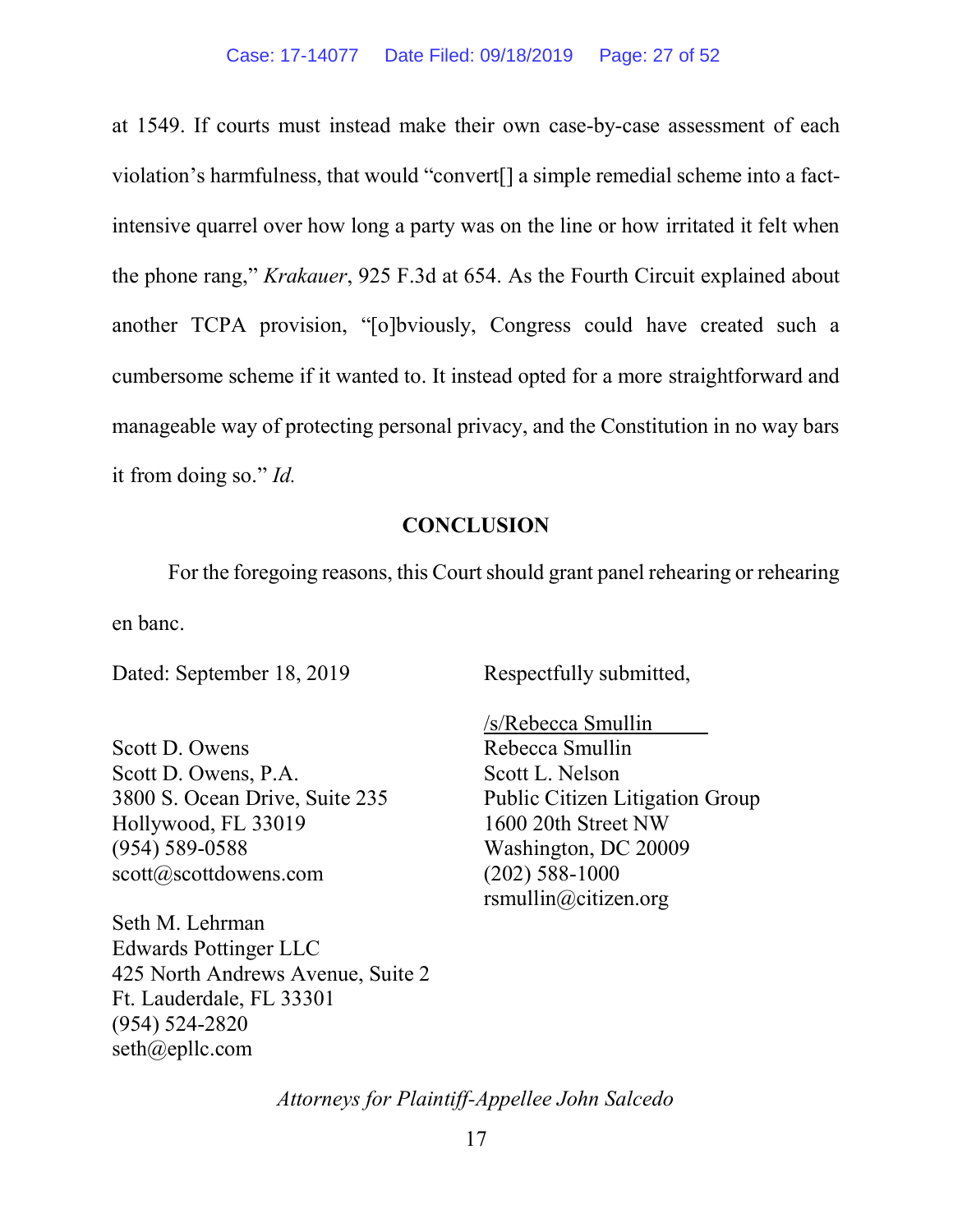### CERTIFICATE OF COMPLIANCE

This document complies with the word limit of Federal Rule of Appellate Procedure 35(b)(2)(A) and 11th Circuit Rule 35-1 because excluding the material exempted by 11th Circuit Rule 35-1, it contains 3,899 words.

This document complies with the typeface requirements of Federal Rule of Appellate Procedure 32(a)(5) and the type-style requirements of Federal Rule of Appellate Procedure 32(a)(6) because this document has been prepared in a proportionally spaced typeface using Microsoft Word for Office 365 in 14-point Times New Roman.

> /s/ Rebecca Smullin Rebecca Smullin

Attorney for Plaintiff-Appellee John Salcedo

September 18, 2019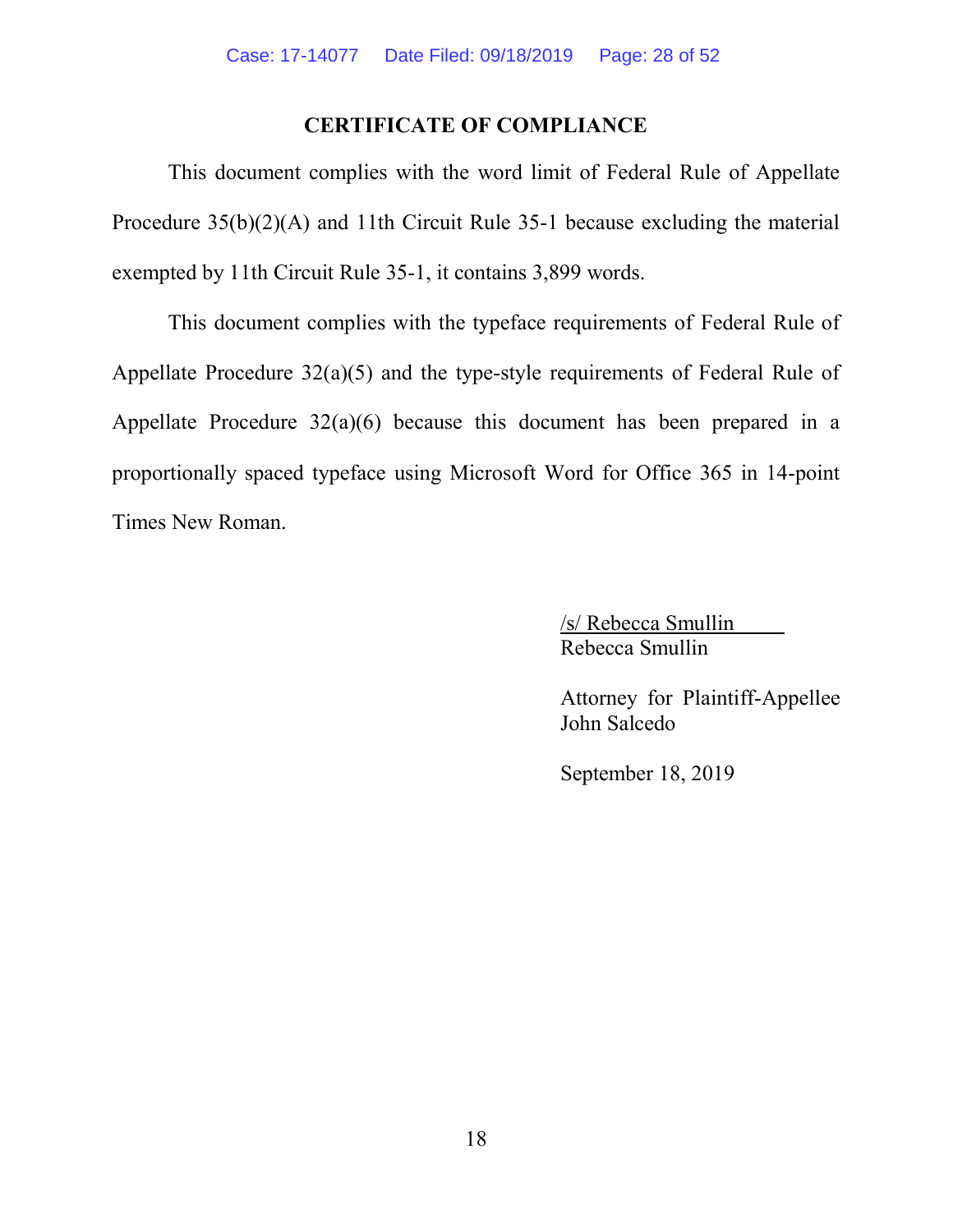### CERTIFICATE OF SERVICE

 I hereby certify that on September 18, 2019, I electronically filed the foregoing document, with the panel opinion attached as an addendum, with the Clerk of the Court for the United States Court of Appeals for the Eleventh Circuit using the CM/ECF system, which will cause it to be served on appellants through their counsel as follows:

Steven Blickensderfer (sblickensderfer@CFJBlaw.com) Daniel F. Blonsky (dblonsky@coffeyburlington.com) Richard J. Ovelmen (rovelmen@carltonfields.com) Susan E. Raffanello (sraffanello@coffeyburlington.com)

> /s/ Rebecca Smullin Rebecca Smullin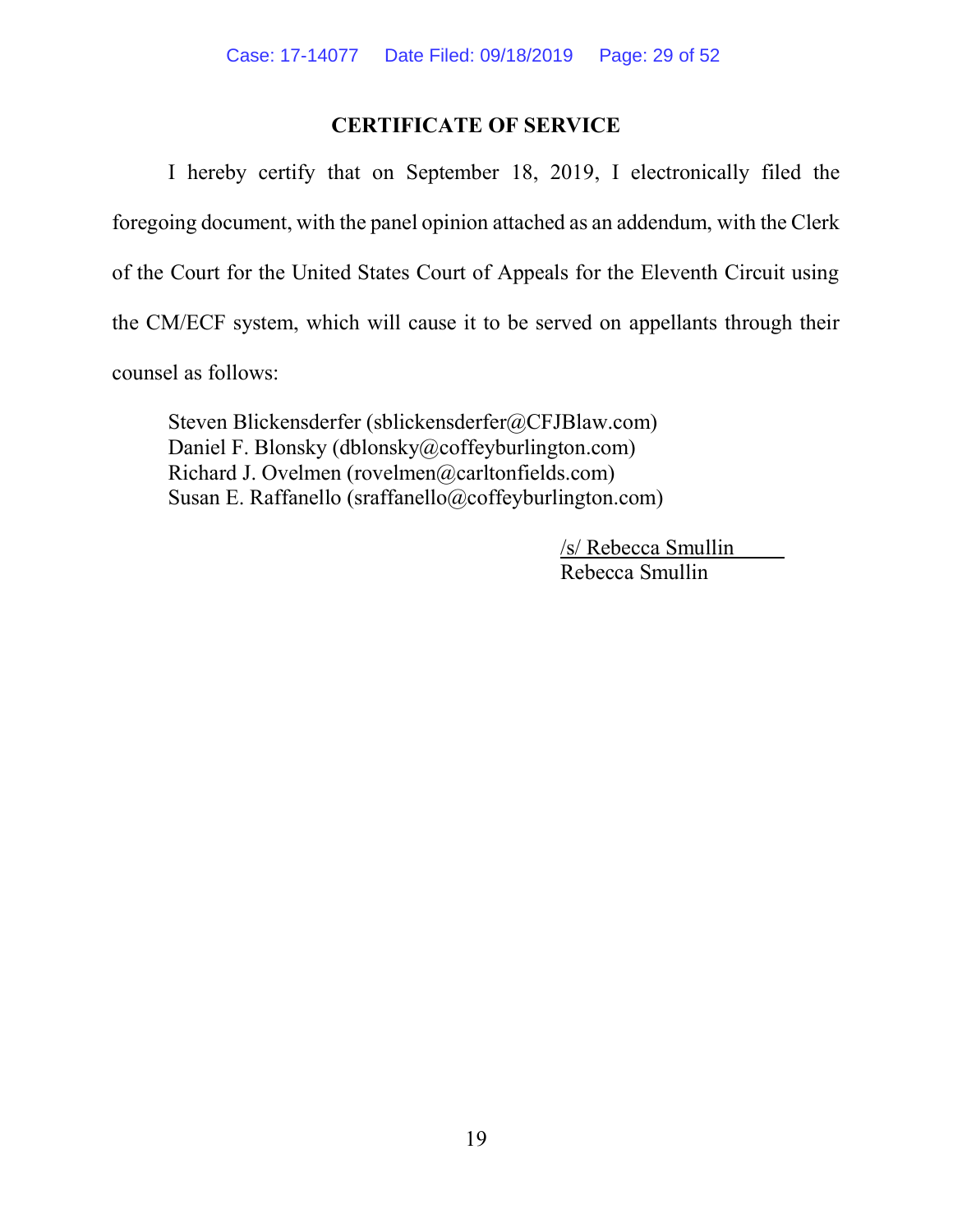### ADDENDUM: PANEL OPINION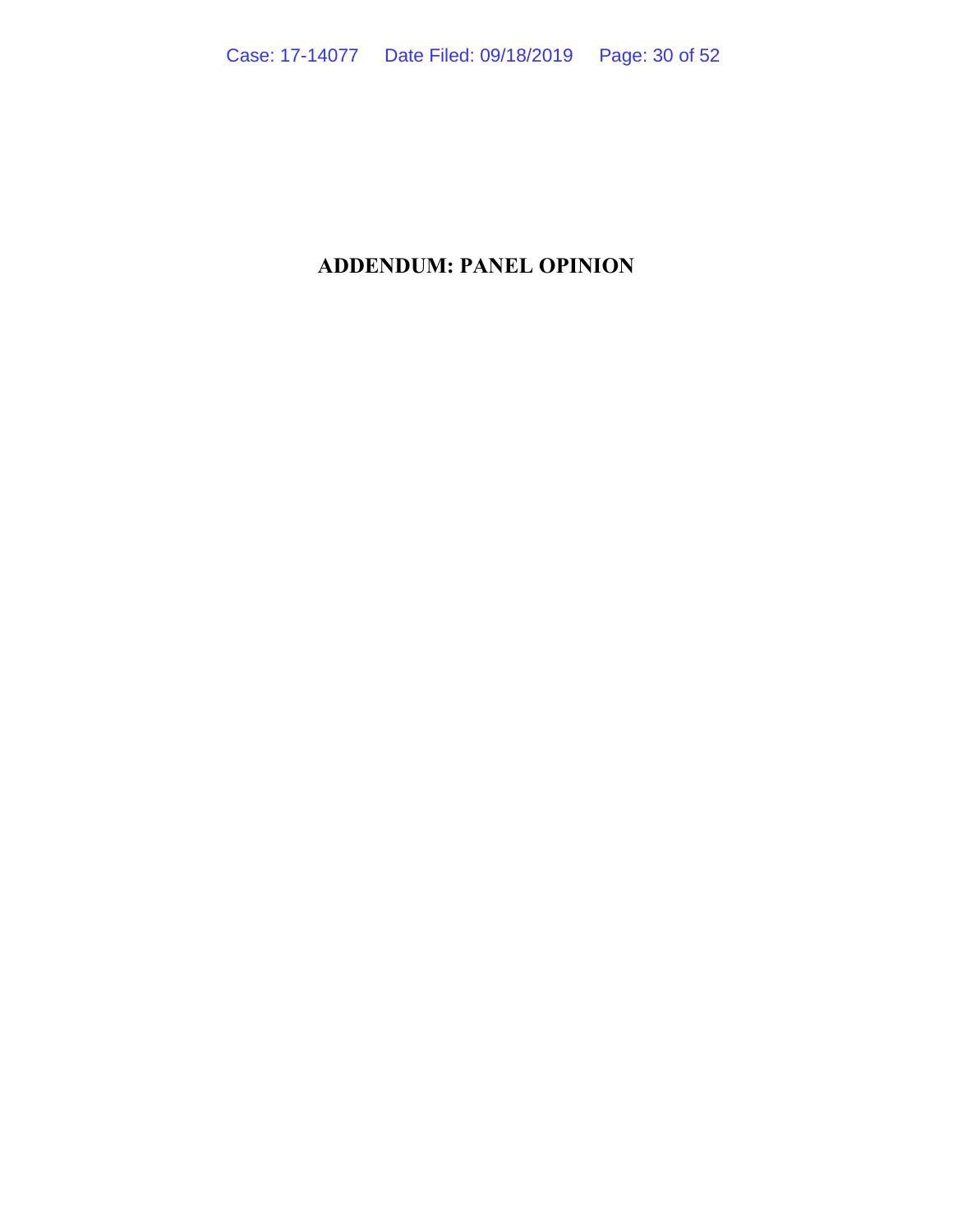### [PUBLISH]

### IN THE UNITED STATES COURT OF APPEALS

### FOR THE ELEVENTH CIRCUIT

### No. 17-14077

D.C. Docket No. 0:16-cv-62480-DPG

JOHN SALCEDO, individually and on behalf of others similarly situated,

Plaintiff - Appellee,

versus

ALEX HANNA, an individual, THE LAW OFFICES OF ALEX HANNA, P.A., a Florida Professional Association,

Defendants - Appellants.

Appeal from the United States District Court for the Southern District of Florida

(August 28, 2019)

Before JILL PRYOR and BRANCH, Circuit Judges, and REEVES,\* District Judge.

<sup>\*</sup> Honorable Danny C. Reeves, United States District Judge for the Eastern District of Kentucky, sitting by designation.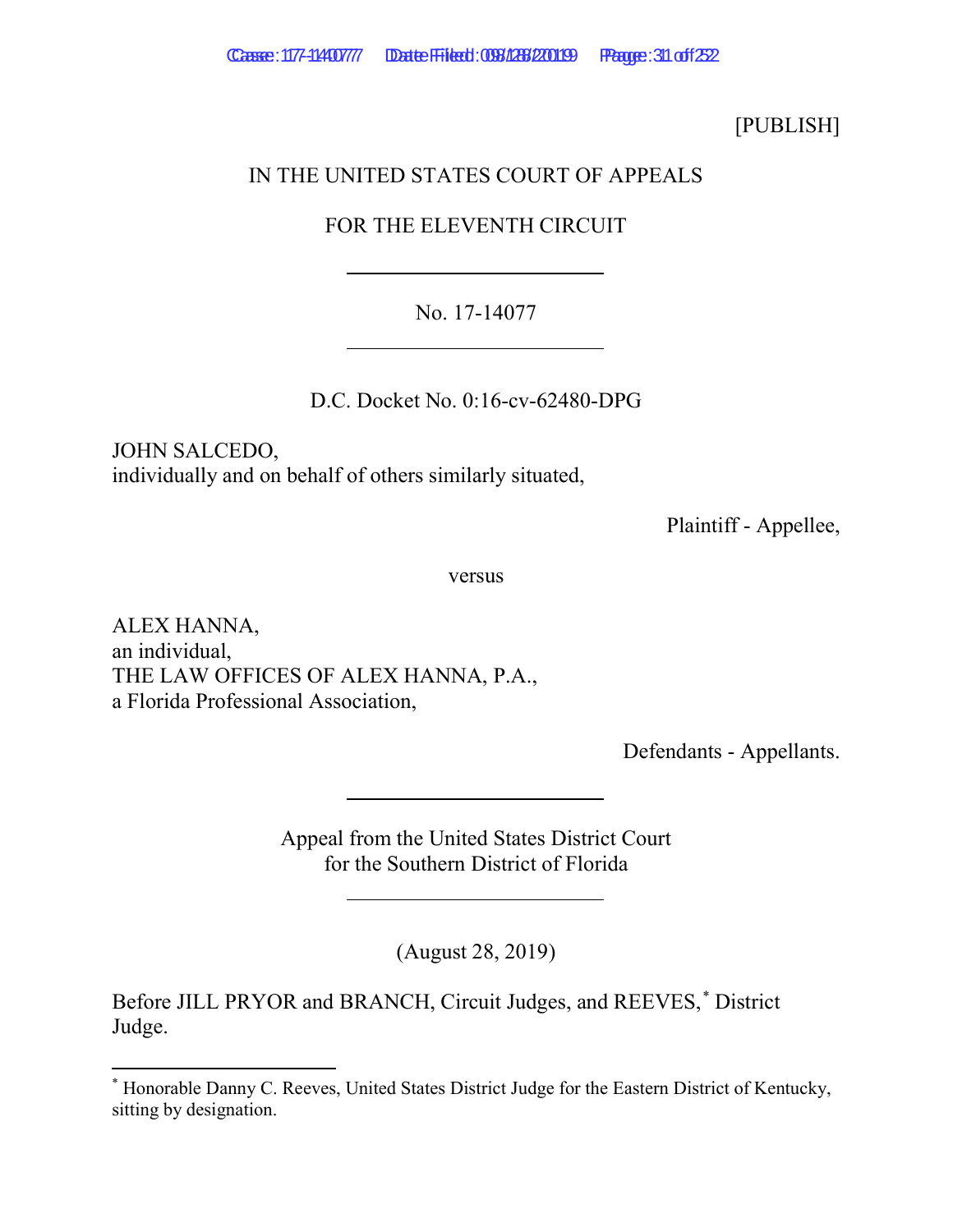BRANCH, Circuit Judge:

Is receiving a single unsolicited text message, sent in violation of a federal statute, a concrete injury in fact that establishes standing to sue in federal court? To answer that question, we have examined the statute, our precedent, and—following the Supreme Court's guidance—history and the judgment of Congress, and we conclude that the allegations in this suit do not establish standing.

### I. BACKGROUND

 At 9:56 a.m. on August 12, 2016, John Salcedo, a former client of Florida attorney Alex Hanna and his law firm, $<sup>1</sup>$  received a multimedia text message from</sup> Hanna offering a ten percent discount on his services.

Salcedo filed suit in the district court as the representative of a putative class of former Hanna clients who received unsolicited text messages from Hanna in the past four years, alleging violations of the Telephone Consumer Protection Act of 1991 ("TCPA"), 47 U.S.C. § 227(b)(1)(A)(iii).<sup>2</sup> He sought, among other relief, statutory damages of \$500 per text message and treble damages of \$1,500 per text

<sup>&</sup>lt;sup>1</sup> For simplicity, and without implying any view as to Mr. Hanna's possible personal liability, throughout this opinion we will refer to both defendants—Mr. Hanna and his law firm collectively as "Hanna."

<sup>&</sup>lt;sup>2</sup> "It shall be unlawful for any person within the United States  $\dots$  to make any call (other than a call made for emergency purposes or made with the prior express consent of the called party) using any automatic telephone dialing system or an artificial or prerecorded voice . . . to any telephone number assigned to a . . . cellular telephone service . . . ." 47 U.S.C.  $§ 227(b)(1)(A)(iii).$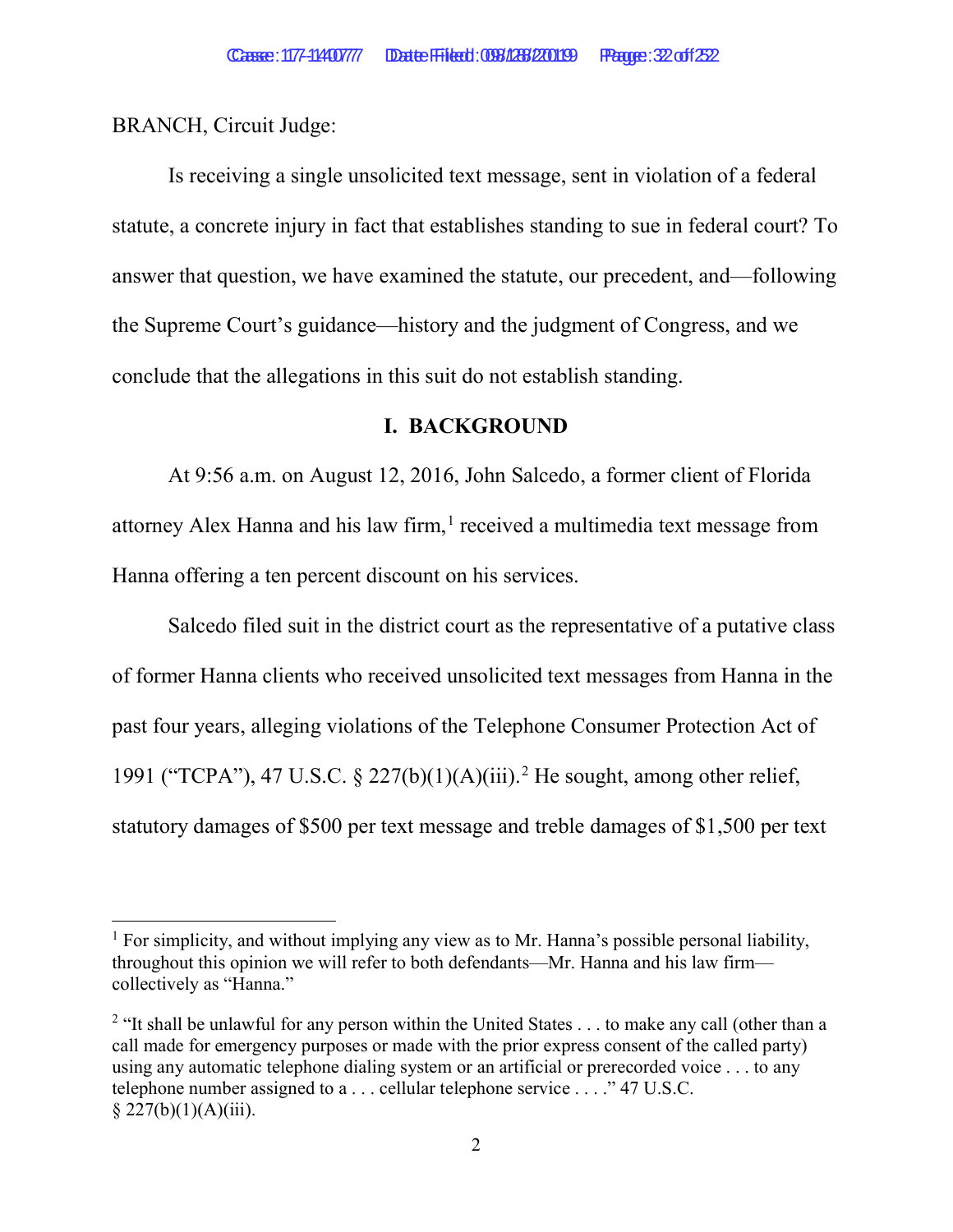message sent willfully or knowingly. See 47 U.S.C. § 227(b)(3).

 Hanna moved to dismiss the complaint for lack of standing, arguing in the alternative that it should be dismissed as to Mr. Hanna for failure to state a claim against him and that certain parts of the complaint should be stricken. The district court disagreed, finding in relevant part that Salcedo had standing under Mohamed v. Off Lease Only, Inc., No. 15-23352-Civ-COOKE/TORRES, 2017 WL 1080342 (S.D. Fla. Mar. 22, 2017). However, finding that its order "involves a controlling question of law as to which there is a substantial ground for difference of opinion," the court allowed Salcedo to pursue an interlocutory appeal and stayed its proceedings pending appeal. A panel of our Court granted Hanna's petition for permission to appeal under 28 U.S.C. § 1292(b). We now consider his appeal.

#### II. STANDARD OF REVIEW

 "We review standing determinations de novo." Bochese v. Town of Ponce Inlet, 405 F.3d 964, 975 (11th Cir. 2005).

#### III. DISCUSSION

 Our analysis proceeds as follows. We first introduce the TCPA, the statute under which Salcedo has filed suit. Next, we discuss the standing requirements of Article III of the Constitution, which help to define our limited power to resolve only cases or controversies. We then turn to Salcedo's particular allegations of harm and analyze them in view of our Circuit precedent, history, and the judgment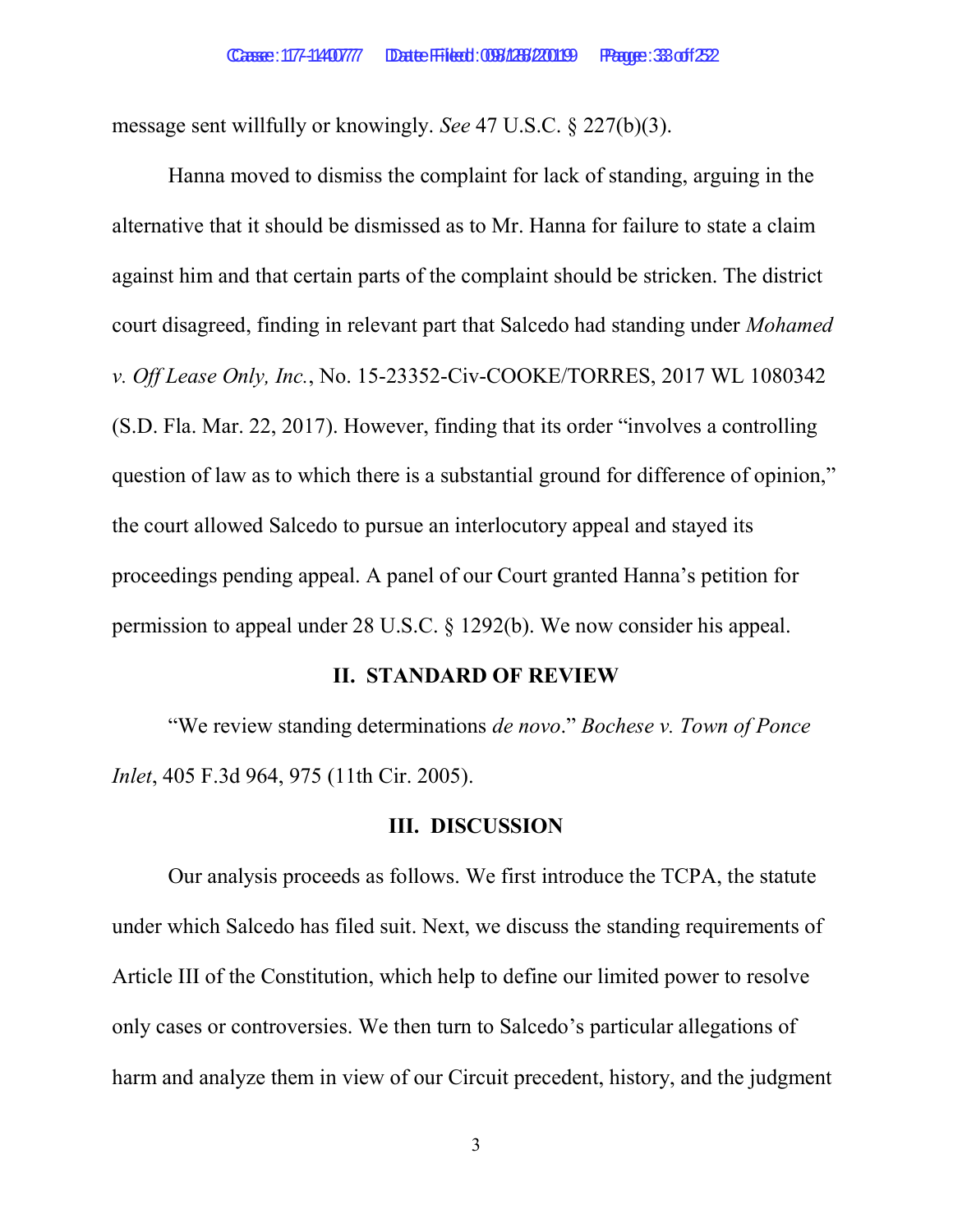of Congress.

#### A. The Telephone Consumer Privacy Act of 1991

 Because it found that "residential telephone subscribers consider automated or prerecorded telephone calls . . . to be a nuisance and an invasion of privacy," Telephone Consumer Protection Act of 1991, S. 1462, 102d Cong., Pub. L. No. 102-243, § 2, ¶ 10 (1991), in 1991 Congress enacted the TCPA to restrict interstate telemarketing. The TCPA thus prohibits using automatic telephone dialing systems to call residential or cellular telephone lines without the consent of the called party. 47 U.S.C. § 227(b)(1)(A)(iii), (B). It also prohibits sending unsolicited advertisements via facsimile machine. *Id.* § 227(b)(1)(C). It authorizes the Federal Communications Commission ("FCC") to enact implementing regulations. Id. § 227(b)(2). Finally for our purposes, the TCPA creates a private right of action whereby a person or entity may seek compensatory or injunctive relief against violators. *Id.*  $\S$  227(b)(3).

There have been two relevant updates to the TCPA and its enforcement regime since 1991. First, in October 1992, Congress amended the TCPA to allow the FCC to exempt free-to-receive cellular calls if it so chooses. Id.  $\S 227(b)(2)(C)$ . The FCC has not done so. Second, the statute has been silent as to text messaging, for that medium did not exist in 1991. But under its TCPA rulemaking authority, the FCC has applied the statute's regulations of voice calls to text messages. 30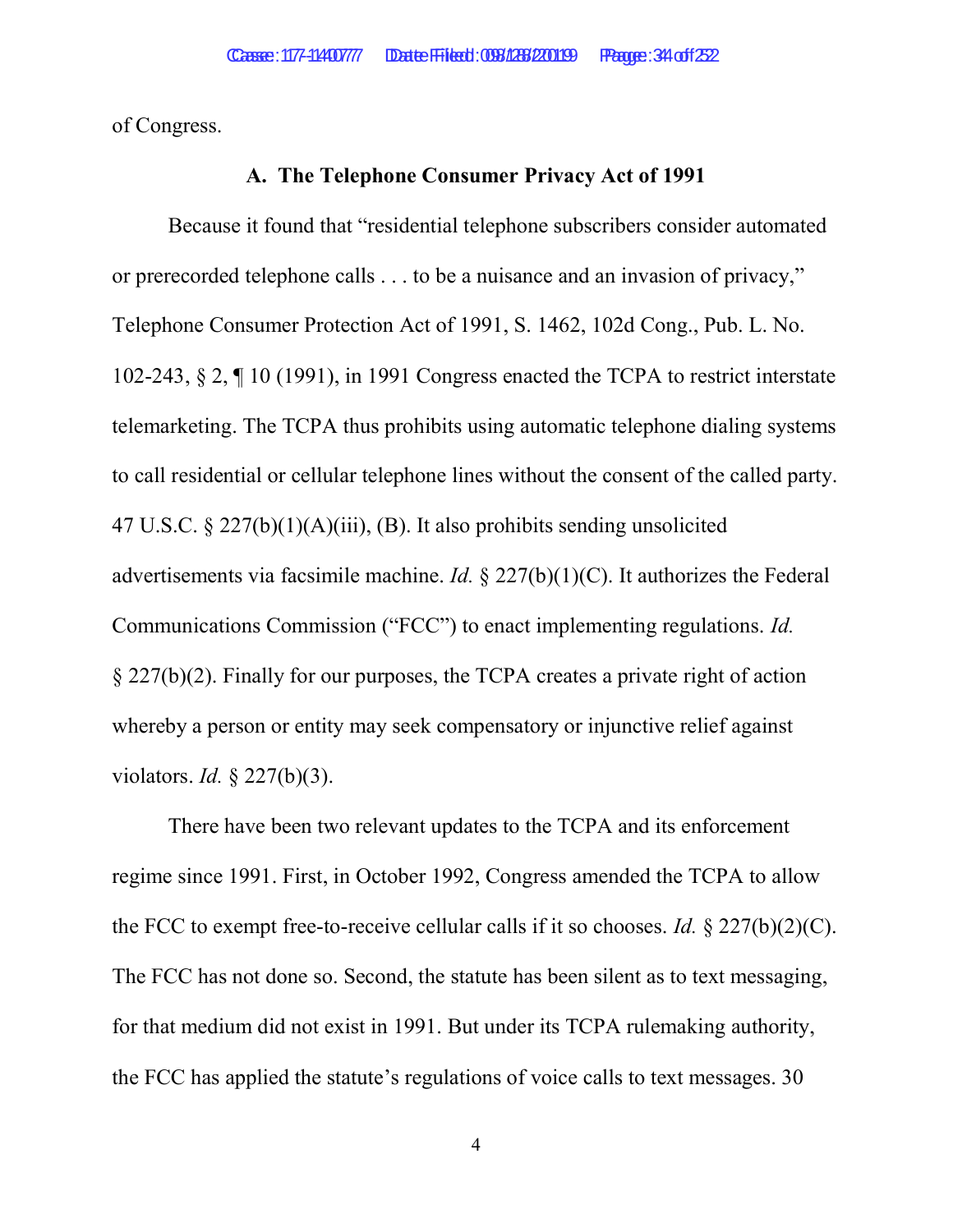FCC Rcd. 7961, 7964 n.3, 7978–79, 8016–22 (2015); 18 FCC Rcd. 14014, 14115 (2003); see also Campbell–Ewald Co. v. Gomez, 136 S. Ct. 663, 667 (2016) ("A text message to a cellular telephone, it is undisputed, qualifies as a 'call' within the compass of  $\S 227(b)(1)(A)(iii)$ ."). Thus, Salcedo's complaint facially appears to state a cause of action under the TCPA as interpreted by the FCC.

### B. Article III Standing

 Not every right created by Congress or defined by an executive agency is automatically enforceable in the federal courts. Our tripartite system of government recognizes that "there is no liberty if the power of judging be not separated from the legislative and executive powers." The Federalist No. 78, at 465 (Alexander Hamilton) (Clinton Rossiter ed. 1961). To protect this separation of powers, we must assure ourselves that our exercise of jurisdiction falls within the Constitution's grant of judicial power.

Article III vests the judicial power in the federal courts and extends that power to "Cases" and "Controversies." U.S. Const. art. III, §§ 1–2. One tool for determining that the matters before us are truly cases or controversies, as understood by Article III, is the doctrine of standing. Lujan v. Defenders of Wildlife, 504 U.S. 555, 560 (1992). "The law of Article III standing . . . serves to prevent the judicial process from being used to usurp the powers of the political branches." Clapper v. Amnesty Int'l USA, 568 U.S. 398, 408 (2013). Even when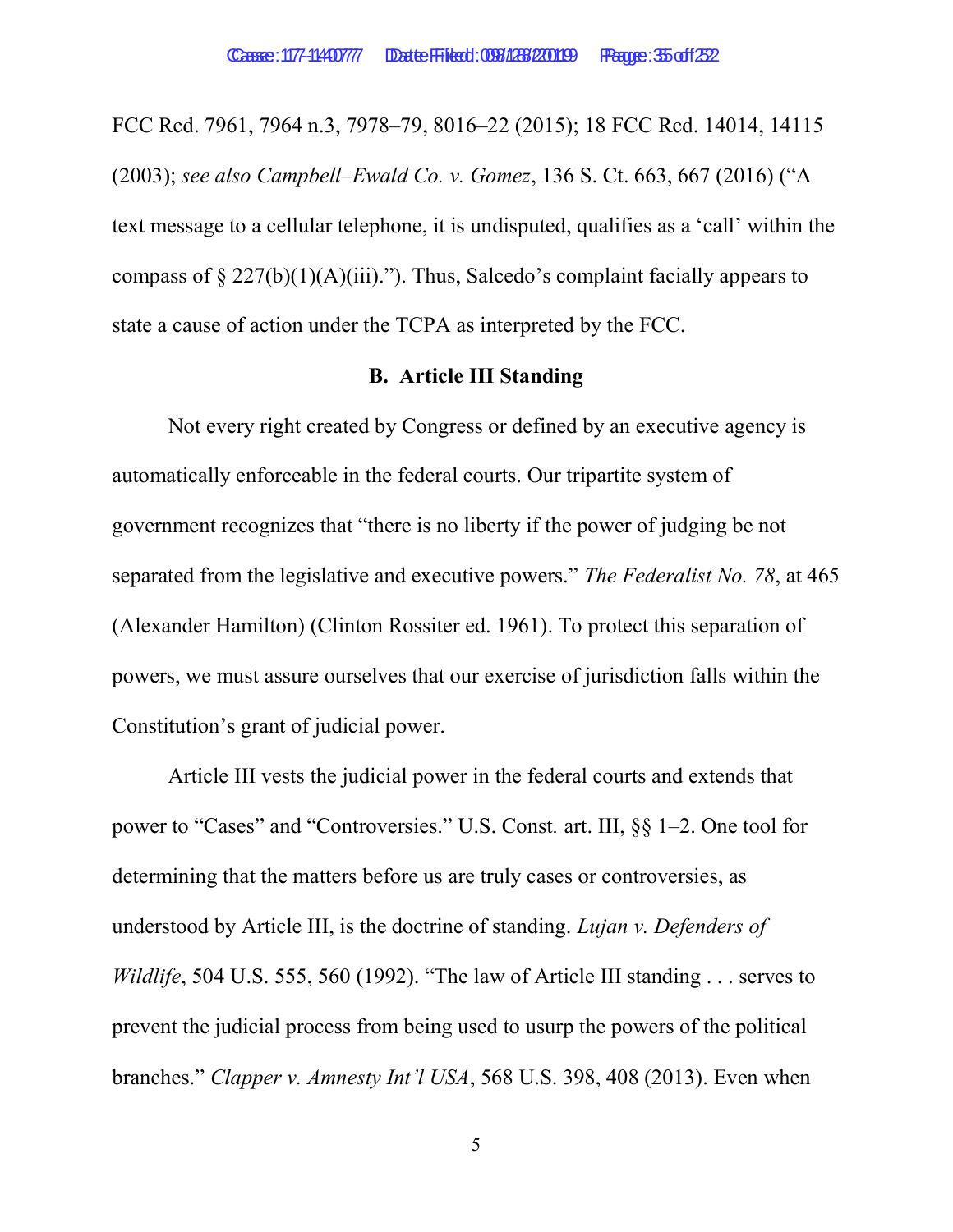those political branches appear to have granted us jurisdiction by statute and rule, we are still obliged to examine whether jurisdiction exists under the Constitution.

As the Supreme Court has explained, the "irreducible constitutional minimum" to establish Article III standing requires three elements. *Lujan*, 504 U.S. at 560. "The plaintiff must have (1) suffered an injury in fact, (2) that is fairly traceable to the challenged conduct of the defendant, and (3) that is likely to be redressed by a favorable judicial decision." Spokeo, Inc. v. Robins, 136 S. Ct. 1540, 1547 (2016) (citing Lujan, 504 U.S. at 560–61). It is the first element—the "foremost" of the three, *id.* (quoting *Steel Co. v. Citizens for a Better Env't*, 523 U.S. 83, 103 (1998))—that is disputed in this appeal and to which we now turn.

To establish standing, an injury in fact must be concrete.<sup>3</sup> *Id.* at 1548. "A 'concrete' injury must be 'de facto'; that is, it must actually exist," as opposed to being hypothetical or speculative. Id. A concrete injury need be only an "identifiable trifle." United States v. Students Challenging Regulatory Agency Procedures (SCRAP), 412 U.S. 669, 689 n.14 (1973) (noting that sufficiently concrete injuries have included a fraction of a vote, a \$5 fine and costs, and a \$1.50 poll tax). But sometimes plaintiffs allege intangible injuries that we cannot so

 $3$  An injury in fact must also be particularized, that is, affecting the plaintiff "in a personal and individual way." Spokeo, 136 S. Ct at 1548 (quoting Lujan, 504 U.S. at 560 n.1). It is undisputed that Salcedo's allegations are of a personal and individual nature. As the would-be class representative, Salcedo must establish his own personal, concrete injury notwithstanding whatever injuries may have been suffered by the other members of the class. *Id.* at 1547 n.6.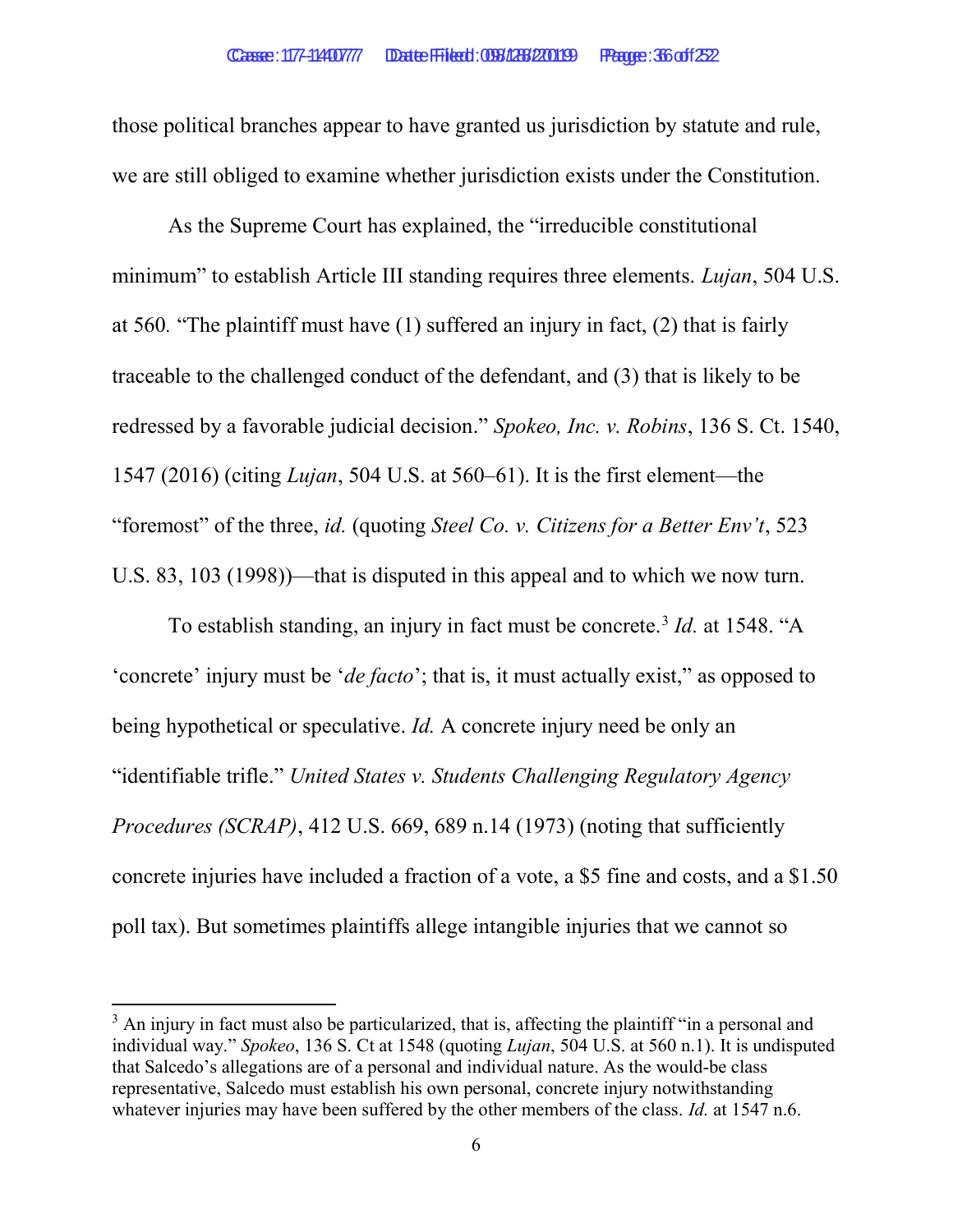easily identify.

When the concreteness of an alleged injury is difficult to recognize, we look to "history and the judgment of Congress" for guidance. Spokeo, 136 S. Ct. at 1549. But an act of Congress that creates a statutory right and a private right of action to sue does not automatically create standing; "Article III standing requires a concrete injury even in the context of a statutory violation."  $Id.4$  "[T]he requirement of injury in fact is a hard floor of Article III jurisdiction that cannot be removed by statute." Summers v. Earth Island Inst., 555 U.S. 488, 497 (2009).

### C. Eleventh Circuit Precedent

Because Salcedo bears the burden of establishing federal jurisdiction, Lujan, 504 U.S. at 561, we look to the substance of his amended complaint's allegations to determine if he has standing due to a concrete injury. Salcedo alleged that receiving the one text message "caused Plaintiff to waste his time answering or otherwise addressing the message. While doing so, both Plaintiff and his cellular

<sup>&</sup>lt;sup>4</sup> Recognizing that "a bare procedural violation" of a statute "may result in no harm," Spokeo reaffirms the proposition that we must always look for concrete harm when assessing Article III standing. See 136 S. Ct. at 1550. In some contexts this will mean identifying purely speculative "harm" that never actually materializes as failing to allege an injury in fact. See, e.g., Nicklaw v. CitiMortgage, Inc., 839 F.3d 998, 1003 (11th Cir. 2016), reh'g en banc denied, 855 F.3d 1265 (11th Cir. 2017) (holding that a violation of the mortgage satisfaction reporting requirements of a state law resulted in no concrete harm to the plaintiff).

But we should not ignore the Supreme Court's guidance in *Spokeo* in cases that purport to allege more than merely technical statutory violations. This appeal presents a close question in which we must determine whether Salcedo's allegations are real and concrete as opposed to figmentary. Spokeo's instruction to consider history and the judgment of Congress, id. at 1549, helpfully guides us in our conclusion that Salcedo has not alleged a concrete injury in fact.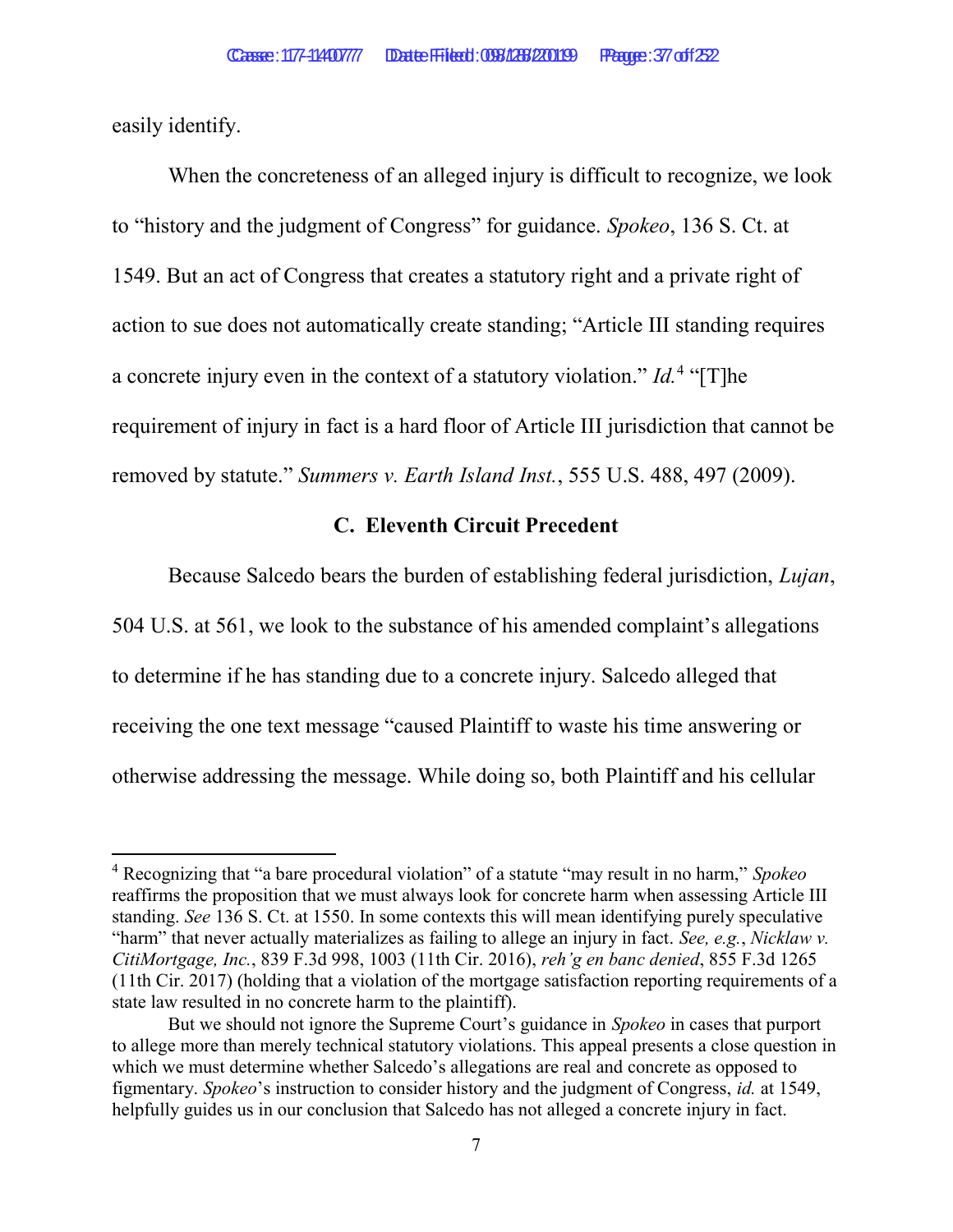phone were unavailable for otherwise legitimate pursuits." He further alleged that the message also "resulted in an invasion of Plaintiff's privacy and right to enjoy the full utility of his cellular device."

 These allegations are qualitatively different from those in our Circuit precedent that have been successful in establishing standing to sue over a single violation of the TCPA. In Palm Beach Golf Center–Boca, Inc. v. John G. Sarris, D.D.S., P.A., 781 F.3d 1245, 1252 (11th Cir. 2015), we found standing for a plaintiff who alleged that receiving a junk fax in violation of the TCPA harmed him because, during the minute or so that it took to receive and process the fax message, his fax machine was unavailable for receiving legitimate business messages. Accord Florence Endocrine Clinic, PLLC v. Arriva Med., LLC, 858 F.3d 1362, 1366 (11th Cir. 2017) (considering also "the cost of printing the unsolicited fax"). To the extent we have relied on tangible costs such as the consumption of paper and ink or toner to establish injury in fact, Salcedo cannot so rely, since receiving a text message uses no paper, ink, or toner. His complaint alleges generally that some text messages cause recipients to incur costs to their wireless service providers, but he has not alleged specifically that Hanna's text cost him any money.

Salcedo's allegations of intangible costs, on the other hand, bear some facial similarities to those in *Palm Beach Golf*. But they differ in kind, rendering *Palm* 

8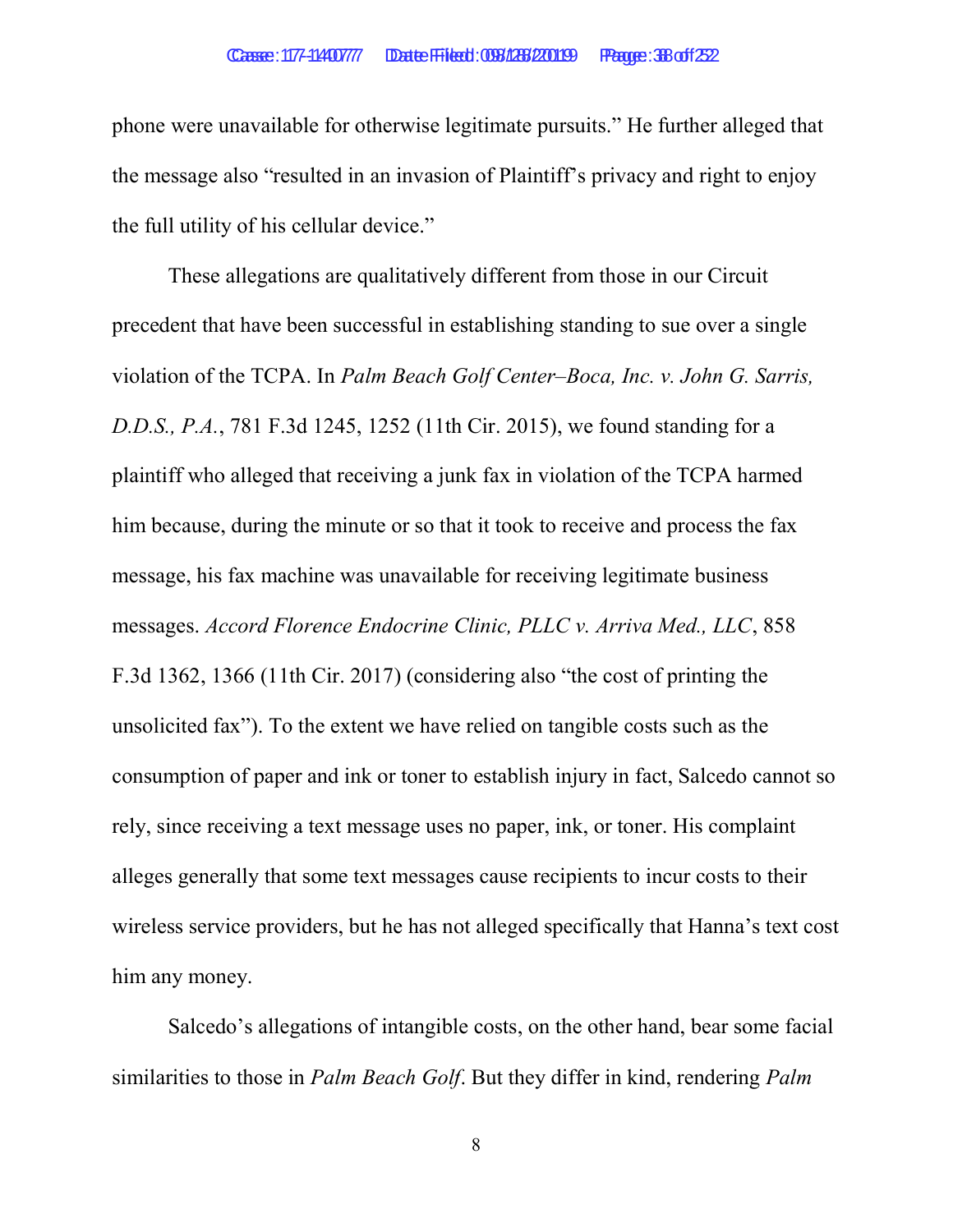Beach Golf inapplicable. At oral argument, Salcedo asserted that receiving Hanna's message was comparable to using a minute of fax machine time, but his complaint does not so allege. Rather, it alleges time wasted only generally. In the absence of a specific time allegation, we decline to assume an equivalence to the facts of Palm Beach Golf when receiving a fax message is qualitatively different from receiving a text message. A fax message consumes the receiving device entirely, while a text message consumes the receiving device not at all. A cell phone user can continue to use all of the device's functions, including receiving other messages, while it is receiving a text message.

Salcedo also makes an allegation about unavailability, but that too is distinct from Palm Beach Golf. There, we were concerned about the fully realized opportunity cost of being unable to receive other faxes for a full minute. By contrast, Salcedo has alleged no particular loss of opportunity. A fax machine's inability to receive another message while processing a junk fax has no analogy with cell phones and text messaging. Salcedo's assertion that he and his phone were unavailable appears only to recite language we used in Palm Beach Golf. Cf. 781 F.3d at 1252 (quoting H.R. Rep. 102-317, at 10 (1991)). We are entitled to look past this conclusory recitation to the actual factual substance of Salcedo's allegations. See Ashcroft v. Iqbal, 556 U.S. 662, 678 (2009) ("we are not bound to accept as true a legal conclusion couched as a factual allegation").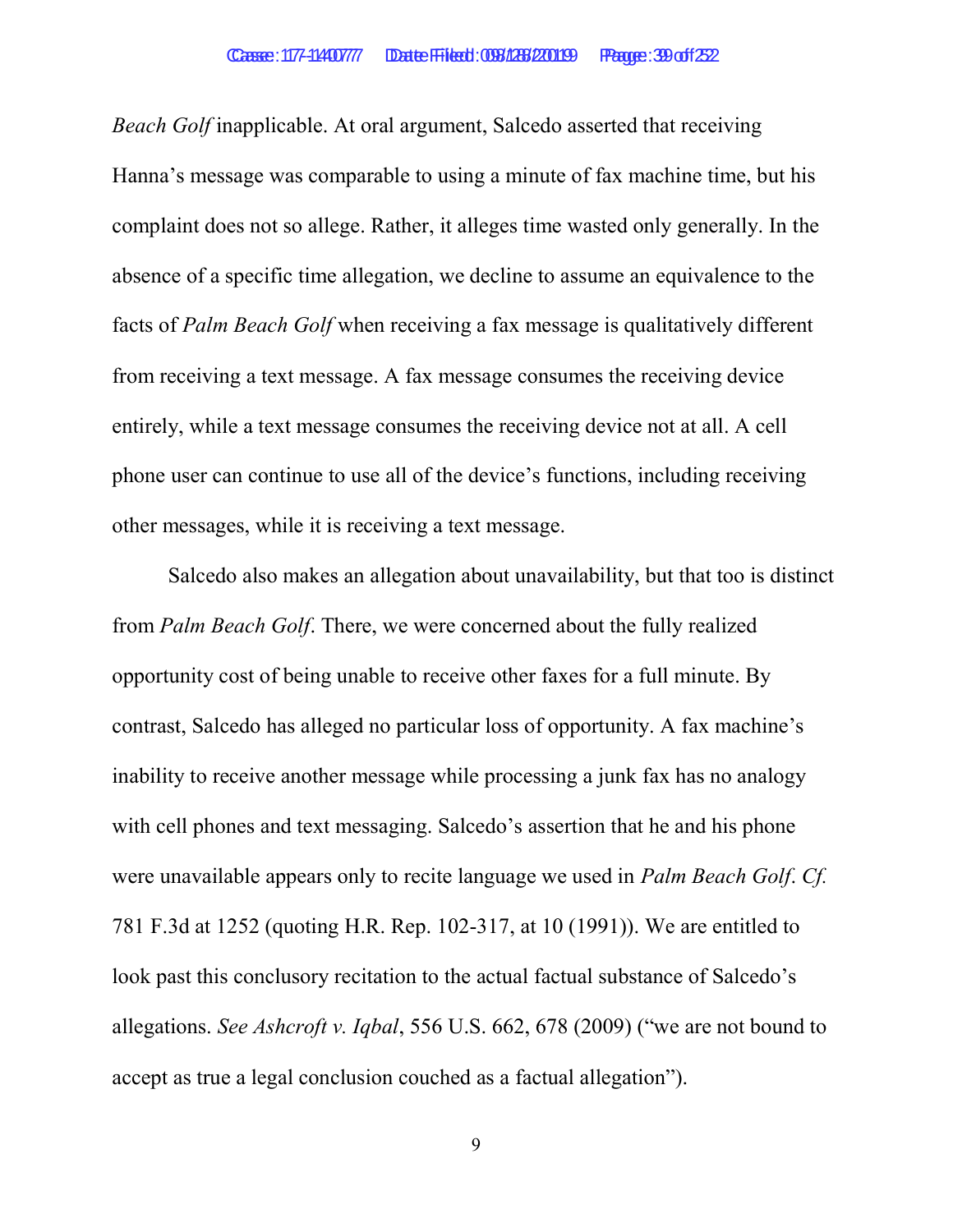Thus, Circuit precedent in *Palm Beach Golf* does not dictate the outcome of this appeal. And, for reasons we will discuss below, we find our sister circuit's decision involving this precise issue unpersuasive. See Van Patten v. Vertical Fitness Group, LLC, 847 F.3d 1037, 1043 (9th Cir. 2017) (holding that the receipt of two unsolicited text messages constituted an injury in fact).<sup>5</sup> In the absence of controlling authority, we turn our analysis to the framework outlined by the Supreme Court in Spokeo. We look to history and the judgment of Congress to see whether they support treating Salcedo's allegations as a concrete injury in fact. Our examination reveals little support for so doing.

### D. The Judgment of Congress

We first note what Congress has said in the  $TCPA$ 's provisions and findings<sup>6</sup> about harms from telemarketing via text message generally: nothing. The TCPA is completely silent on the subject of unsolicited text messages. Of course, text messaging in its current form did not exist in 1991 when the TCPA was enacted,

<sup>&</sup>lt;sup>5</sup> Nor are we bound by the Supreme Court's holding in another TCPA text-messaging case that the case was not mooted by an unaccepted settlement offer. See Campbell–Ewald, 136 S. Ct. at 670. The Court did not reach the unraised question of whether the plaintiff had alleged an injury in fact, in part because the defendant apparently never asserted that the plaintiff had failed to do so. See id. at 667–68. "[W]e are not bound by a prior decision's *sub silentio* treatment of a jurisdictional question." Okongwu v. Reno, 229 F.3d 1327, 1330 (11th Cir. 2000).

 $6$  Context matters. We are not suggesting that legislative history should play a role in statutory interpretation. Salcedo's allegation is undisputedly a violation of the statute as interpreted by the FCC. Nonetheless, because the Supreme Court has instructed us to consider "the judgment of Congress" in assessing Article III standing, we will consider the congressionally enacted findings as informative of that judgment. See Spokeo, 136 S. Ct. at 1549; cf. Palm Beach Golf, 781 F.3d at 1252 (citing House committee report).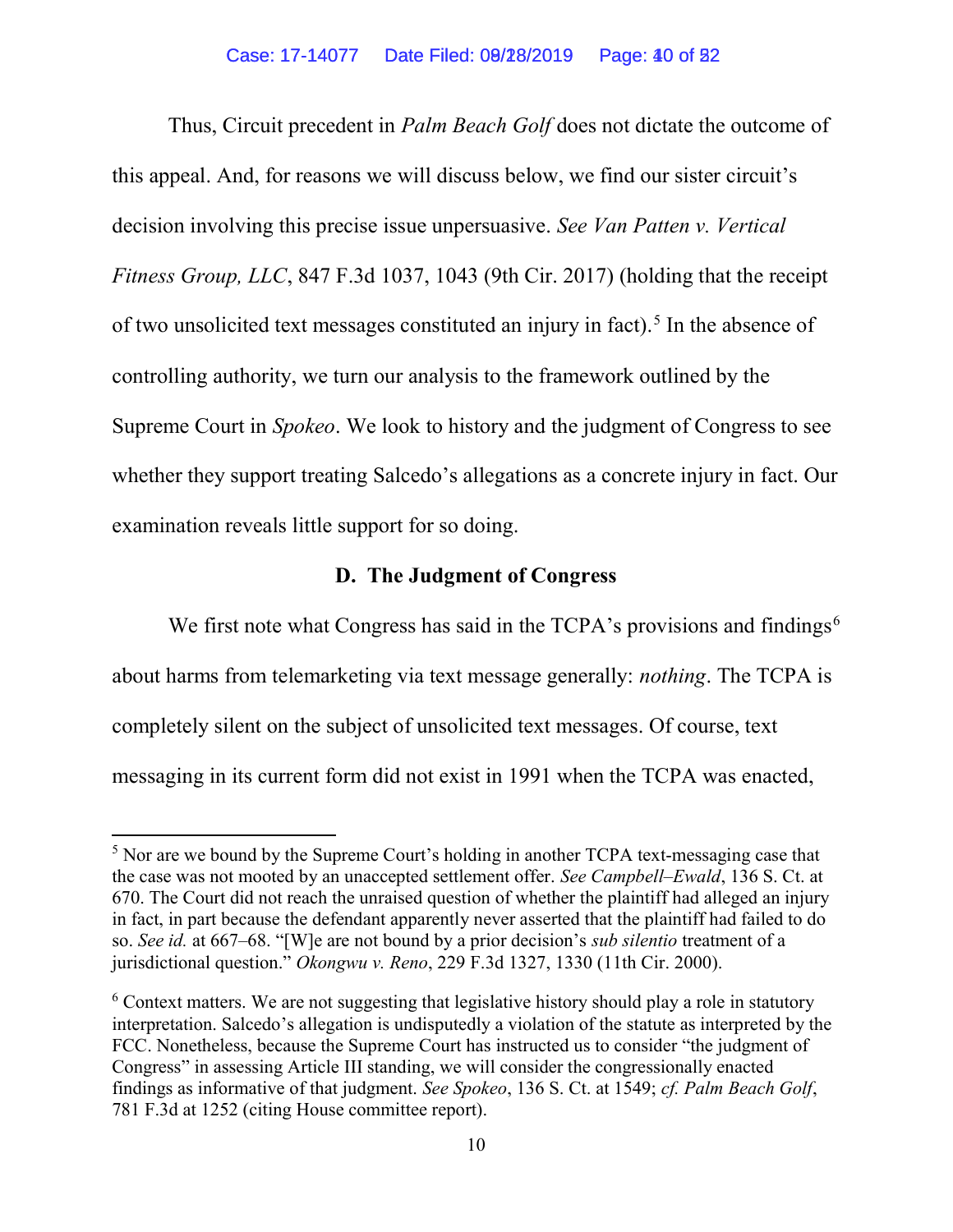but Congress has amended the statute several times since then without adding text messaging to the categories of restricted telemarketing.<sup>7</sup> As we have mentioned, it is only through the rulemaking authority of the FCC that the voice call provisions of the TCPA have been extended to text messages. At most, we could take Congress's silence as tacit approval of that agency action.

On the other hand, Congress's legislative findings about telemarketing suggest that the receipt of a single text message is qualitatively different from the kinds of things Congress was concerned about when it enacted the TCPA. In particular, the findings in the TCPA show a concern for privacy within the sanctity of the home that do not necessarily apply to text messaging. "Unrestricted telemarketing . . . can be an intrusive invasion of privacy," and "[m]any consumers are outraged over the proliferation of intrusive, nuisance calls to their homes from telemarketers," Congress found. Pub. L. No. 102-243, § 2, ¶¶ 5, 6. By contrast, cell phones are often taken outside of the home and often have their ringers silenced, presenting less potential for nuisance and home intrusion. It is thus not surprising that, after Congress found that the FCC "should have the flexibility to design different rules for those types of automated or prerecorded calls that it finds are not

<sup>7</sup> Following recent amendments, however, the TCPA will expressly include text messaging in its prohibitions on transmitting false caller ID information. Consolidated Appropriations Act, 2018, H.R. 1625, 115th Cong., Pub. L. No. 115-141, div. P, § 503(a) (2018) (to be codified at 47 U.S.C. § 227(e)).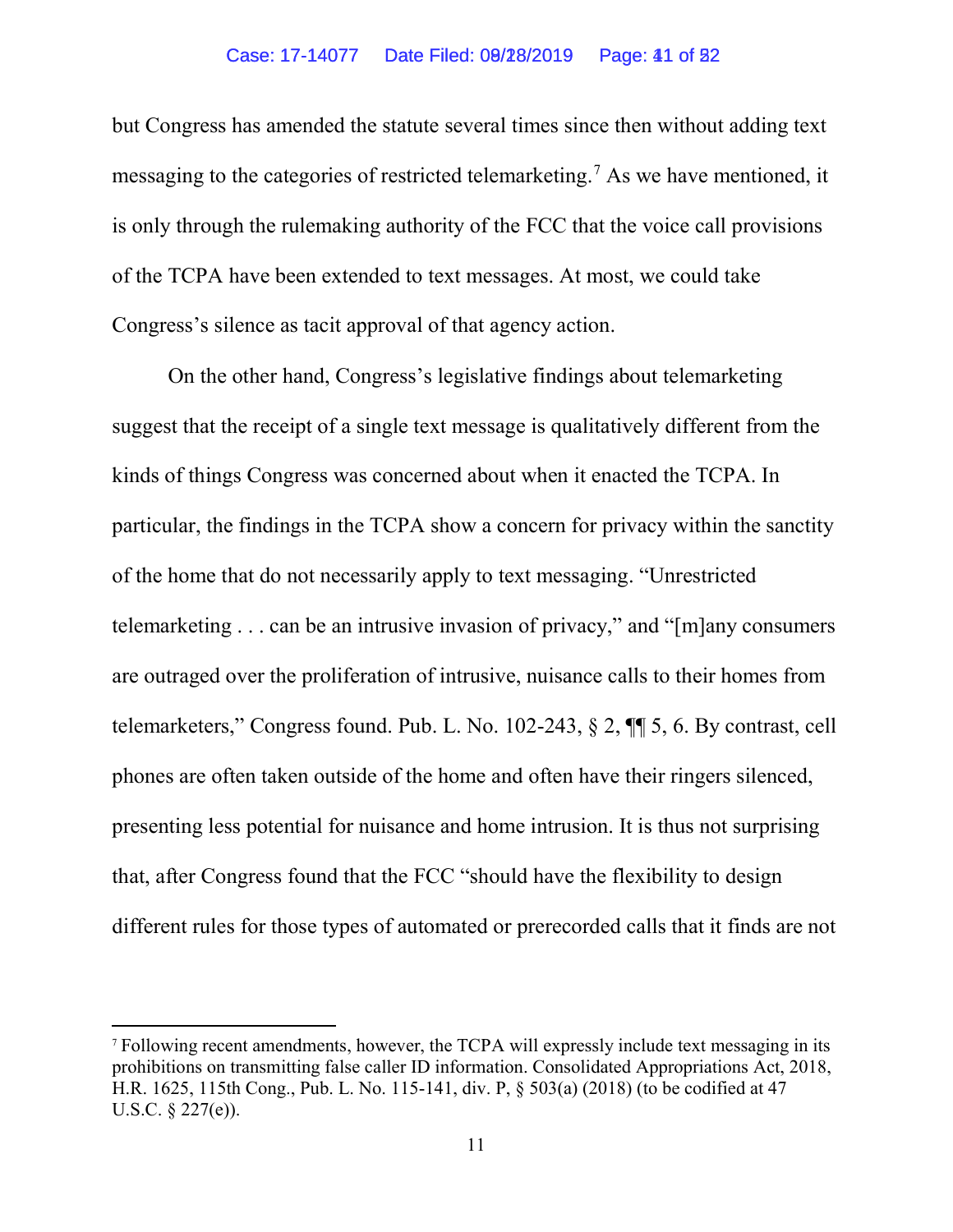considered a nuisance or invasion of privacy," id. ¶ 13, within a year it instructed the FCC that it may exempt "calls to a telephone number assigned to a cellular telephone service that are not charged to the called party," 47 U.S.C.

### $\S 227(b)(2)(C)$ .

On text messaging generally, then, the judgment of Congress is ambivalent at best; its privacy and nuisance concerns about residential telemarketing are less clearly applicable to text messaging. Any possible deference to the FCC's interpretation of the  $TCPA<sup>8</sup>$ —the source of its application to text messaging—is not obviously relevant where the Supreme Court has specifically instructed us to consider the judgment of Congress. And congressional silence is a poor basis for extending federal jurisdiction to new types of harm. We take seriously the silence of that political branch best positioned to assess and articulate new harms from emerging technologies. See Spokeo, 136 S. Ct. at 1549 (citing Lujan, 504 U.S. at 578)). With this point of caution in mind, we now turn to the judgment of Congress about the specific harms that Salcedo has alleged he suffered when he received Hanna's message.

<sup>&</sup>lt;sup>8</sup> In this case, we need not reach the issue of whether the agency's interpretation of the statute is entitled to any deference. See Chevron, U.S.A., Inc. v. Nat. Res. Def. Council, Inc., 467 U.S. 837, 843 (1984) (requiring deference to agency's interpretation of silent or ambiguous statute); Skidmore v. Swift & Co., 323 U.S. 134, 140 (1944) (allowing court to determine level of deference in proportion to agency's demonstration of persuasive reasoning); cf., e.g., Josendis v. Wall to Wall Residence Repairs, Inc., 662 F.3d 1292, 1320 (11th Cir. 2011) (rejecting Chevron deference where the statutory language was clear and unambiguous).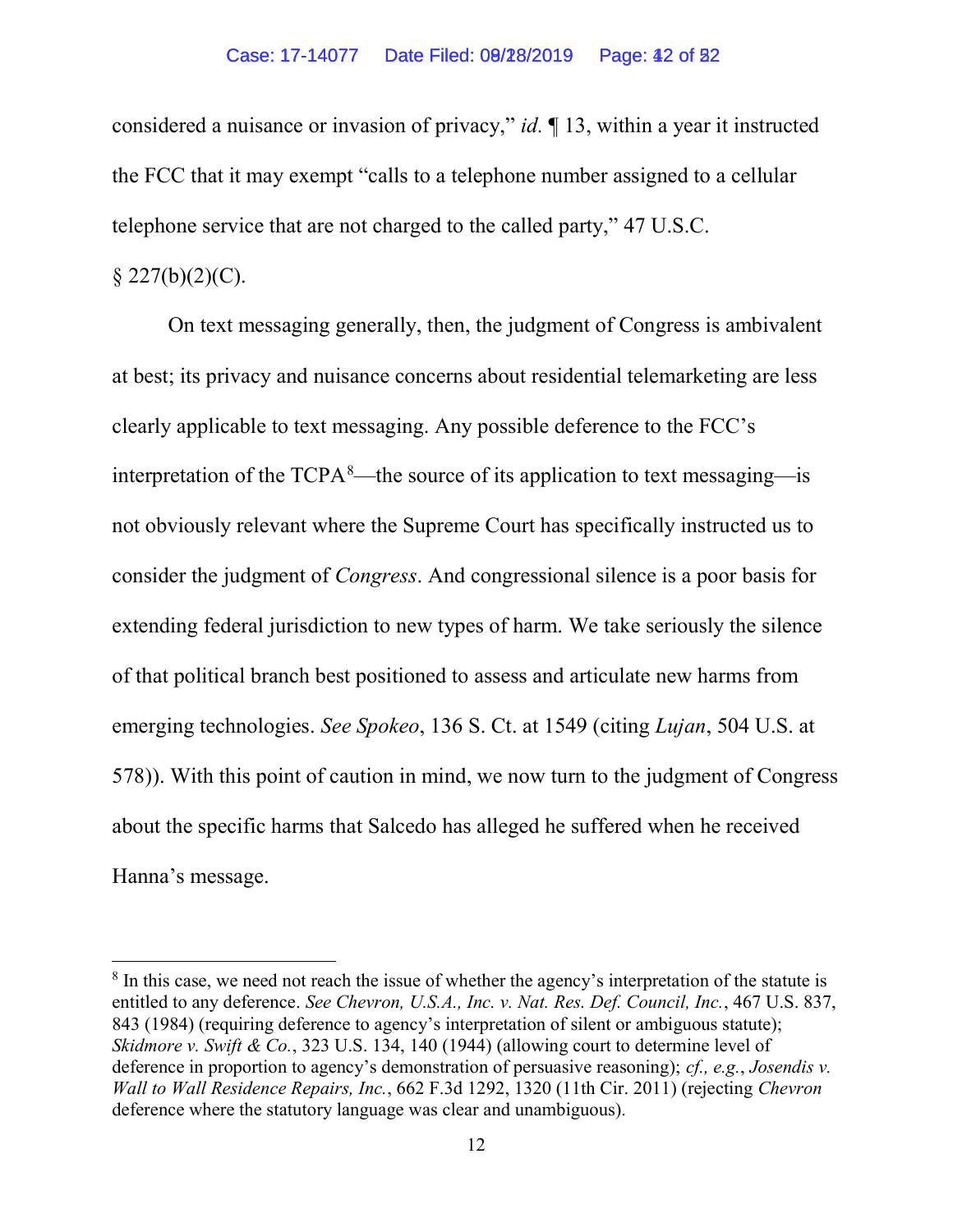We consider the judgment of Congress when assessing standing because "Congress is well positioned to identify intangible harms that meet minimum Article III requirements." Id. As we have mentioned, Congress was concerned about "intrusive invasion[s] of privacy" into the home when it enacted the TCPA. Pub. L. No. 102-243, § 2, ¶ 5. Salcedo argues that the particular privacy interest Congress has identified is "the freedom from unwanted robocalls," but that observation is too general. As we have noted, a single unwelcome text message will not always involve an intrusion into the privacy of the home in the same way that a voice call to a residential line necessarily does. Certainly, Salcedo has not alleged that he was in his home when he received Hanna's message. As we have also noted, the 1992 amendment allowing the FCC to exempt free-to-receive calls to cell phones, 47 U.S.C. § 227(b)(2)(C), suggests less congressional concern about calls to cell phones. And by nature of their portability and their ability to be silenced, cell phone calls may involve less of an intrusion than calls to a home phone. We realize that Congress in 1991 could not have foreseen the explosion in personal cell phone use, the popularity of text messaging, and the near-extinction of the residential telephone line. But Spokeo instructs us to consider the judgment of Congress about the alleged harm, not to imagine what Congress might say about a harm it has not actually addressed.

We note that our sister circuit has reached the opposite conclusion in this

13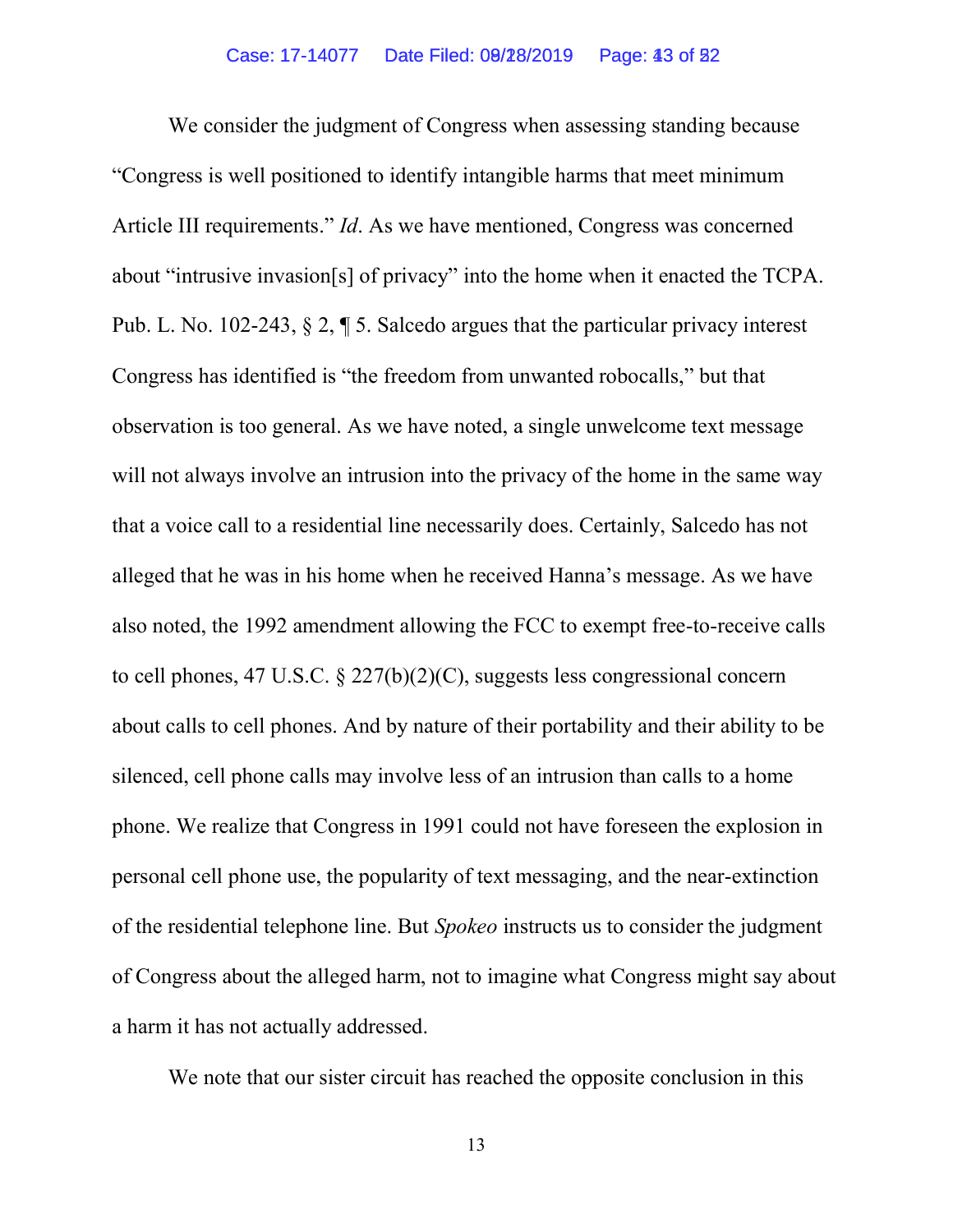context. See Van Patten, 847 F.3d at 1043. The Ninth Circuit quoted many of these same findings, further noting Congress's purpose of "protect[ing] consumers from the unwanted intrusion and nuisance of unsolicited telemarketing phone calls and fax advertisements." See Pub. L. No. 102-243, § 2, ¶ 12. But that court stopped short of examining whether isolated text messages not received at home come within that judgment of Congress. Instead, it concluded that "Congress identified unsolicited contact as a concrete harm." Van Patten, 847 F.3d at 1043. We disagree with this broad overgeneralization of the judgment of Congress and have focused our own analysis on text messaging specifically.

Other stated concerns behind the TCPA are also inapposite to Salcedo's allegations. The congressional committee found telemarketing by fax problematic in part because "it occupies the recipient's facsimile machine so that it is unavailable for legitimate business messages while processing and printing the junk fax." H.R. Rep. 102-317, at 10 (1991), quoted in Palm Beach Golf, 781 F.3d at 1252. As we have noted, such a concern has little application to the instantaneous receipt of a text message. The judgment of Congress, then, provides little support for finding that Salcedo's allegations state a concrete injury in fact.<sup>9</sup>

 $9^9$  Congress also stated concerns not raised by either party here: concerns for public safety "when an emergency or medical assistance telephone line is seized," Pub. L. No. 102-243, § 2, ¶ 5; for the cost borne by consumers who use technology to avoid unwanted calls, *id.*  $\P$  11; and for "commercial freedoms of speech and trade" that telemarketers enjoy, id. ¶ 9.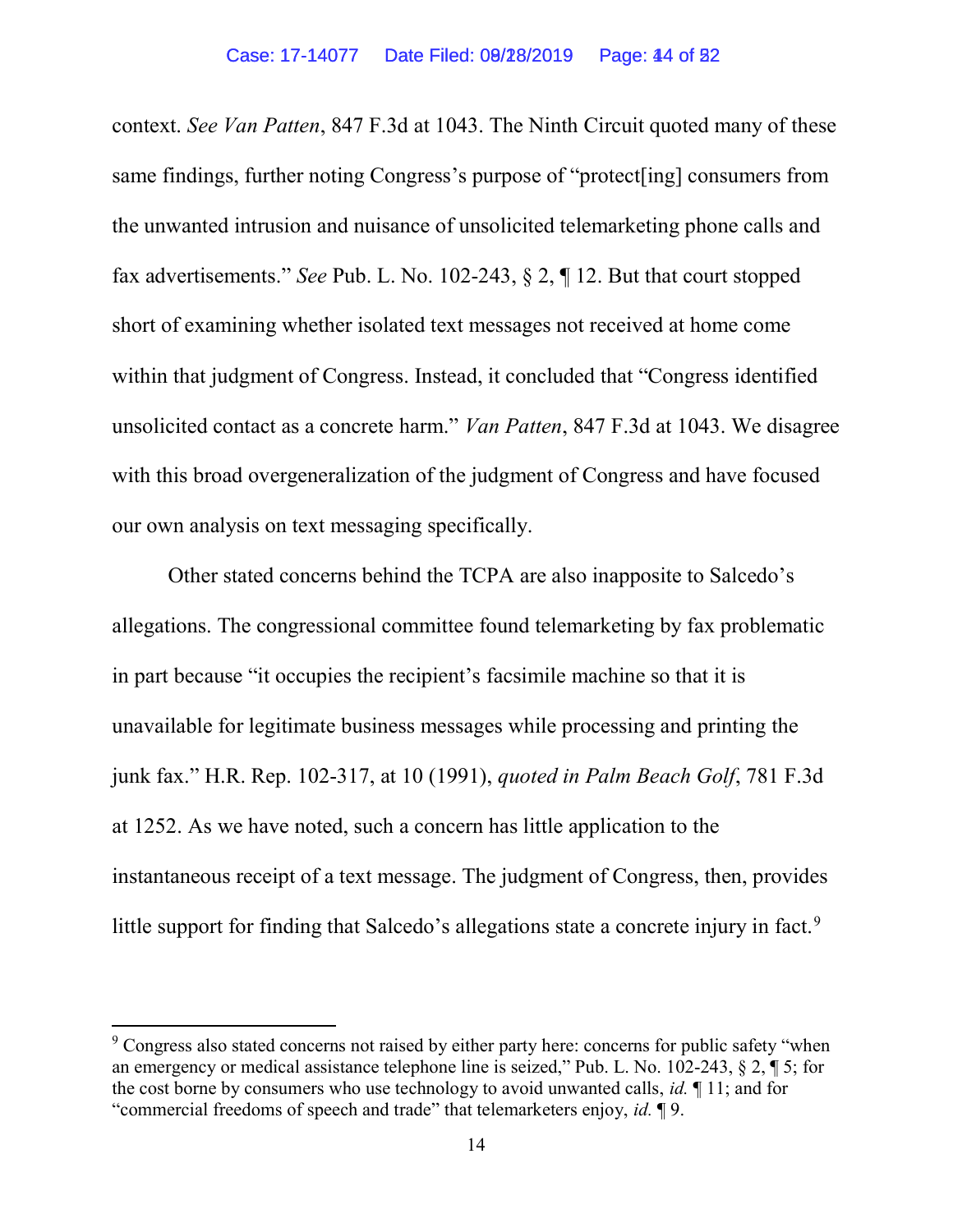#### E. History

We now turn to history for guidance, because the case or controversy requirement of Article III "is grounded in historical practice." Spokeo, 136 S. Ct. at 1549. Thus, "it is instructive to consider whether an alleged intangible harm has a close relationship to a harm that has traditionally been regarded as providing a basis for a lawsuit in English or American courts." Id.

With respect to his allegations of invasion of privacy, we look to the generally accepted tort of intrusion upon seclusion,  $10$  which creates liability for invasions of privacy that would be "highly offensive to a reasonable person." Restatement (Second) of Torts § 652B. The requirement that the interference be "substantial" and "strongly object[ionable]" instructs us that a plaintiff might be able to establish standing where an intrusion on his privacy is objectively serious and universally condemnable. See id. cmt. d (no liability for one, two, or three phone calls; liability "only when the telephone calls are repeated with such persistence and frequency as to amount to a course of hounding the plaintiff"). By contrast, Salcedo's allegations fall short of this degree of harm. We do not see this type of objectively intense interference where the alleged harm is isolated,

 $10$  Most of the accepted torts generally known as "invasion of privacy" involve privacy in the rather specific sense of one's right to be free from unwanted publicity. See Restatement (Second) of Torts  $\S$  652A. It is only the privacy tort of intrusion upon seclusion, *id.*  $\S$  652B, that bears any possible relationship to Salcedo's allegations.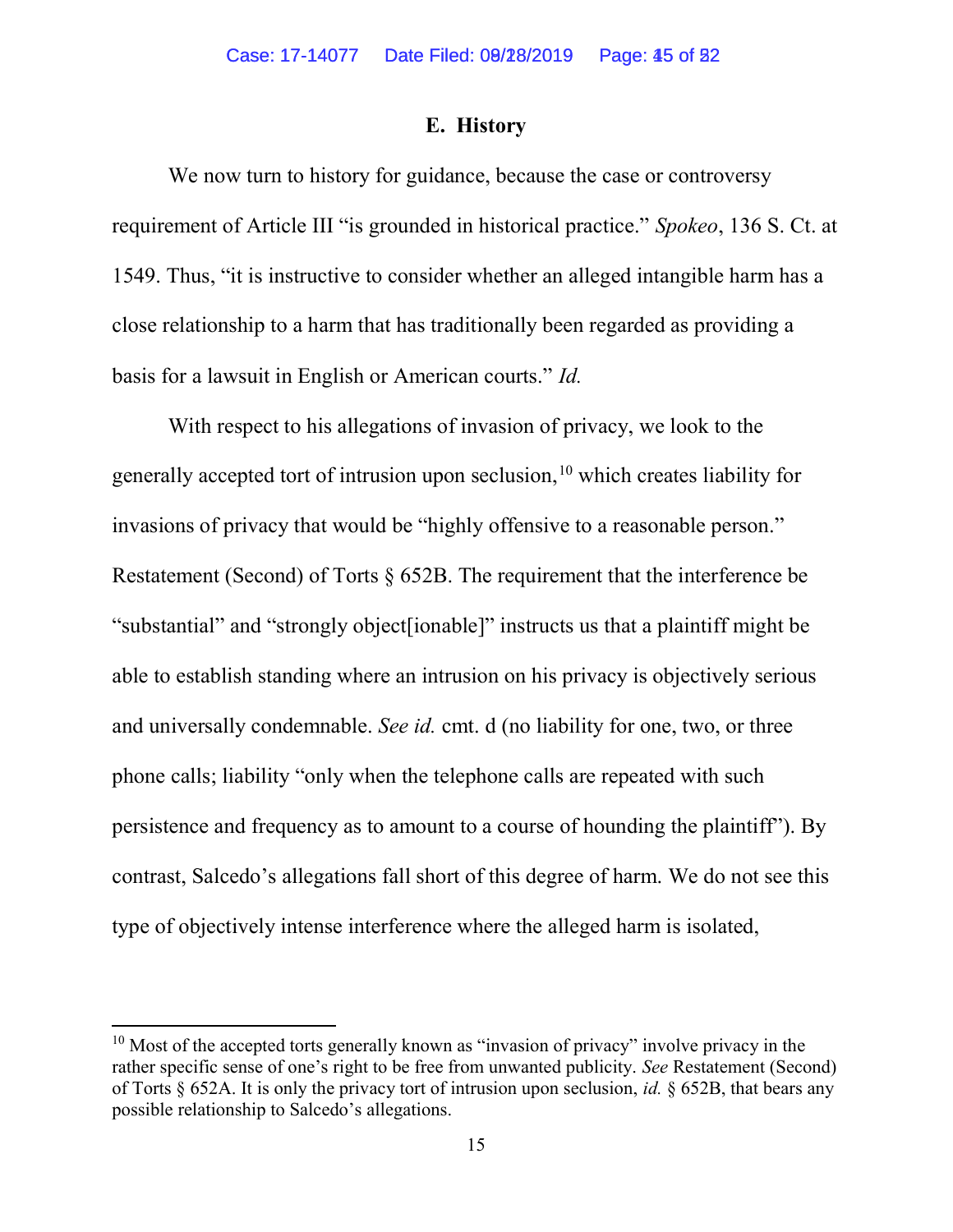momentary, and ephemeral.

The tort of intrusion upon seclusion also requires an intrusion "upon the solitude or seclusion of another or his private affairs or concerns." *Id.*  $\delta$  652B. Although Salcedo argues that his cell phone is part of his private affairs, the Restatement contemplates a different category of intrusion into private affairs, listing examples including eavesdropping, wiretapping, and looking through one's personal documents. See id. cmt. b. Simply sending one text message to a private cell phone is not closely related to the severe kinds of actively intermeddling intrusions that the traditional tort contemplates. Salcedo's reasoning would equate opening your private mail—a serious intrusion indeed—with mailing you a postcard.

With respect to his allegations of nuisance, Salcedo asks us to compare the traditional torts of trespass and nuisance, but we find them also to be distinct both in kind and in degree. Trespass requires intentionally "enter[ing] land in the possession of the other," id.  $\S$  158(a), and private nuisance is "a nontrespassory invasion of another's interest in the private use and enjoyment of land," id. § 821D. Although, as we have noted, Congress was concerned about intrusions into the home when it enacted the TCPA, Salcedo has alleged no invasion of any interest in real property here. Furthermore, even in the context of nuisance to real property, in Florida, "[m]ere disturbance and annoyance as such do not in themselves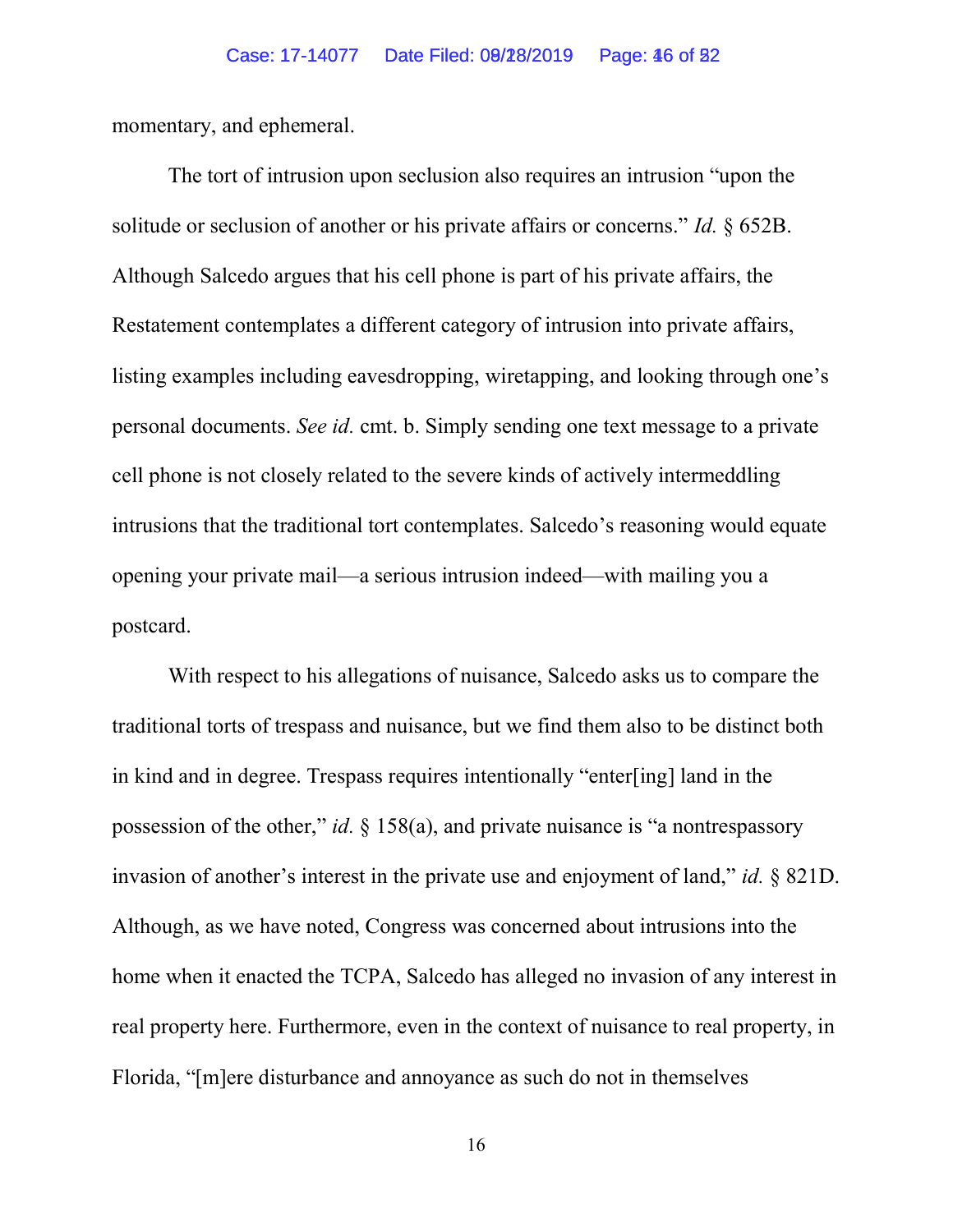necessarily give rise to an invasion of a legal right." A & P Food Stores, Inc. v. Kornstein, 121 So. 2d 701, 703 (Fla. 3d Dist. Ct. App. 1960). Hanna's text message is thus not closely related to these traditional harms because it is not alleged to have infringed upon Salcedo's real property, either directly or indirectly.

Salcedo also asks us to consider the personal property torts of conversion and trespass to chattel. Conversion is an interference with chattel "which so seriously interferes with the right of another to control it that the actor may justly be required to pay the other the full value of the chattel." Restatement (Second) of Torts § 222A. Salcedo's allegations are nowhere near a complete and permanent dominion over his phone, so recourse to this serious kind of tort is unhelpful. The same is true for the tort of trespass to chattel, which involves intentionally "using  $\ldots$  a chattel in the possession of another." *Id.* § 217(b). Traditionally, liability arises for this kind of trespass only when "the possessor is deprived of the use of the chattel for a substantial time" or when the trespass harms "the possessor's materially valuable interest in the physical condition, quality, or value of the chattel." Id. § 218(c) & cmt. e; cf. United States v. Jones, 565 U.S. 400, 426 (2012) (Alito, J., concurring) ("Trespass to chattels has traditionally required a physical touching of the property."). Thus, although Salcedo's allegations here bear a passing resemblance to this kind of historical harm, they differ so significantly in degree as to undermine his position. History shows that Salcedo's allegation is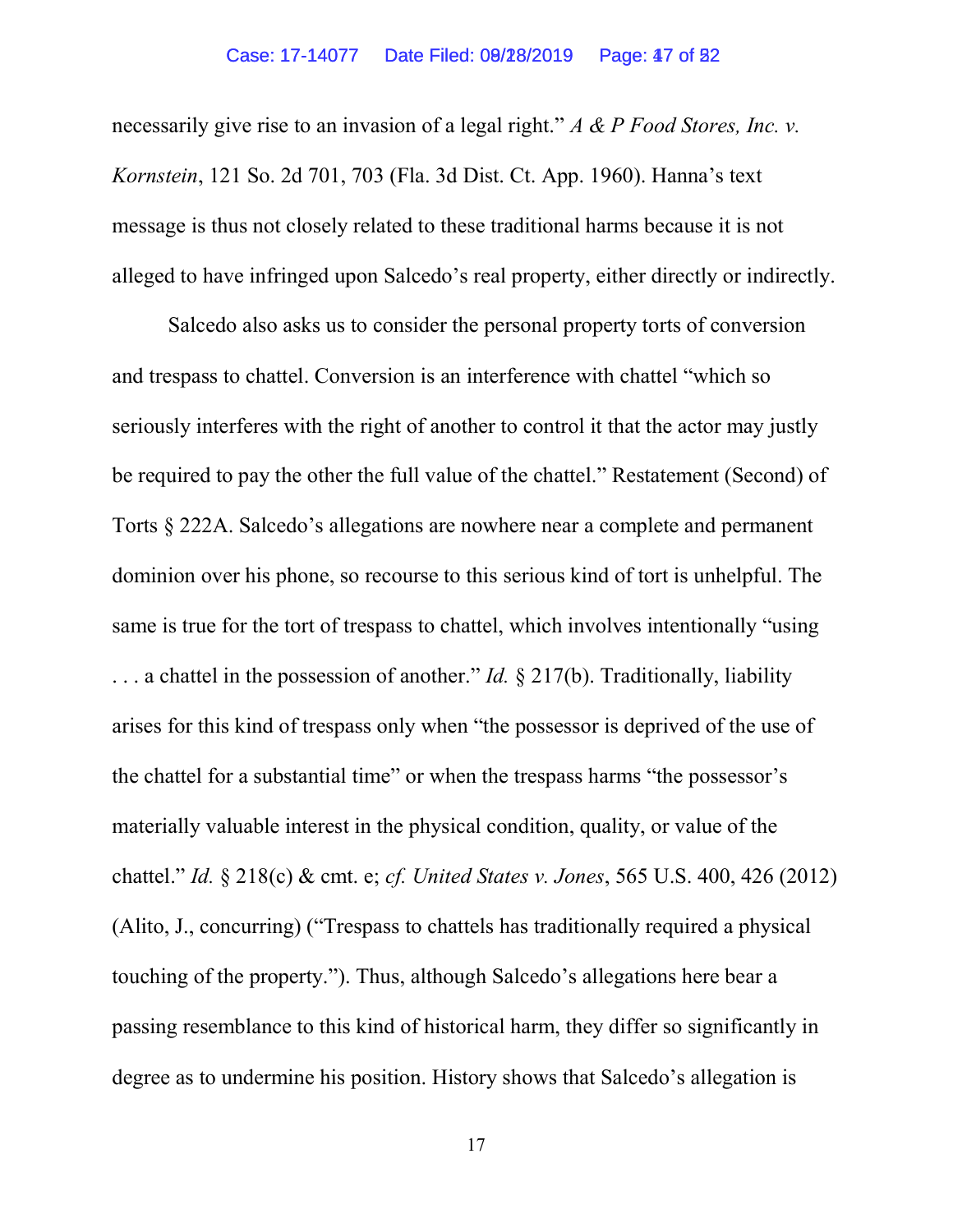precisely the kind of fleeting infraction upon personal property that tort law has resisted addressing.

We again note that our sister circuit has reached the opposite conclusion. See Van Patten, 847 F.3d at 1043. We decline to adopt its reasoning and instead embrace more fully the Supreme Court's instruction to look for a "close relationship" to a traditionally redressable harm. See Spokeo, 136 S. Ct. at 1549 (citing Vt. Agency of Nat. Res., 529 U.S. 765, 775–77 (2000) (discussing traditional qui tam law in a case about qui tam relator Article III standing). The Ninth Circuit's one-sentence review of history simply asserted, "Actions to remedy defendants' invasions of privacy, intrusion upon seclusion, and nuisance have long been heard by American courts, and the right of privacy is recognized by most states." Van Patten, 847 F.3d at 1043. But as we have more thoroughly explained, an examination of those torts reveals significant differences in the kind and degree of harm they contemplate providing redress for.

In sum, we find that history and the judgment of Congress do not support finding concrete injury in Salcedo's allegations.<sup>11</sup> Salcedo has not alleged anything

 $11$  Salcedo urges us to follow the reasoning that allowed us to find standing in Perry v. Cable News Network, Inc., 854 F.3d 1336, 1340–41 (11th Cir. 2017). The facts here do not permit us to do so. In Perry, we found standing under the Video Privacy Protection Act, 18 U.S.C. § 2710, for a plaintiff suing over privacy violations involving a mobile video app. Perry held that the plaintiff's allegations and the 1980s-era statute involved precisely the same substantive privacy right. Not so here. As we have discussed, both the judgment of Congress and history here reveal concerns about intrusions into the privacy of the home and interferences with property that do not readily transfer to the context of cell phones.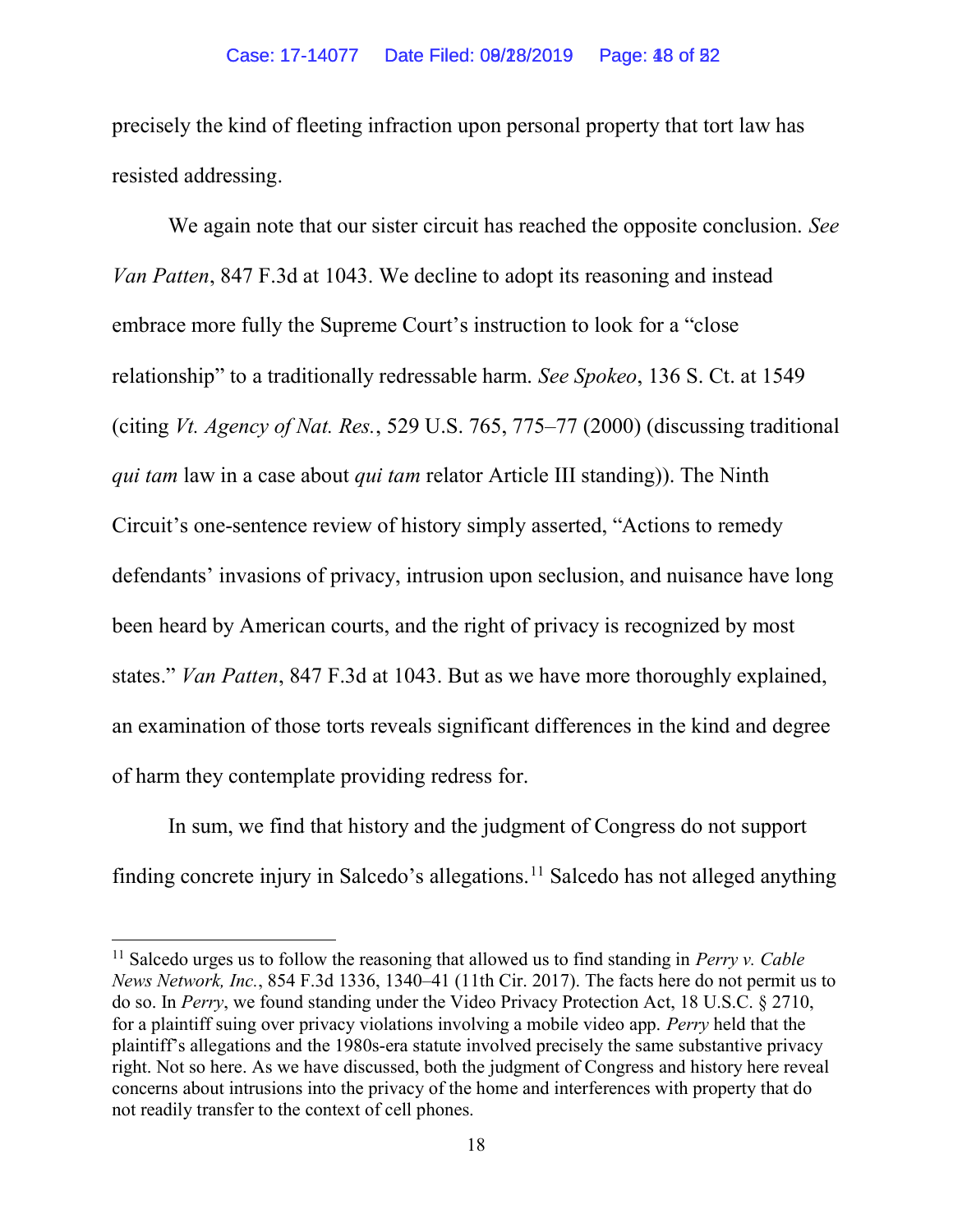like enjoying dinner at home with his family and having the domestic peace shattered by the ringing of the telephone. Nor has he alleged that his cell phone was searched, dispossessed, or seized for any length of time. Salcedo's allegations of a brief, inconsequential annoyance are categorically distinct from those kinds of real but intangible harms. The chirp, buzz, or blink of a cell phone receiving a single text message is more akin to walking down a busy sidewalk and having a flyer briefly waived in one's face. Annoying, perhaps, but not a basis for invoking the jurisdiction of the federal courts. All told, we conclude that Salcedo's allegations do not state a concrete harm that meets the injury-in-fact requirement of Article III.

### F. Quality, Not Quantity

To be clear, we are not attempting to measure how small or large Salcedo's alleged injury is. Article III standing is not a "You must be this tall to ride" measuring stick. "There is no minimum quantitative limit required to show injury; rather, the focus is on the qualitative nature of the injury, regardless of how small the injury may be." Saladin v. City of Milledgeville, 812 F.2d 687, 691 (11th Cir. 1987). Our assessment today is thus qualitative, not quantitative. We have assessed how concrete and real the alleged harm is, *Spokeo*, 136 S. Ct. at 1548, and we have concluded that it is not the kind of harm that constitutes an injury in fact. Some harms that are intangible and ephemeral may do so, but Salcedo's allegations of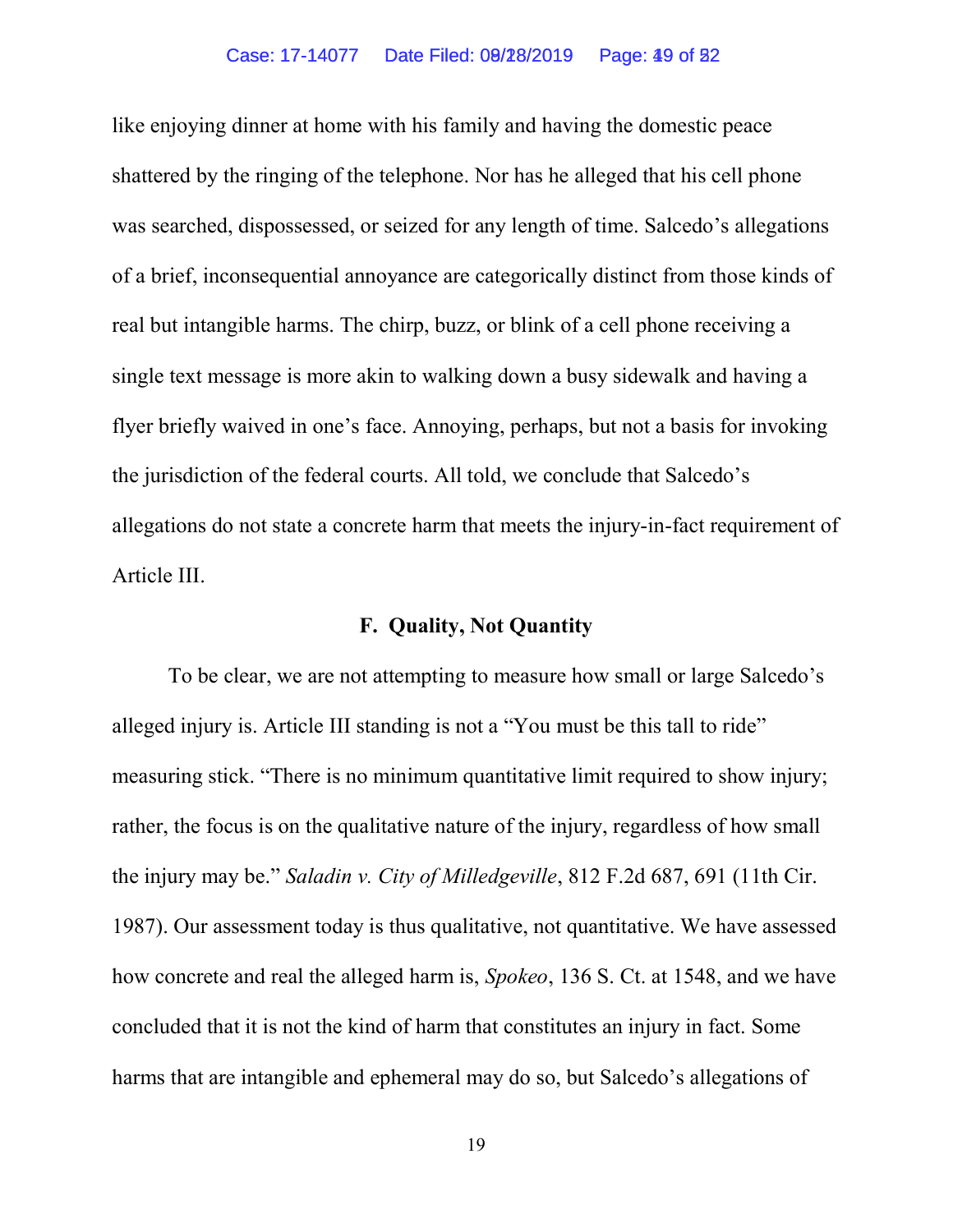the harm he suffered from receiving a single text message do not.

To be sure, under our precedent, allegations of wasted time can state a concrete harm for standing purposes. We have found standing where the harm was, for example, time wasted traveling to the county registrar's office, Common Cause/Ga. v. Billups, 554 F.3d 1340, 1351 (11th Cir. 2009); and correcting credit reporting errors, Pedro v. Equifax, Inc., 868 F.3d 1275, 1280 (11th Cir. 2017). These precedents strongly suggest that concrete harm from wasted time requires, at the very least, more than a few seconds. And on this point the judgment of Congress sheds a final ray of light. The TCPA instructs the FCC to establish telemarketing standards that include releasing the called party's line within five seconds of a hang-up, 47 U.S.C.  $\S$  227(d)(3)(B), demonstrating that, on the margin, Congress does not view tying up a phone line for five seconds as a serious intrusion.

Our responsibility to ensure that plaintiffs allege a real injury in fact requires us to look closely at their allegations in light of the statute, our precedent, history, and the judgment of Congress. Such inquiries will, of course, have differing outcomes depending on those inputs. Compare, e.g., Perry, 854 F.3d at 1340–41 (finding standing based on intangible harm of statutory violation), and Palm Beach Golf, 781 F.3d at 1252 (same), with Nicklaw v. CitiMortgage, Inc., 839 F.3d 998, 1003 (11th Cir. 2016), reh'g denied, 855 F.3d 1265 (11th Cir. 2017) (en banc)

20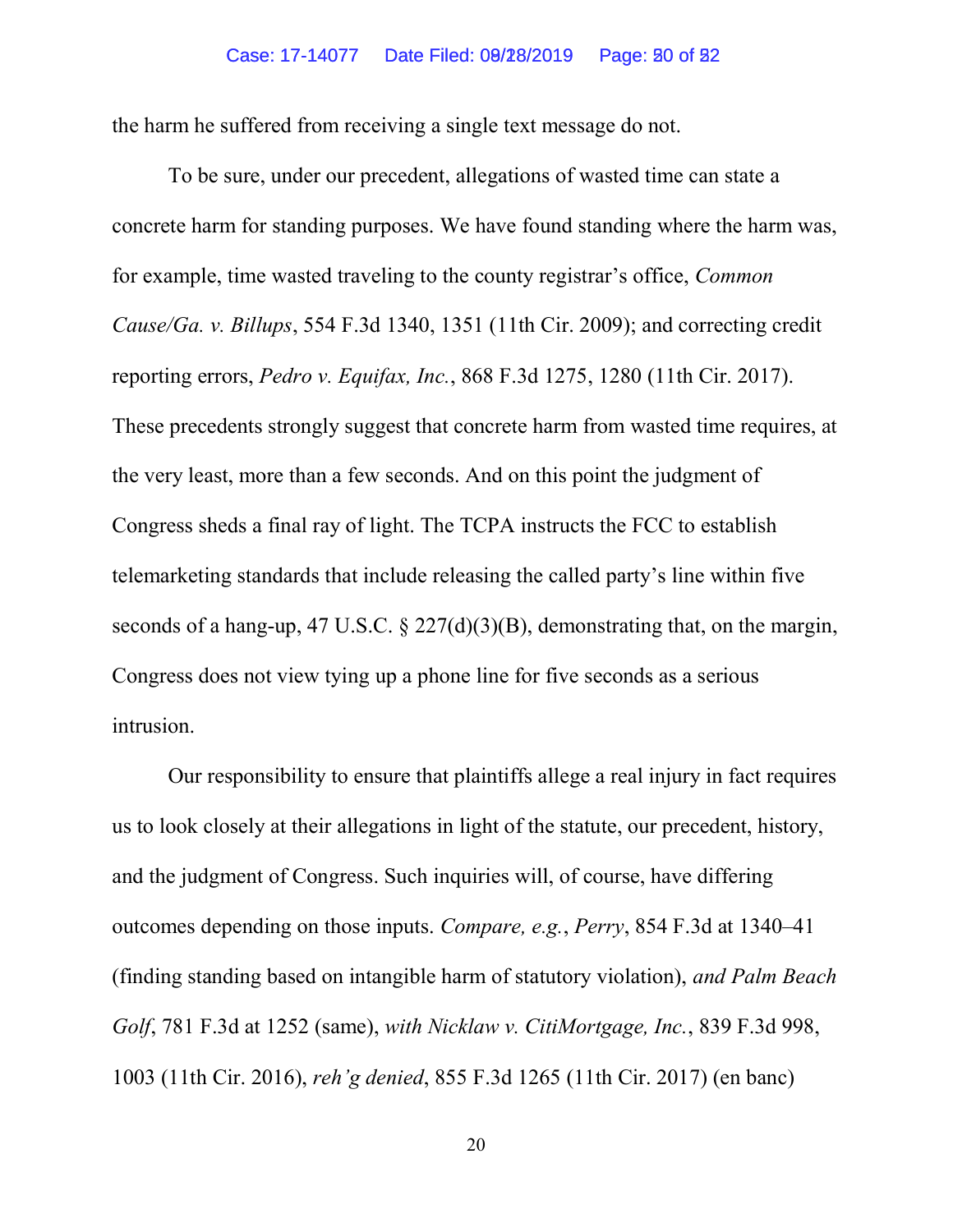(finding no standing because plaintiff alleged "neither a harm nor a material risk of harm"). We acknowledge that Congress, as a political entity, is well positioned to assess new harms in light of developments in technology and society, and to respond to the concerns of the American people about novel encroachments on life, liberty, and property. See Spokeo, 136 S. Ct. at 1549. The federal courts are not similarly tasked. We have only the power "to say what the law is." Marbury v. Madison, 5 U.S. (1 Cranch) 137, 177 (1803). And when a plaintiff comes to us without alleging a concrete harm, a real injury that states a case or controversy, we cannot do even that much.

### IV. CONCLUSION

We **REVERSE** the decision of the district court that Salcedo has standing to sue and REMAND with instructions to dismiss without prejudice the amended complaint.<sup>12</sup>

 $12$  Hanna has asked us to instruct the district court to dismiss Salcedo's amended complaint with prejudice. But a jurisdictional dismissal is entered without prejudice. Stalley ex rel. United States v. Orlando Reg'l Healthcare Sys., Inc., 524 F.3d 1229, 1232 (11th Cir. 2008). "A dismissal 'without prejudice' refers to the fact that the dismissal is not on the merits." Grayson v. K Mart Corp., 79 F.3d 1086, 1094 n.7 (11th Cir. 1996). Although refiling may prove futile (Salcedo has already amended his complaint once in attempt to shore up his allegations), we and the district court presently lack jurisdiction to make that merits determination.